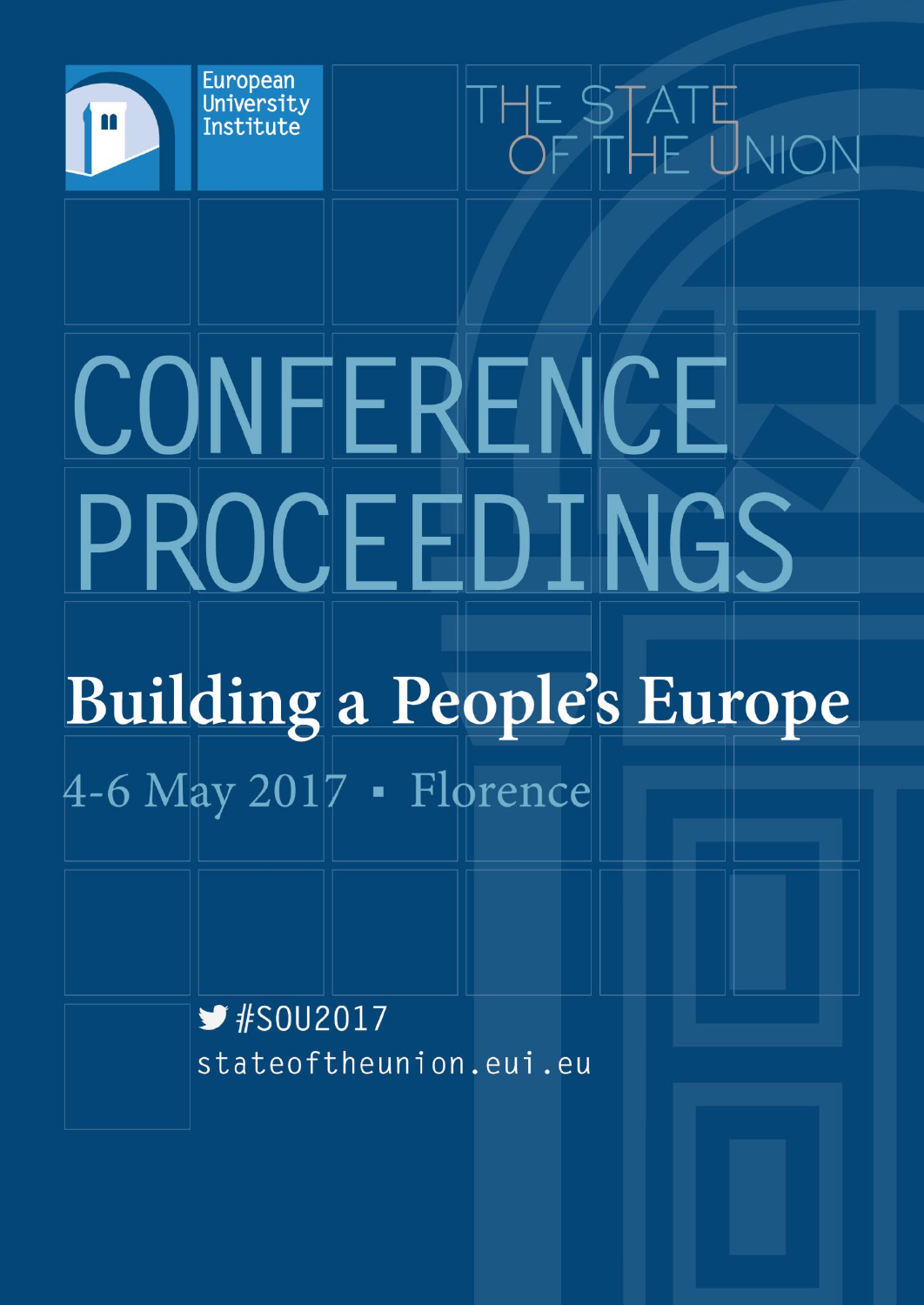# **Conference proceedings**

# The State of the Union 2017: 'Building a People's Europe'

# Last updated: 24 July 2017

These conference proceedings of the  $7<sup>th</sup>$  edition of The State of the Union will appeal to all who attended the conference or anyone interested in European affairs.

The State of the Union conference, organised by the European University Institute (EUI), is an annual event for high-level reflection on the European Union (EU). It has become a reference point in the EU agenda for policy-makers, civil society representatives, business and opinion leaders, and academics. Presidents, Prime Ministers, Foreign Ministers, as well as the President of the European Commission and the President of the European Parliament have taken part in the event over the years. In times of crisis or instability, a clear and nuanced multi-level understanding of the EU's successes, failures and challenges is crucial. By offering a moment for key actors to meet and reflect on Europe's most pressing issues, The State of the Union conference responds to this need.

In 2017, The State of the Union, under the title *'Building a People's Europe'*, revolved around the theme of **European Citizenship**, a multi-faceted topic of acute relevance across all EU member states. Sessions dealt with the future of citizenship; direct democracy and populism; the impact of the global refugee emergency on Europe; the financial crisis; the labour market and the free movement of people; and security, in a broad sense of the word.

#### Topics:

- The Future of European Citizenship
- Direct Democracy, Referenda and Populism
- The Free Movement of Persons and Social Solidarity
- The Global Refugee Emergency
- The Economic and Monetary Integration of the EU
- State Secrecy and Security in Europe

The 2017 State of the Union Conference *'Building a People's Europe'* took place in **Florence**.

| Thursday, 4 May | Full day conference at the Badia Fiesolana |
|-----------------|--------------------------------------------|
| Friday, 5 May   | Full day conference at Palazzo Vecchio     |
| Saturday, 6 May | Open day at Villa Salviati                 |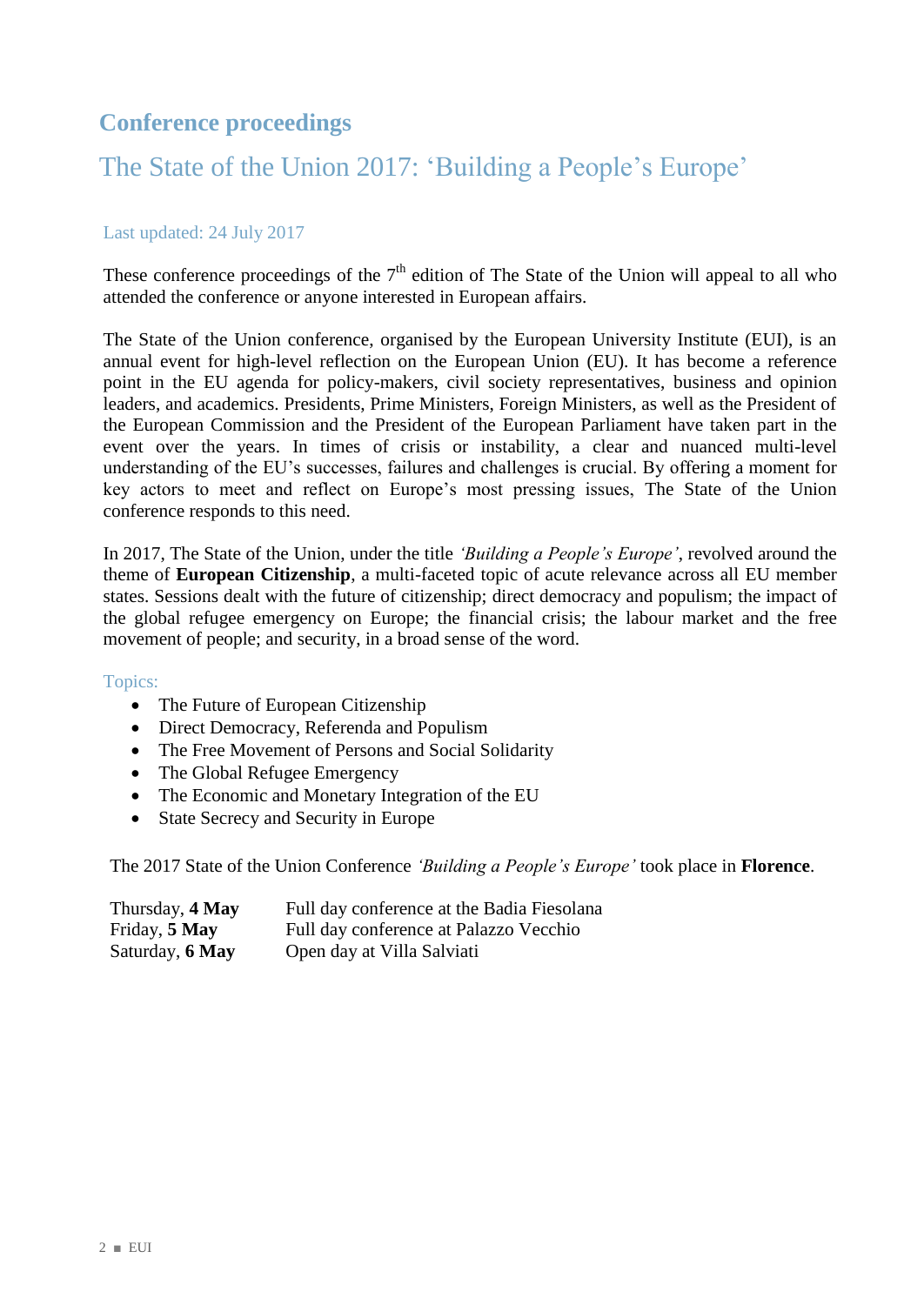Note from the proceedings author: These conference proceedings do not contain literal transcripts. All speeches should be checked against delivery. Any errors are to be attributed to Scientific Coordinator of The State of the Union 2017, Emmanuel De Groof, who compiled the presentations. These proceedings cover the plenary sessions of Friday 5 May in Palazzo Vecchio. Video recordings of the parallel sessions of Thursday 4 May are available [online.](https://stateoftheunion.eui.eu/video-recordings-of-previous-sessions/)

The following texts have been edited for readability, and references have occasionally been added.

Friday, 5 May 2017 Palazzo Vecchio – Salone dei Cinquecento

*09.00 – 09.15 Welcome – Salone dei Cinquecento*

## [VIDEO](https://www.youtube.com/watch?v=TA0n00Wu-y0&feature=youtu.be&t=2678) (EN)

[VIDEO \(original languages: IT and](https://youtu.be/XD8WjSaeNKU) EN)

**Dario Nardella**, Mayor of Florence

**Abstract:** Nardella focusses on the role of culture and cities for European integration, and announces a summit of cultural capitals in Florence during 2018**.**

**Report**: Florence is a place of humanism, both for Florentines and Europeans. If we want to know more about a 'People's Europe', we need to concentrate on the role of cities. The etymology of citizen comes from 'civitas'. Cities are places where citizens have a place, where they can discuss. In times of uncertainty, people turn to national identities. Bob Kennedy, on 18 May 1968, said "the GDP can measure everything, except for those things that make a life truly worth living". Our integration cannot be based only on the elimination of physical borders in the Schengen area. We need a direct involvement of EU citizens in EU institutions. There is need for a **horizontal integration**. As a city, Florence is committed on municipal and metropolitan level in various areas, including on culture, environment, etc.

In the presence of President Juncker, I can repeat that in 2018 I will host a **reunion with**  all cultural capitals of Europe<sup>1</sup>. Culture must be a real item on the European agenda. Europe is first and foremost a continent based on cultural pluralism – only then is it also a political union. Given its cultural vocation, the EUI, forty years ago, was founded in Florence. Its academic community constitutes a heart of knowledge, a centre of scientific production. This is why the **School of Transnational Governance** is so important. This project has the city's full support. It will fill an academic gap felt even beyond Europe. It will be a tool to form a single European ruling class. In an age in which popular opinion makers are pushing us towards fear, we have to reiterate that our intention goes in another direction. We have to cruise towards the future. Now, more than ever, we need more Europe!

 **Monica Barni**, Vice-President, Tuscany Region

**Abstract:** Barni recalls the successes of the EU, and calls for increased investment in the EU.

<sup>&</sup>lt;sup>1</sup> Cf. for more information, in Italian : [http://www.lanazione.it/firenze/politica/state-of-the-union-1.3088665.](http://www.lanazione.it/firenze/politica/state-of-the-union-1.3088665)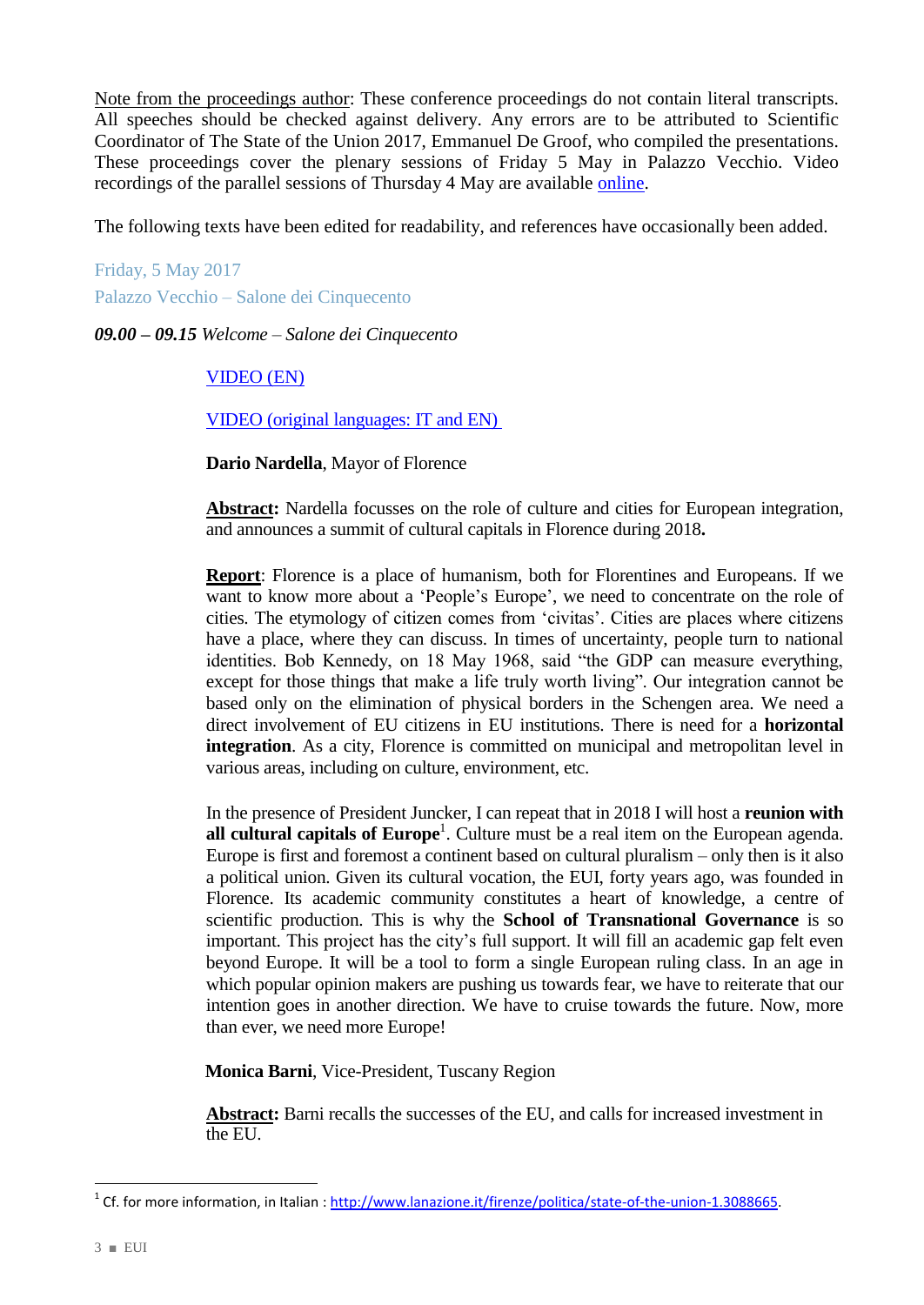**Report**: The EU represents **60 years of peaceful cohabitation**. The region of Tuscany has contributed to ending the dark ages, and to initiating the Renaissance.

The French elections [second round on 7 May 2017] will be crucial for the future of France and Europe. The European project must continue to grow. The EU is about the cooperation of democracies. The Commission's [White Paper on the Future of Europe](https://europa.eu/european-union/sites/europaeu/files/whitepaper_en.pdf) of 1 March 2017, with reflections and scenarios of EU27 by 2025, shows us in which directions the EU can evolve [note that President Juncker, in his speech below, explains that these scenarios may be combined]. This document contributes to public debate in Europe, which is crucial.

The EU should not be perceived as a union of elites, but as a democratic construct built after the horrors of the Second World War. After 60 years, the EU must be renewed, without undermining the EU's founding values. The EU evolved from 6 to 28 (minus one in light of Brexit) states. This is, in itself, a success. At the same time, per country, the investment in the EU, which used to be more than 1% of the gross national product per member state, has decreased to 0.9% of the gross national product per member state.

The investment in the EU should be increased once again. Regional integration should be a cornerstone of that policy. There can be no step back in the integration process this would have negative effects for the young, entrepreneurs, agriculture, and small and medium enterprises. We belong to the greatest single market in the world. The EU is the biggest transnational project in the world and in history. The European Parliament and European Commission should not take any steps back in this regard.

**Leonardo Bassilichi**, President, Chamber of Commerce of Florence

**Abstract**: In a very brief intervention, Bassilichi explains that the Chamber of Commerce of Florence represents more than 100 000 businesses. He thanks the EUI for organising The State of the Union.

**Renaud Dehousse**, President of the EUI

**Abstract:** Dehousse emphasises the importance of intellectual pluralism.

**Report**: The European University Institute was created a little more than 40 years ago. Why is it called like this? The answer, as often in European matters, is because there was no agreement on the Institute's creation: half university, half research centre. It was supposed to be a crucible in which intellectual traditions and cultures of European countries were to be confronted. Out of this confrontation, new ways of thinking emerge.

The EUI is not bound to one school of thought. It is the home to a wide variety of thoughts. Intellectual pluralism is an asset in light of the difficulties that beset Europe. This constitutes one of our key missions, but pluralism is not enough. We need to develop new forms of relationships to the broader public so everyone can benefit from the ideas generated by the intellectual community. The need to reach out to a larger audience. This is why the wide variety of actors is very much welcomed. We need to ensure the widest possible debate on the future of Europe. Europe has long lived on a 'permissive consensus,' but this is no longer the case. For some it is a source of fear, frustration or even anger. Against this background, debate is essential.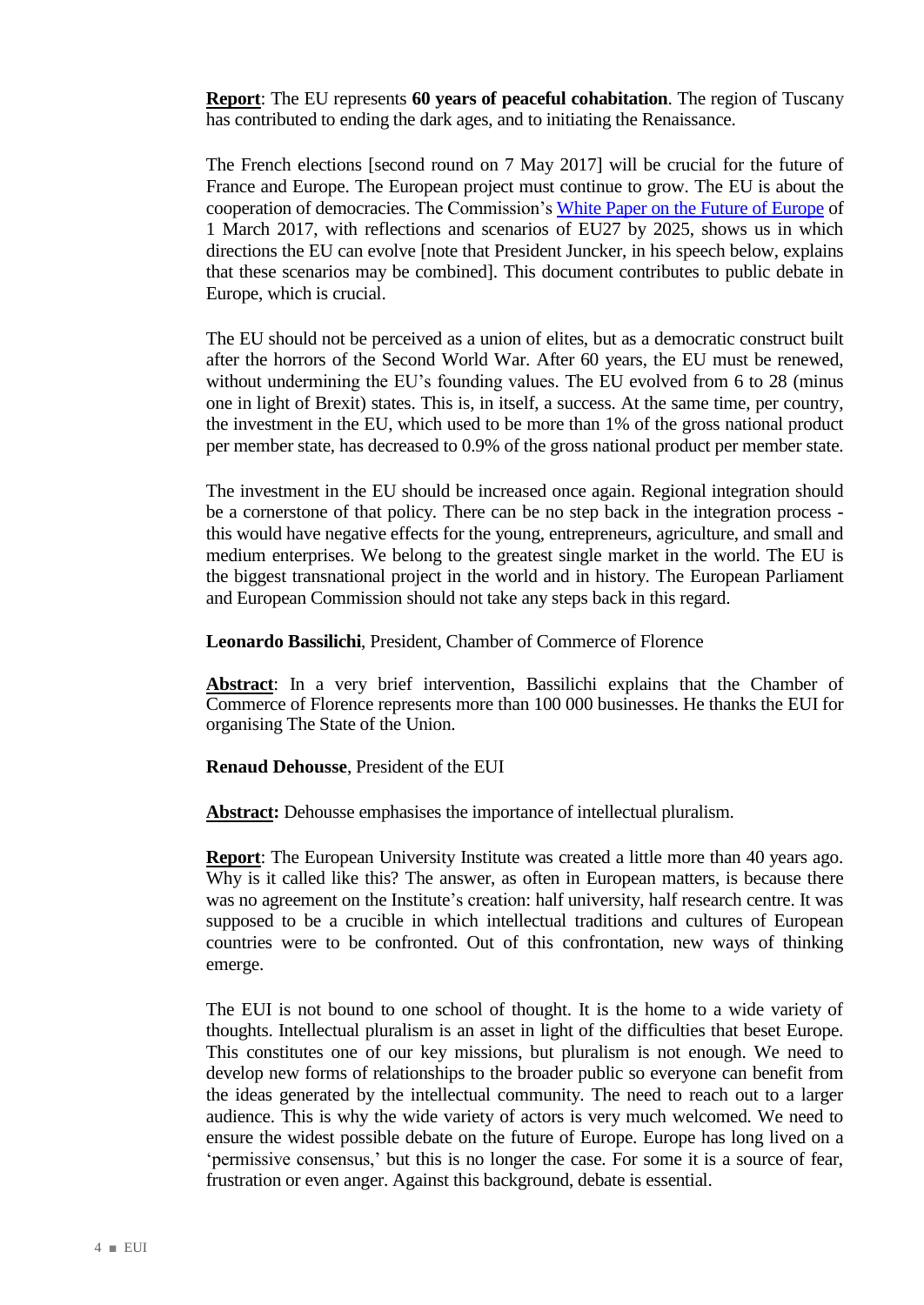#### *09.15 – 09.30 Introductory Remarks by* **Angelino Alfano**, Italian Minister of Foreign Affairs

#### [VIDEO](https://www.youtube.com/watch?v=TA0n00Wu-y0&feature=youtu.be&t=4256) (EN)

#### [VIDEO \(IT\)](https://stateoftheunion.eui.eu/video-recordings-original-language/)

**Note**: The written text in original language (Italian), which served as the basis for the speech, is available [online.](https://stateoftheunion.eui.eu/wp-content/uploads/sites/8/2017/05/Address-by-Antonio-Tajani.pdf) Below follows a report of the interpreted intervention (in English).

**Abstract:** Alfano recalls the benefits of the EU (notably, 60 years of peace) and asks for more attention on the Mediterranean, common defence and a 'social Europe'.

**Report**: The 15<sup>th</sup> century *Salone dei Cinquecento* of the Palazzo Vecchio, in which we are now, is a place of culture. I am grateful to the EUI for organising The State of the Union. It is a privilege that the EUI is based in Italy. In this way, Italy and Florence can still feed the geniuses of our time, exactly as the Renaissance has done here by placing the human being at the centre. Likewise, we **need to place the European citizen at the centre**. '*Civis romanum sum*' [a Latin phrase meaning "I am a Roman citizen"] is a phrase Cicero used as a plea for the legal rights of a Roman citizen. It emphasizes the link with citizens' rights. In June 1963, Kennedy indirectly referred to this phrase with his famous "*Ich bin ein Berliner*" [a German phrase meaning "I am a citizen from Berlin"]. Today I can say: *Civis europeus sum*. I am a European citizen! This must be our greatest pride.

Born in 1970, I have only known peace in my lifetime. My father experienced war. Actually, most generations before my father also experienced war. I am the first in my family to have only experienced peace in my lifetime. This peace has a name: Europe. It would be a mistake to consider these achievements as 'irreversible'. During the second World War millions of people died. After a few decades, we have created the **largest institutional experience in human mankind**. The largest area of freedom and democracy with civil rights and without capital punishment. An economic continent which constitutes the **largest export power** in the world.

Of course, our continent is not problem-free, but we have the intention to solve the problems we face. Europe today is the outcome of the Greek and Judaeo-Christian culture. We know that, wherever we go in Europe, we can peacefully pray to our Gods. This **respect for pluralism** is an achievement we should not underestimate.

It is time for the EU to **rediscover the Mediterranean**. The *Mare nostrum*. It's a small sea, almost a lake. Yet in that lake, we are facing the destiny of the world: smuggling, terrorism, stability of continents. We must revive what our founding fathers had promised: peace and prosperity. In order to renew this promise, we must deal with globalisation and current challenges, including through human rights protection. Italy is proud to be on the right side of history by saving refugees. In doing so, we have reiterated our belief in human rights.

The objective of reaching peace reminds us of one of the EU's initial mistakes: the impossibility to build a defence community. With such a community, the EU would have more clout. Our common defence is a new challenge to EU. The Mediterranean gives us an opportunity to **revitalise the common security and defence**. Furthermore, we need to look in the eyes of the 50 million unemployed and explain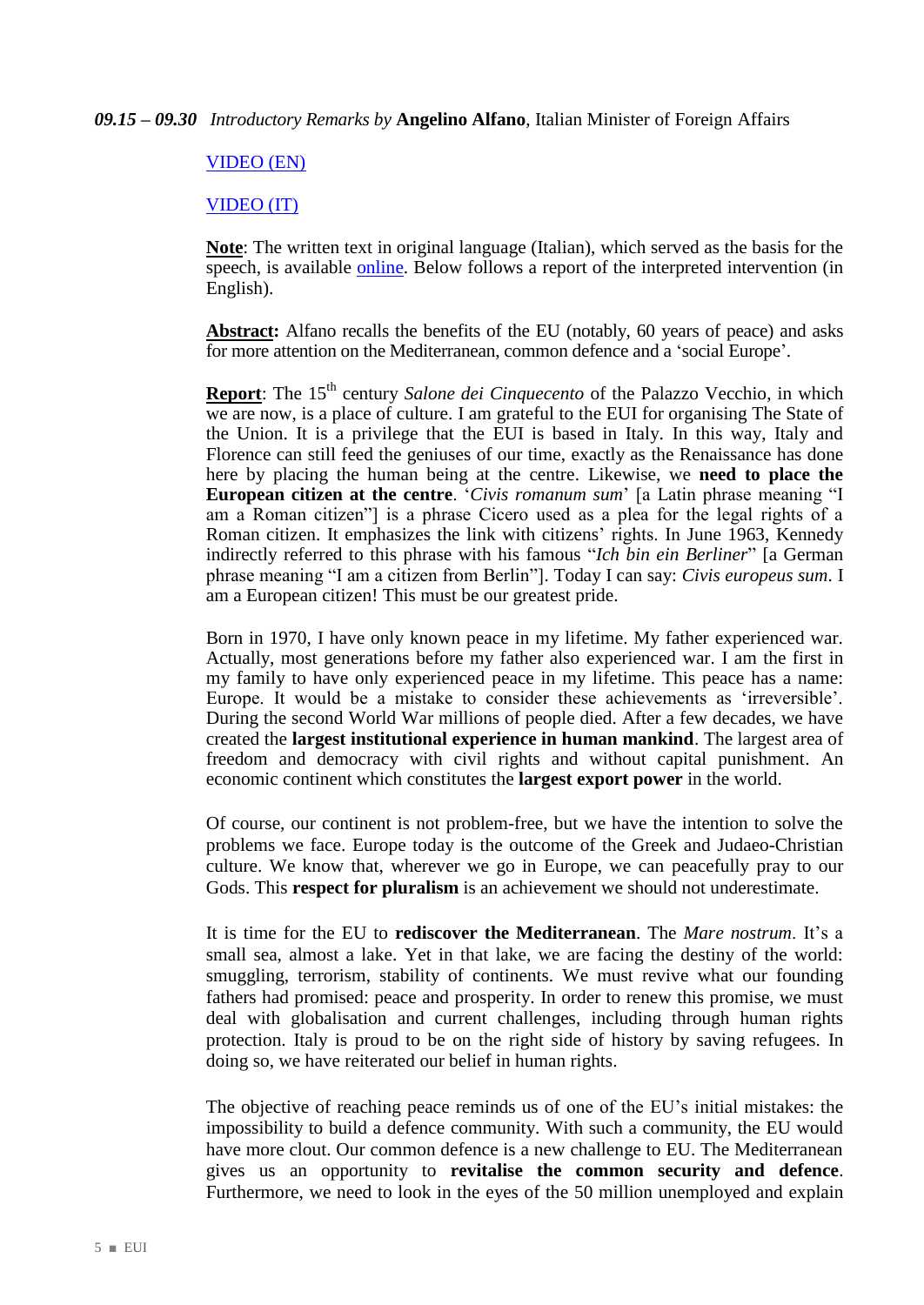them that Europe is the solution, not the problem. This is why I believe in the socalled [Juncker plan](https://ec.europa.eu/commission/priorities/jobs-growth-and-investment/investment-plan_en) [i.e. the **European Fund for Strategic Investments**]. We need a Europe that can compete in the world. We also need to focus on the social aspects of Europe. The [Rome declaration](http://www.consilium.europa.eu/en/press/press-releases/2017/03/25-rome-declaration/) of 25 March accentuated **the social aspect of Europe**. We need to focus on growth to solve unemployment.

In all of this, the EU is not only history. It remains a project for the future. Italy is among the countries that founded Europe. Now, our political continent must make important choices. There is a long list of candidate countries in the Western Balkans. At the same time, the UK has decided to leave the EU but not Europe. This is the contradiction in times of globalisation. In one hemisphere we continue to think of the EU as a solution, but another hemisphere claims the opposite. The challenge is to save EU from those who think the EU is a problem. Italy is ready to revitalise and to save Europe to continue along the lines of peace and prosperity.

#### *9.30 – 10.00 Address by* **Antonio Tajani**, President, European Parliament

#### [VIDEO](https://www.youtube.com/watch?v=TA0n00Wu-y0&feature=youtu.be&t=5227) (EN)

#### [VIDEO \(IT\)](https://youtu.be/amLa_hOTPdY)

Abstract: Tajani asks for more attention on EU-Africa relations, common defence policy and the re-industrialisation of Europe.

**Report**: The European University Institute has contributed over 40 years to public debate in Europe. This debate takes place at the right time. The creation of a School of Transnational Governance is a necessary step for the EU to be more competitive. Look at the Eurobarometer survey.

For the first time after 2007, citizens have more trust in the EU again. Italy has also seen a shift in the trend despite of a number of people being sceptical. Look at the elections in The Netherlands, Germany, France. There has been an improvement economically, but we need a model to protect half a billion people [the more than 500 million EU citizens]. Despite terrorism and the high youth unemployment, despite the tragedy linked to migration, citizens need institutions which can protect them. Only EU institutions can do this. **The distance between those perceived with responsibilities and citizens must be reduced**. Brussels suffers from too much bureaucracy.

Peace, freedom and democracy are certainly values, but there is a to-do list emerging from the debates in the European Parliament. We have to face the unhappiness that exists. Citizens turn to populist forces because they feel they don't have hope. This is a warning we must understand. Why do many citizens choose this? We need to do all we can to solve their problems. On 25 March 2017, all members states signed a political document. President Juncker's document on budget policy was presented to the European Parliament a few months ago. We need to revert a trend. We have to **change the way in which we see the budget**. We see it as depending on our economic availabilities, but we must be more **resultsoriented**. How can we use the budget to solve the migration crisis, combat terrorism, etc? In addition, the EU must have its **own resources**, perhaps through direct citizens' taxation. The EU is doing much to solve the migration crisis, but the issue must be addressed as it roots in Africa! The European Commission has thus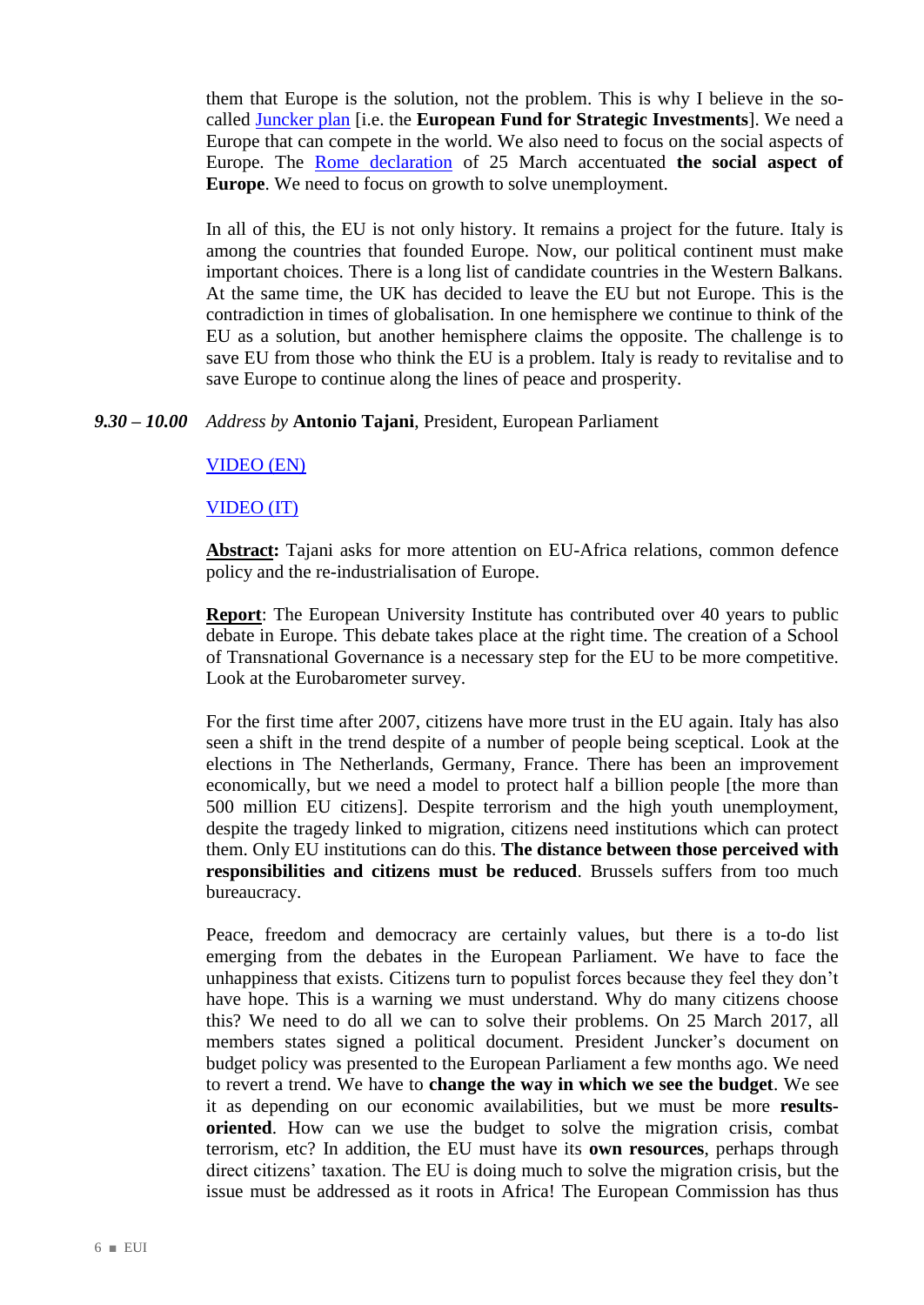proposed an **investment plan in Africa**<sup>2</sup> . We need to set up camps in Southern Libya. We need to invest in growth in Nigeria, Somalia, Ethiopia, DRC, etc. In light of the desertification in Africa due to climate change, we will face biblical movements from South to North if we do not invest in Africa growing. We need to invest in Africa as if we were Africans ourselves. We need to **invest in the 'investability' of Africa**. It's not only about commerce. The European Parliament has invited the President of the AU Commission and the UN Secretary-General to discuss what can be done to solve the issue of migration at its roots. We must stop turning the Mediterranean in a graveyard. We should strengthen our solidarity with Africa by making agreements with Africa countries (e.g. as Italy recently did again with Libya). The European Parliament will dedicate two days to come up with tangible proposals to the Council about investing in Africa and facing migration. We need the political will for this. We need a common European policy for that. The same goes for European security and defence. We face terrorism undermining security in Europe. This cannot be solved by closing borders. In a time in which foreign fighters are coming back from Mosul and Raqqa, defeated fighters want to 'win' in EU. This is why **increased intelligence cooperation** is much needed. A **European FBI** must be created.

Let me turn back to the debate on a common defence policy. Intelligence cooperation is a matter of standards. We have a large variety of guns with different ammunition and different IT systems - there is not enough coordination. Such coordination is also needed in the Balkans, the Middle East and Latin America (incl. Venezuela). We need to raise our voice!

We also need economic diplomacy. Europe is a source of growth and stability. Furthermore, the social pillar: market social economy. The Single Market is a major achievement. But what do we need the market for in the first place? It is a way to increase the wellbeing of our citizens and to reduce poverty. That's why market economy is needed. We need a **market with rules** though. I don't say this as the former industry commissioner, but we need to **reindustrialise Europe**. Without the real economy this is impossible. 20% of GDP should go that objective. The competitiveness of the steel and ceramic industry must be safeguarded. We demand a level playing field with trade rules (e.g. antidumping in relation to China). **Businesses must be protected by the EU**. The trade agreement with Canada will create further wellbeing. Agreements with Eastern countries are also discussed. And we hope we will be able to discuss a free trade agreement with the US. The 'made in' label must be a guarantee for quality. A 'trialogue' agreement will offer tangible solutions.

I trust the mediation capabilities of Michel Barnier, the chief Brexit negotiator [cf. his intervention below]. He is the right person in the right place. With his leadership and with the support of members of the European Parliament (including Roberto Gualtieri), the negotiations, which surely will not be easy, must serve a priority: protecting the 3 million EU citizens living in the UK and the 1 million UK citizens living in Europe. Michel Barnier must first concentrate on the general framework agreement. Of course, being a member of the EU is not the same as being out. There is no ill will in saying this; it is just a fact. The European Parliament will welcome a government which has a strong mandate from its people [a reference to the expected

<sup>&</sup>lt;sup>2</sup> [https://eeas.europa.eu/headquarters/headquarters-homepage/9799/eu-unveils-external-investment-plan-boost](https://eeas.europa.eu/headquarters/headquarters-homepage/9799/eu-unveils-external-investment-plan-boost-investment-africa-and-eus-neighbourhood_en)[investment-africa-and-eus-neighbourhood\\_en](https://eeas.europa.eu/headquarters/headquarters-homepage/9799/eu-unveils-external-investment-plan-boost-investment-africa-and-eus-neighbourhood_en)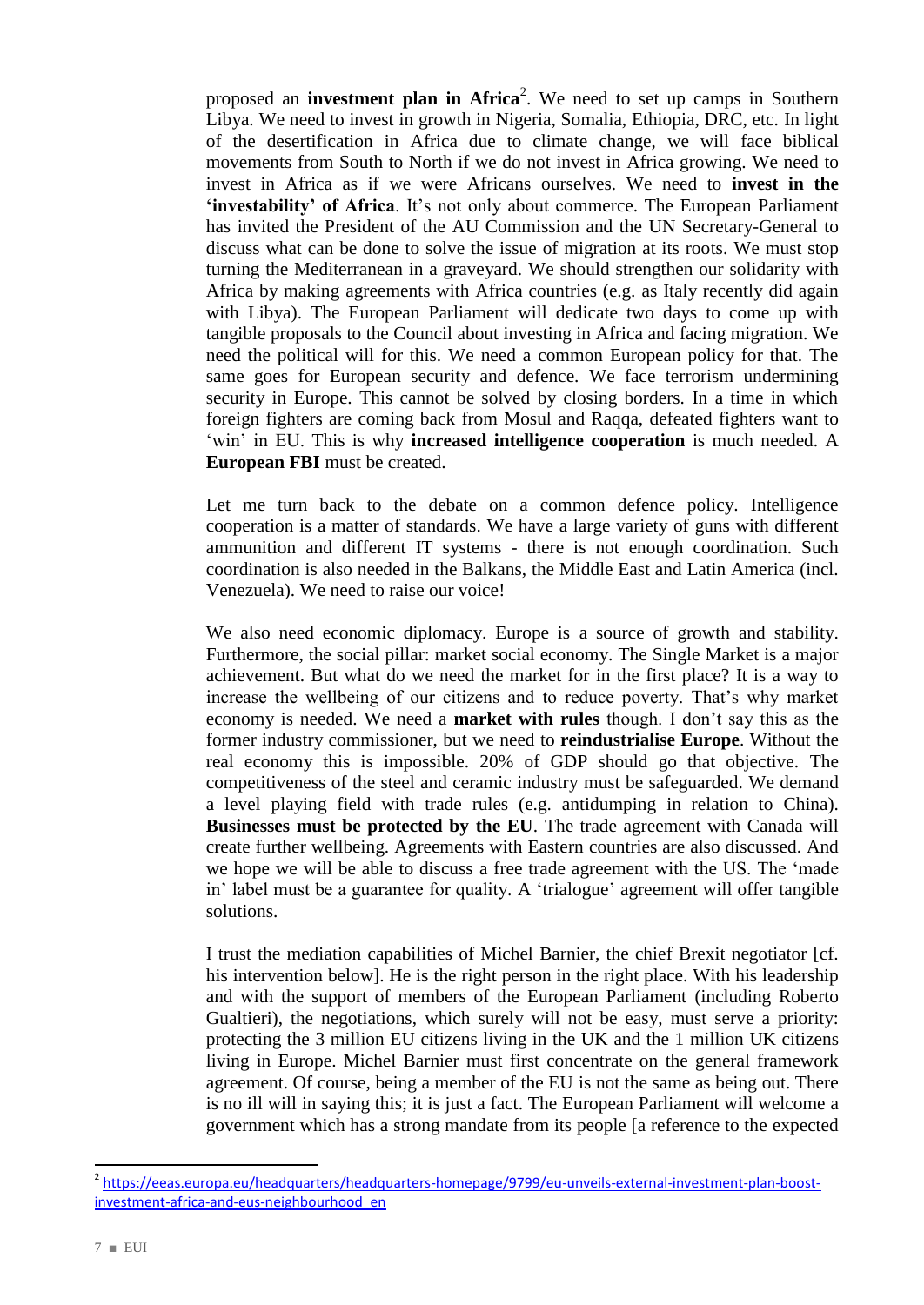result of the later UK elections of 8 June 2017]. It will be detrimental to everybody if we are not able to reach an agreement. This is a responsibility both vis-à-vis British and EU citizens. The distance between institutions and citizens must be reduced. This is our responsibility. I will try to reinforce the role of 700 MEPs in discussing the fate of half a billion EU citizens. For that, we must reaffirm our values, including freedom. Every citizen is born free. Even the worst criminal is free to repent until the last minute. This is why we are opposed against death penalty. This is also freedom. The freedom to debate. The freedom of culture. Sharing culture is the reason why the [House of History](http://www.europarl.europa.eu/visiting/en/brussels/house-of-european-history) of the European Parliament was created. Money for culture and science is always well-spent because ignorance is the opposite of freedom.

#### *10.00 – 10.30 Address by* **Jean-Claude Juncker**, President, European Commission

**Note**: The written text in original language (French), which served as the basis for the speech, is available [online.](https://stateoftheunion.eui.eu/wp-content/uploads/sites/8/2017/05/Address-by-Jean-Claude-Juncker.pdf) An interpretation (in English) of the comments follows below.

#### [VIDEO](https://www.youtube.com/watch?v=TA0n00Wu-y0&feature=youtu.be&t=7224) (EN)

#### [VIDEO \(IT\)](https://youtu.be/gCnlPmc9Yno)

**Abstract:** Juncker explains that the scenarios of the White Paper can be combined and calls for increased solidarity in Europe.

**Report**: English is losing importance in Europe. And since France will have elections [elections of 7 May 2017], I will express myself in French. I grew up close to children of Italian migrants in Luxemburg. I love Italy and Italians. I am happy to be hosted by the EUI, the prestige of which is recognised internationally. The research allows us to understand Europe better. The EUI helps us to better understand the issues and challenges we face. **We never discuss the successes of the EU. We talk about its shortcoming and mistakes, but its success are numerous**. In this valley of tears we are all criticised, offended. Whereas elsewhere in the world the EU is admired.

The EU is an extraordinary result which we owe to the generations which experienced war. After they returned from the battlefield, they transformed the war into a political institutional project. The enlargement process was not hasty or premature. It was our historical duty. Europe had to face the events in the 1990s. We were able to reunite through peace in the 1990s. This reunification is a true success – together with the Single Market. No one believed in single currency. Yet, we succeeded. The euro is now the second currency in the world. The euro protects us from external shocks. Think of what would have happened without the euro during the war in Iraq, Afghanistan, the attacks in NYC, the financial crisis. Had we left that task to the national central banks, we would not have been able to react.

Crises follow up on each other, but we are successful in addressing them. **Unemployment is declining – growth in the EU is twice that of the US**. So we can be reassured as far as the immediate future is concerned. In spite of these successes and the EU's growth, the UK decided to leave the EU. This is a tragedy and no small event. We should not underestimate the decision by the British people. **We will negotiate with the UK friends in full transparency. But it is not the EU**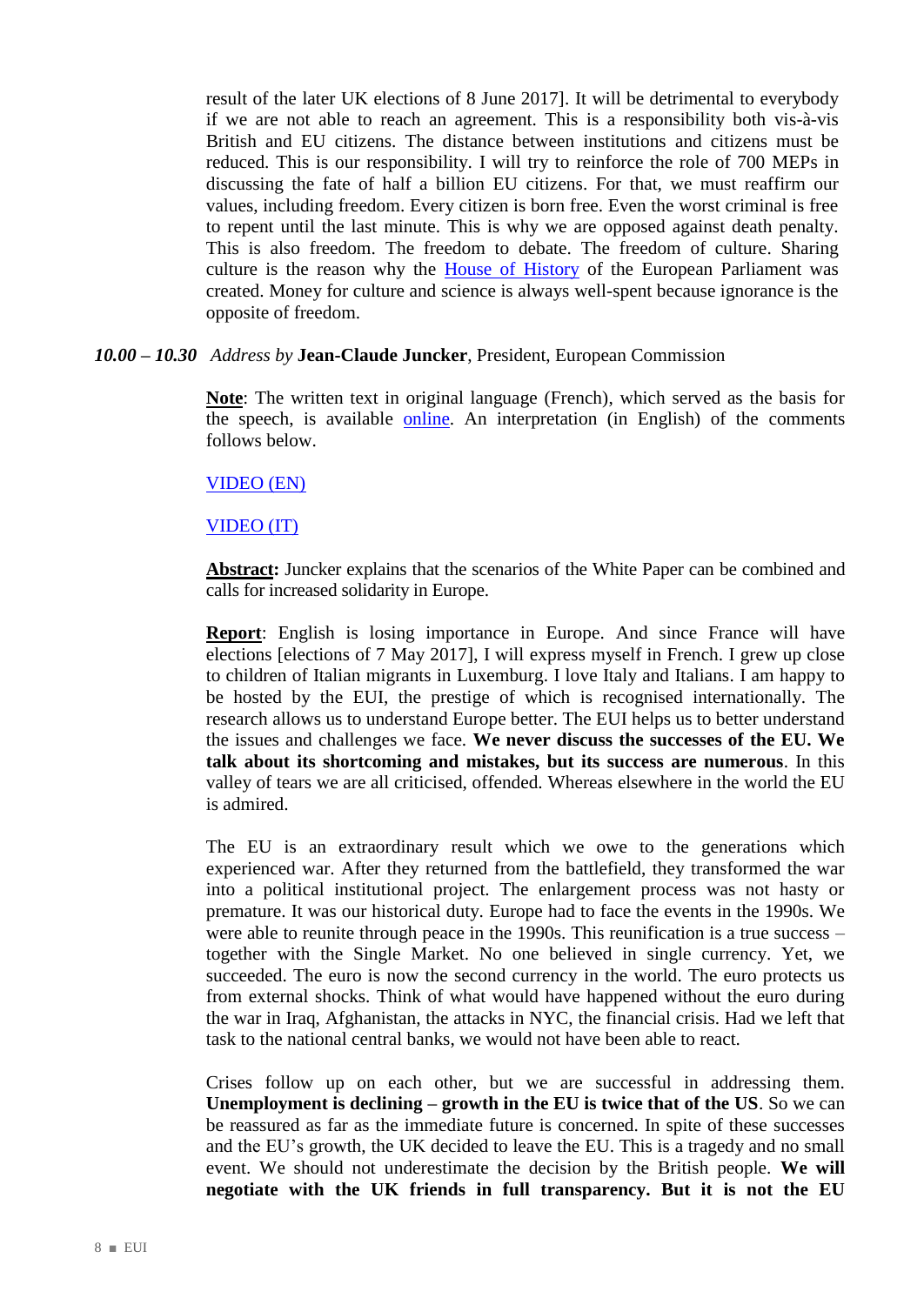**abandoning the UK; it is quite the opposite**. This difference will be felt over the next few years. Michel Barnier will give me the details. The EU has some weaknesses which partly explain the UK's referendum outcome. We may be afraid of the truth. The EU must accept that each policy is the result of the meaning between geography and politics. Europe is the smallest continent (the EU covers 5 million square km – compared to 17 million square km in Russia). We need players, protagonists who can serve the entire world. We are losing our economic clout with 25% of the global GDP. This will shrink to 15% in ten years' time. We will be a smaller continent. Our demographics will face a crisis. While our population represented 25% at the beginning of the  $20<sup>th</sup>$  century, at the end of the  $20<sup>th</sup>$  century, the EU will represent only 4% of the world population.

We need to further unite and increase our collaboration, avoiding past mistakes. **The EU has done too much, perhaps**. Too many rules, too much interference. The Commission has eliminated 100 proposals of the previous administration. We make 23 rather than 100 proposals per year. The intention is to improve the quality of the legislation rather than to legislate without limits. **Environment and foreign trade (30 million jobs depends on export) are priorities**. We focus on investment together with Werner Hoyer, with whom we have launched the **[European fund for](http://ec.europa.eu/growth/industry/innovation/funding/efsi_en)  [strategic investment](http://ec.europa.eu/growth/industry/innovation/funding/efsi_en)** (formerly called the 'Juncker plan'). 180 billion euros have been invested. This is not only for big corporations. Thousands of SME's also in Italy are supported by this.

Another sector – **the defence sector – should also be invested in**. Europe should be able to defend itself. We spend 50% of what the US spends. So we should be effective. 75 types of weapons exist. Defence is based on national programmes. We can save a lot of money and improve our effectiveness. I hope other institutions can deal with this in an in-depth way, but a limited number of people are still hesitant. We need to speed things up. A European Army is not on the table but we need to do more for defence. European defence must have a place. The same goes for a **social Europe**, which is underdeveloped in Europe. We need to concentrate on this social dimension.

I will not elaborate on the European Commission's white paper here. It was not an act of courage to propose five scenarios, but one scenario would have been too dictatorial. These different scenarios allow us to discuss. There is a need to find the **right intersection between these scenarios**. The EU is more than just the internal market allowing for free exchange. **The EU is more than just money**. If we don't understand this, we will not only lose the market but also risk prosperity. Sometimes we do too much, sometimes too little.

The **great absentee in Europe is solidarity**. Italy, from the very first day of the migration crisis, has done everything it could do. Italy is saving the honour of Europe! We need more solidarity with Italy and Greece. They are not responsible for the geographic configuration – they just happen to be there. In April 2015, the European Commission has made some proposals about solidarity with those who cannot be left alone. But a number of member states did not respect the decision by the Council! It will be our **common loss if member states do not respect their own decisions**! Compliance must be taken seriously. People saying 'we do not accept coloured or non-Catholics' are wrong about the exact nature of Europe. In spite of this, and with our patience and determination, we continue trying. Long live Florence, Italy and Europe!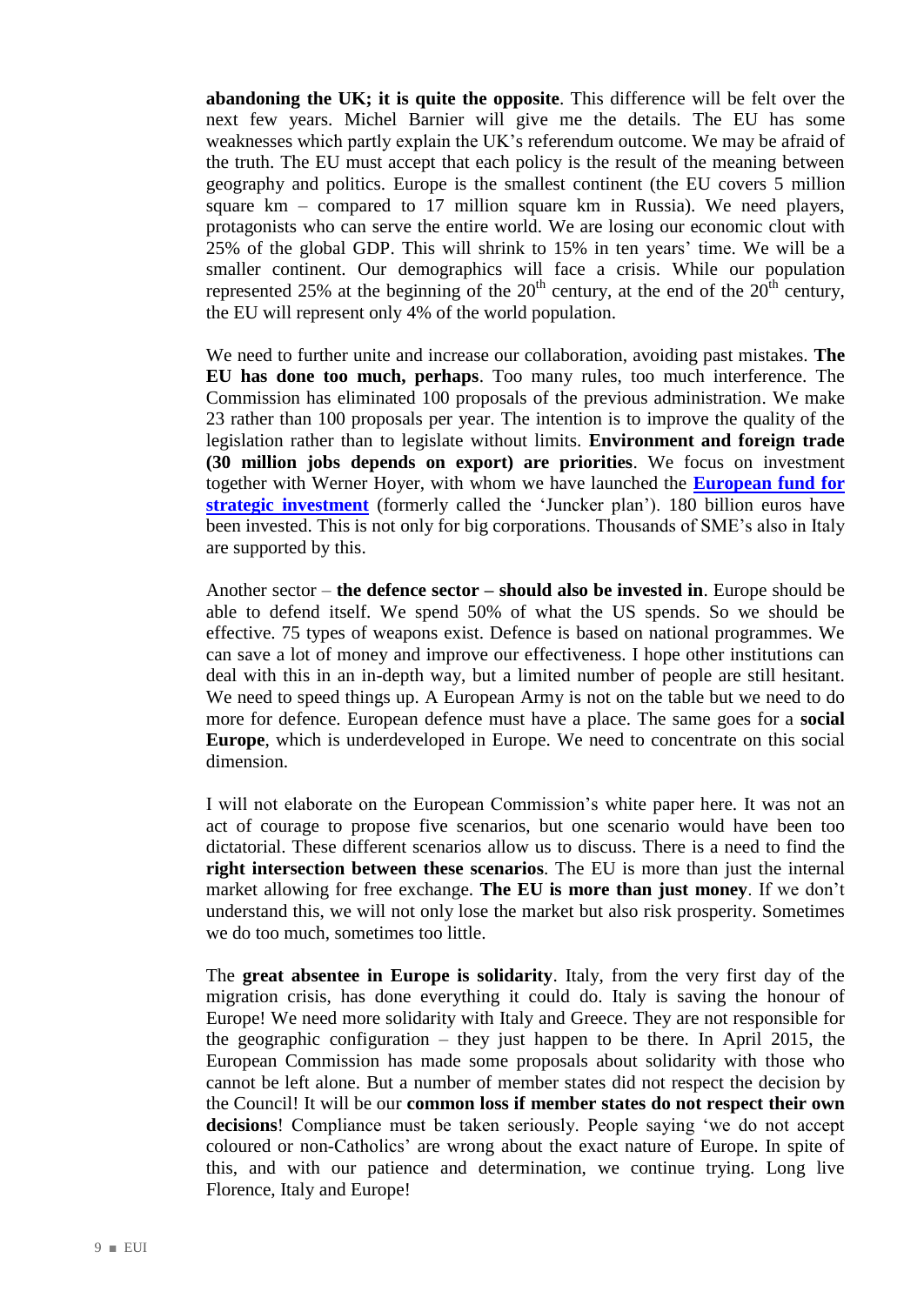#### *10.30 – 11.00 The State of the Union Address - Still United in Diversity?*  **Rainer Bauböck**, Professor of Social and Political Theory, SPS Department, EUI

**Note**: The written text in original language (English), which served as the basis for the speech, is available [online.](https://stateoftheunion.eui.eu/wp-content/uploads/sites/8/2017/05/The-State-of-the-Union-Address-by-Rainer-Baub%C3%B6ck.pdf)

#### [VIDEO](https://www.youtube.com/watch?v=TA0n00Wu-y0&feature=youtu.be&t=8874)

Abstract: Bauböck explains what a common but differentiated citizenship entails and states that citizenship needs to be enriched with a social dimension and substantial duties

**Report**: Sixty years ago, with the signing of the Rome Treaty, the founders of the EU expressed their will to create an ever-closer Union. No end-point was foreseen. The project was to include all people of Europe. The mission was successful rather than accomplished. Today, open borders and Eurozone are at risk. So far, the EU has managed to answer these challenges - but the EU's future is uncertain. If we look at the five scenarios sketched in the White Paper, the **most probable option will be a multi-speed Europe**, under the assumption that all states will arrive at finishing line but at different intervals. Alternatively, this is called differentiated integration.

Is it time to give up on the idea of an ever-closing union? Transforming a loose federation into an integrated union is only possible through crises (cf. how Switzerland became a confederation or how the US evolved after the Civil War). Will the existential threat to the EU lead to more integration? Look at the answers to the crises: more integration, not less; the plan to relocate refugees among member states; the banking policy; the Council agreeing on a negotiating strategy for Brexit. On the other hand, there is the opposition on several dossiers: debt relief vs. austerity; the closing of borders. Brexit has united member states but we are only at the beginning of the negotiations. For these reasons, **differentiated integration is the most likely scenario**.

What is the source of unity in fragmented Europe? Member states will be at the helmet. There is a need for a **political union based on common citizenship**. Differentiated citizenship implies staying together while driving apart. What is the role of citizenship in this? The EU as a halfway house between a federation and confederation? There is a third, stable alternative: direct representation.

At the EU, there are two levels of citizenship. Member state citizenship is on the top while EU citizenship is on the bottom. This concept responds to the need for a **differentiated citizenship**. EU citizenship entails the right to vote members of the European Parliament and free movement of citizens. The last element cannot justify citizenship, but EU citizens do see free movement as their most important right.

Did free movement make citizens effectively more mobile? This partly succeeded. The movement between EU member states was low until it was boosted by Eastern enlargement. It also depends on what criteria you use. The percentage of EU citizens who, at a certain point in their life, used the free movement possibility and became connected to friends and family abroad is quite high. But **free movement has also become politically divisive**. Some member states fear that it erodes their national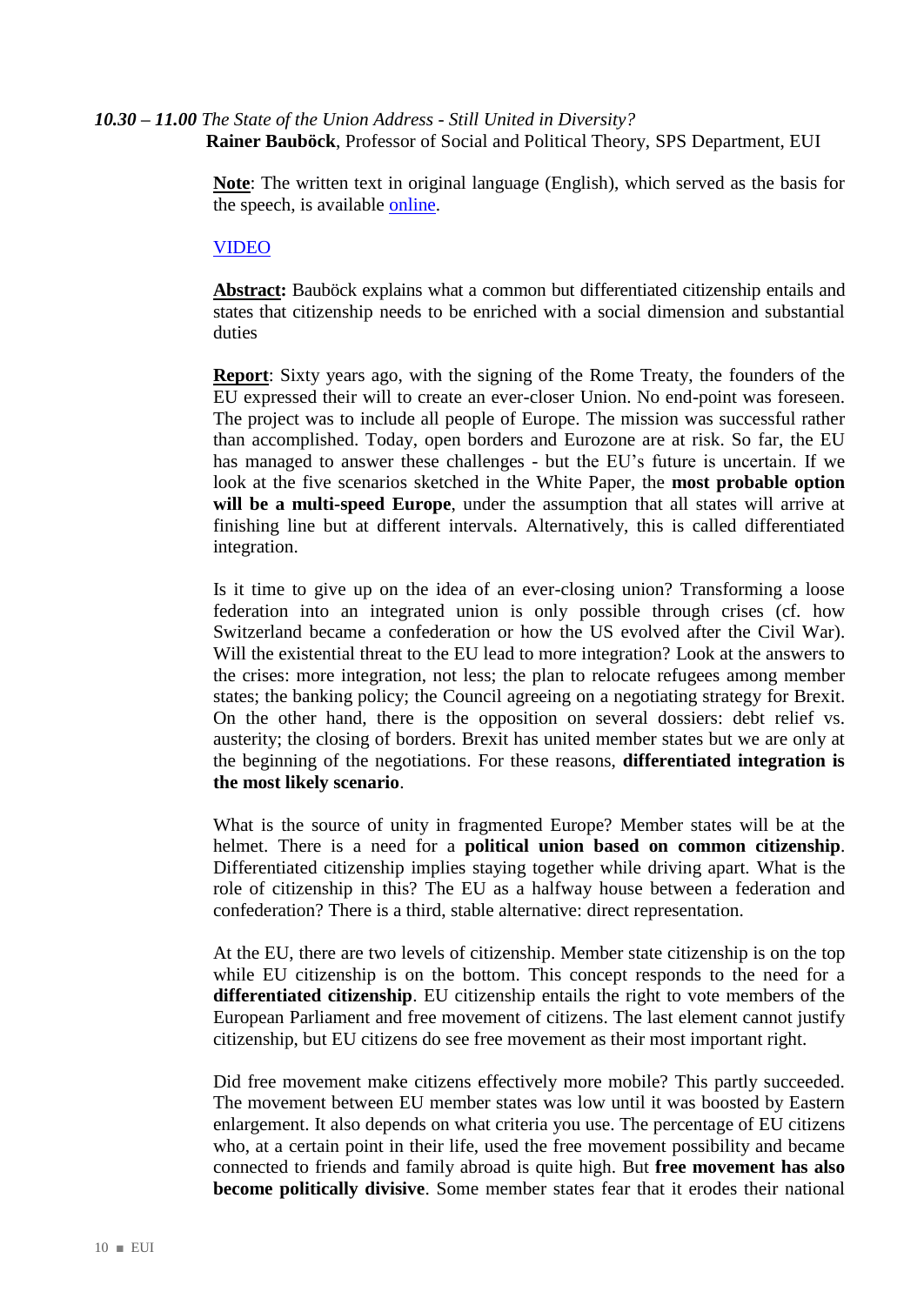welfare system. This argument was invoked to justify the vote for Brexit. Younger people experience Europe as an opportunity while older people associate it to a devaluation of their lifestyle, especially for those who feel left behind. This is also known as the globalisation cleavage.

**EU social protection** is needed and will not thrive with closed borders, but the model needs to take national social welfare systems into account. Does the EU pillar of social rights proposed by President Juncker cover only the Eurozone or all member states? The reflection paper on the social dimension of Europe proposes three dimensions [equal opportunities and access to labour market; fair working conditions; social protection and inclusion]. Besides certain rights such as minimum wages, citizenship duties should also be discussed. A duty-free citizenship will not contribute to a social Europe. **Direct taxation** as a basis for pan-European parties should be on the table, too.

The **strengthening of European democracy** has been a major achievement. The European Parliament has gained co-decision power but it has not gained legitimacy. This is partly because the primary level of citizenship depends on the level of member states. In addition, there is a **global democratic recession** as the turnout for elections decreases and popular parties (or central parties adopting similar policies) pose main threats: they are undemocratic by excluding people. This risk to shrink and hollow out the EU.

In Hungary and Poland, democracy has declined (cf. the research by Freedom House). Look at what happened in relation to the Central European University [in 2017, the Hungarian parliament has passed a bill on restricting foreign universities, targeting the Central European University].

The EU has legal instruments to combat democratic backtracking. Art. 7 of the Treaty on the European Union allows for the suspension of voting rights in the Council in case of a clear risk of a serious breach by a member state of EU values<sup>3</sup>. But **overt breaches of EU law can be avoided by populist parties**. Recent elections have been fought over European integration.

**Unity in diversity** is a motto applicable to each member state: It expresses a quintessential democratic value. Democracy is the only form of government which can be accepted as valuable. All societies of member states are diverse within their borders. Populists deny this. But the diversity within the EU runs much deeper.

Citizenship needs to be enriched with a social dimension and substantial duties, to prevent the risk of hollowing out EU. EU citizenship must include a democracy guarantee

 $3$  "1. On a reasoned proposal by one third of the Member States, by the European Parliament or by the European Commission, the Council, acting by a majority of four fifths of its members after obtaining the consent of the European Parliament, may determine that there is a clear risk of a serious breach by a Member State of the values referred to in Article 2. Before making such a determination, the Council shall hear the Member State in question and may address recommendations to it, acting in accordance with the same procedure. […] 3. Where a determination under paragraph 2 has been made, the Council, acting by a qualified majority, may decide to suspend certain of the rights deriving from the application of the Treaties to the Member State in question, including the voting rights of the representative of the government of that Member State in the Council. […]"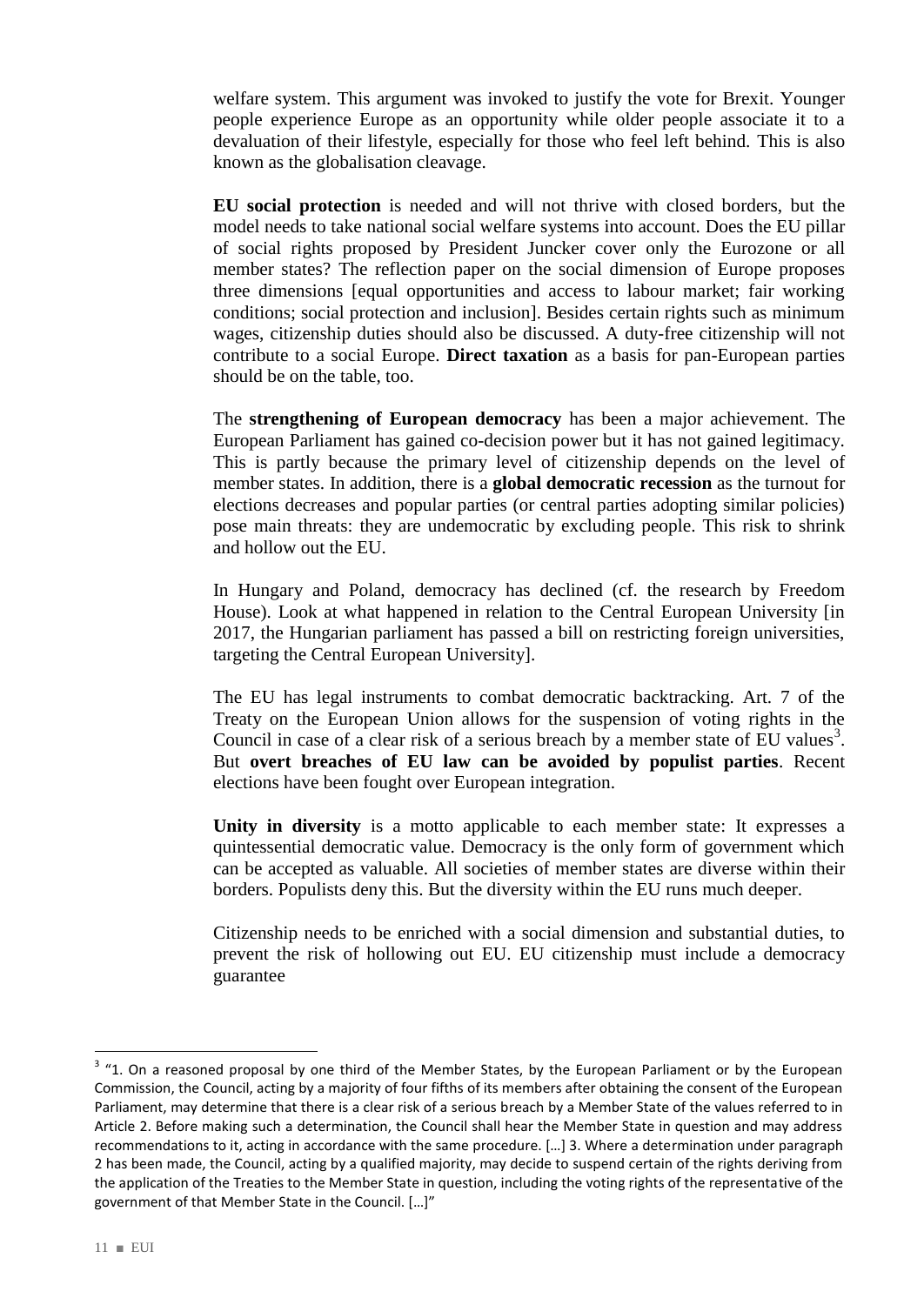*The European Union at Sixty* 

#### [VIDEO](https://www.youtube.com/watch?v=TA0n00Wu-y0&feature=youtu.be&t=10790)

#### *Chair*

**Federico Romero**, Professor of History of Post-War European Cooperation and Integration, Department of History and Civilisation, EUI

#### *Speakers*

**Roberto Gualtieri**, Member of the European Parliament

**Eirini Karamouzi**, Lecturer in Contemporary History, University of Sheffield

**Alina Mungiu-Pippidi**, Professor of Democracy Studies, Hertie School of Governance, Berlin

**Tibor Navracsics,** Commissioner for Education, Culture, Youth and Sport, European Commission

**Abstract:** This debate on the visions, achievements and unfulfilled promises of the EC-EU revolves around three issues, formulated as questions: In which ways has the EC-EU fulfilled the key goals set at its foundation? Has the EC-EU substantially changed its nature and mission along the way? Can the EU in its current state respond to challenges emerging from the transformation of European society and the global context?

## **Report**:

**Federico Romero**: This year, we are celebrating the 60<sup>th</sup> anniversary of the Rome Treaties. There is no comparison between the situation before and after the EU, which represents an era of peace and freedom. But this self-evident truth is not attractive anymore. People today concentrate on their vulnerabilities and fears. Exclusionary definitions of society based on race and culture gain attraction again. Clearly, progress is never linear.

**Roberto Gualtieri**: The 'community phase' until the 1992 Maastricht Treaty has much delivered in terms of prosperity and peace. On the political level, the Franco-German reconciliation has been achieved. The market integration has been installed. And there is a cooperative hegemony with the US. The originality of the EU construction lies in its foundational political will. By and large, the community system has been successful. The integration by law has functioned well. Philippe van Parijs mentioned the economic conditions for successful interstate federalism. Hayek [an Austrian-British economist and philosopher] predicted that the transfer between member states would be difficult, but integration by law has been instrumental for the social market economy. The question remains whether, after the 1970s and the 1992 Maastricht Treaty, Hayek's prediction is right?

**Eirini Karamouzi**: The EU was conceived as anti-hegemonic, not as an anti-nation state. In this it succeeded. The EU is actually about rescuing the nation state (cf. the reunification of West and East Germany). The EU has been fending off globalisation effects. It protects us from globalisation! These are the EU's achievements.

**Alina Mungiu-Pippidi**: We must return to the objectives of European integration as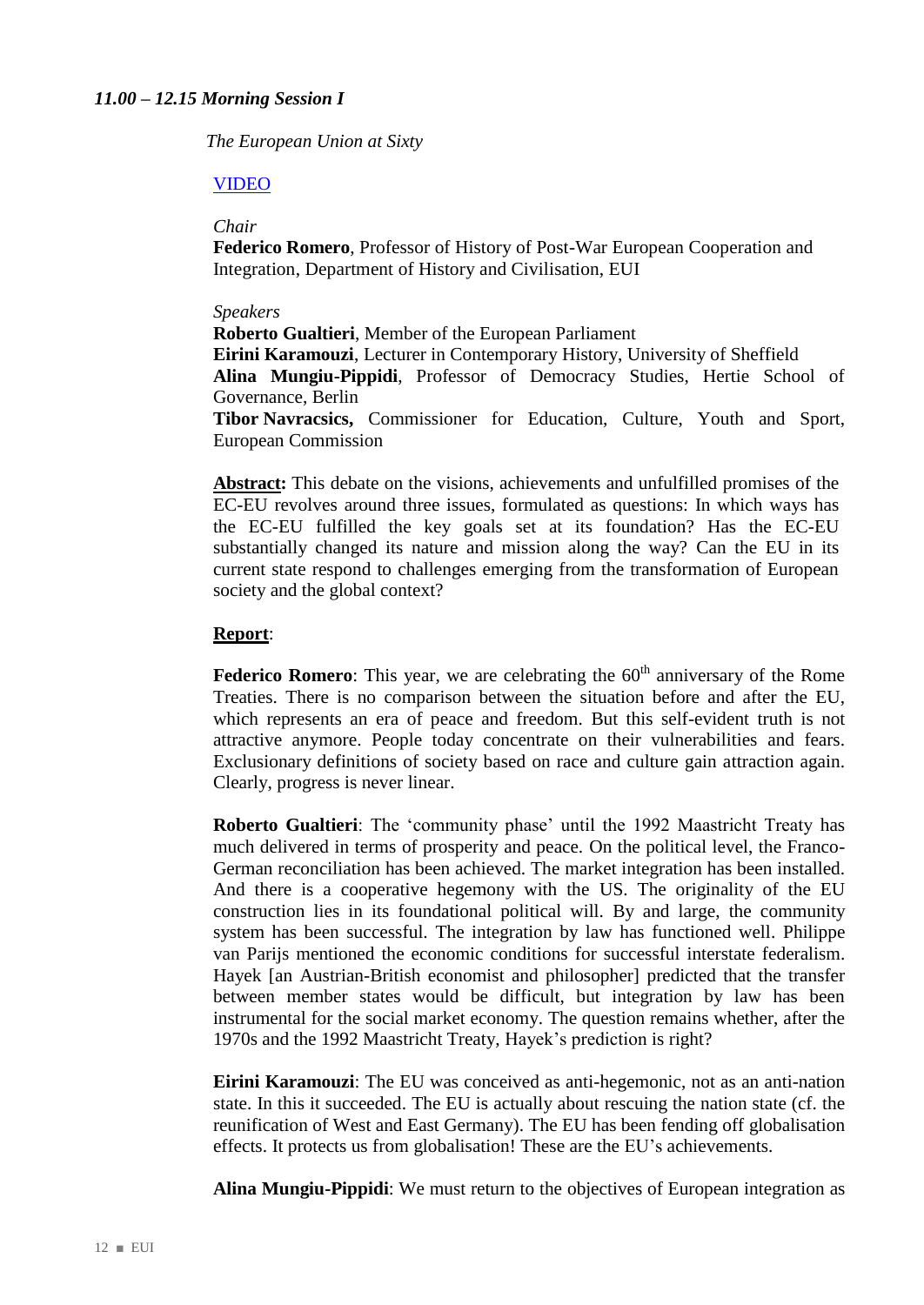the founding fathers envisaged them. They were realistic: it was about pulling resources together to solve problems (Jean Monnet). They never thought of the 'need for history'. They thought of pragmatic instrument to prevent crises. The Founders were rather successful in this. With modesty. It was also about creating an international regime of norms to protect minorities, women, etc. Theresa May said that, with Brexit, she wanted to drop the European Convention of Human Rights. This is very upsetting. What shall we now say to dictators? The protection of the weak is the EU's proudest achievement.

**Tibor Navracsics**: What are our successes? The EU reached a number of strategic goals: the emancipatory role of integration, Eastern enlargement, the political and economic stabilisation of the continent. But we are facing the backlashes of the implementation of policy goals: the crises in agricultural policy and the monetary crisis. One neglected aspect of European integration concerns culture, in a broad sense of the word. Education, sport and community issues. Robert Schuman knew very well that without a community based on culture there is no survival chance for European integration. This problem is rooted in lack of even a flexible framework for cultural interactions. There is need for a better understanding of our diversity.

**Roberto Gualtieri**: The 1992 Maastricht Treaty was a decisive turning point. Behind this treaty there are two events: the Bretton Woods collapse [1972 - 1981] and the end of a cooperative agreement between Germany and the US. This made the euro both necessary and possible and allowed for the evolution of the common market into the Single Market (Schengen). This, in turn, allowed for the deepening of the justice, security, and liberty area. EMU [Economic and Monetary Union] was a fragile construct. Notwithstanding these mistakes, it contributed to the flexibility and resilience of the EU construct. But the construct is not sufficiently strong for social models to survive. This must be on the agenda. One part of the problem is thus more about policies than institutions.

**Eirini Karamouzi**: The mission of the [formerly called] European Community has changed. The main goal of the founding states was to achieve peace and prosperity; the accent was not on democracy. After the collapse of southern dictators in the 1970s, the candidate countries considered the EU as an anchor of democracy. EU integration is a trial and error process. The main turning point was in the 1970s indeed with the collapse of Bretton Woods: the EU stopped being a protector against globalisation and became an enforcer of globalisation. This contributed to the imbalance between the political and economic legs of EU integration.

**Alina Mungiu-Pippidi**: The European Community was conceived as an instrument to solve problems. The DG Research came up with this idea about how to create European identity<sup>4</sup>, but not even in the EU's capital, Brussels, could EU citizenship be developed. Problems arose when the EU became an end in itself. When it created instruments to further itself. The euro is part of this. Look for example at the Deutsche Mark: a common currency is not, in itself, a convergence instrument. It will not address issues in competitiveness. Can the euro be an instrument to rationalise governance? This is contested: only 11% of Italians consider that their governance is better than before the euro. National governance is not changed with EU instruments. Fundamentally, Italy or Greece did not change through the adoption

<sup>4</sup> Cf. for exampl[e https://ec.europa.eu/research/social-sciences/pdf/policy\\_reviews/development-of-european](https://ec.europa.eu/research/social-sciences/pdf/policy_reviews/development-of-european-identity-identities_en.pdf)[identity-identities\\_en.pdf.](https://ec.europa.eu/research/social-sciences/pdf/policy_reviews/development-of-european-identity-identities_en.pdf)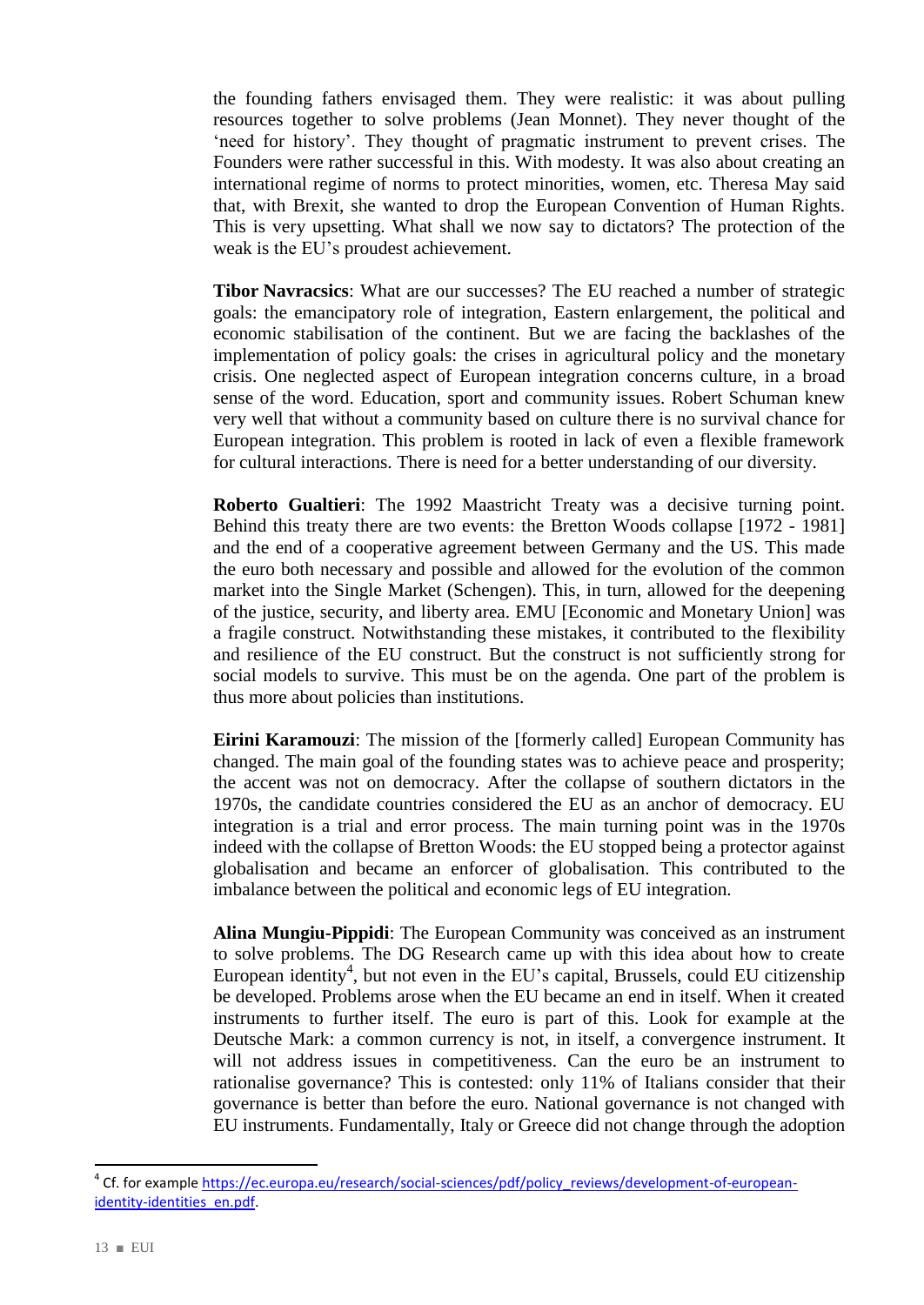of these EU instruments. Estonia, for example, did quite well before joining the EU: they were more liberal than several EU countries. The way to operate your government is difficult to change! Look also at EU budgets going to the fight against corruption in Ukraine, or for the promotion of the rule of law in Turkey. Does it work? Top-down imposition (even through conditionality) does not work. We need to be more humble. We need to learn from what happened in the past.

**Tibor Navracsics**: The original mission of the EU is the same as in the beginning, but the context and data are changing. Originally, the European project adopted a neo-functionalist assumption: if we start close cooperation in one area, this will spill over in other areas. We have to launch auxiliary projects to underpin the original mission. Look at what happened after the launch of the European project: the empty chair politics during the  $60s^5$ . The 80s: the European Single Market but also Erasmus and European cities of culture! The original mission has been rendered complex by additional data.

**Federico Romero**: Do we have sufficient resources to address the challenges the EU is facing?

**Roberto Gualtieri**: Yes, we do. The strong political bond underlying the EU should not be underestimated. Its strength should not be underestimated. An incremental economic and monetary completion of the EU without a fiscal federation is possible. The Juncker Commission is the first political Commission. It introduced a new way of negotiating the Commission's programme taking the input of political groups into accounts. In collaboration with the EIB, the so-called Juncker plan is actually working. Actually, the EU is not currently performing badly. It has sufficient fiscal capacity to absorb shocks. Construing a good fiscal policy, social cohesion and economic coherence is feasible with the instruments we have!

We should further encourage the interconnection between national and European politics, between the European Parliament and national parliaments. During the next European elections, EU citizens will pay more attention to the European Parliament since its powers have increased! There is a politicisation of the dynamic. This will surely help addressing the issue of trust.

**Eirini Karamouzi**: I think Roberto Gualtieri's remarks are a bit of cosmopolitan wishful thinking. It is in the first place at the national level that economic efficiency must be improved. The process of European integration has been a slow process. We cannot predict the future. The re-launching of the EU will be the result of national events interlinking with international context. The current survival mode can proceed for a while, but will it evolve in a 'continuous crisis'? Since the 1980s, we have entered an era of hyper-globalisation. The question is, how should we act in this context? How will you win over public sentiment: through an elite-driven globalisation or by accentuating the role of the nation-state? In all this, communication can be powerful. Not only the message but also the messenger must change. The primary of the nation-state must be accepted and power must (partly) be relocated to the nation-state.

 5 "In 1965 France announces it will not attend Council meetings due to disagreement with negotiations on the financing of the Common Agricultural Policy. The crisis is later resolved thanks to the 1966 Luxembourg compromise, which implements unanimity voting when major interests are at stake". Cf. [http://www.consilium.europa.eu/en/history/19650701-empty-chair-crisis/.](http://www.consilium.europa.eu/en/history/19650701-empty-chair-crisis/)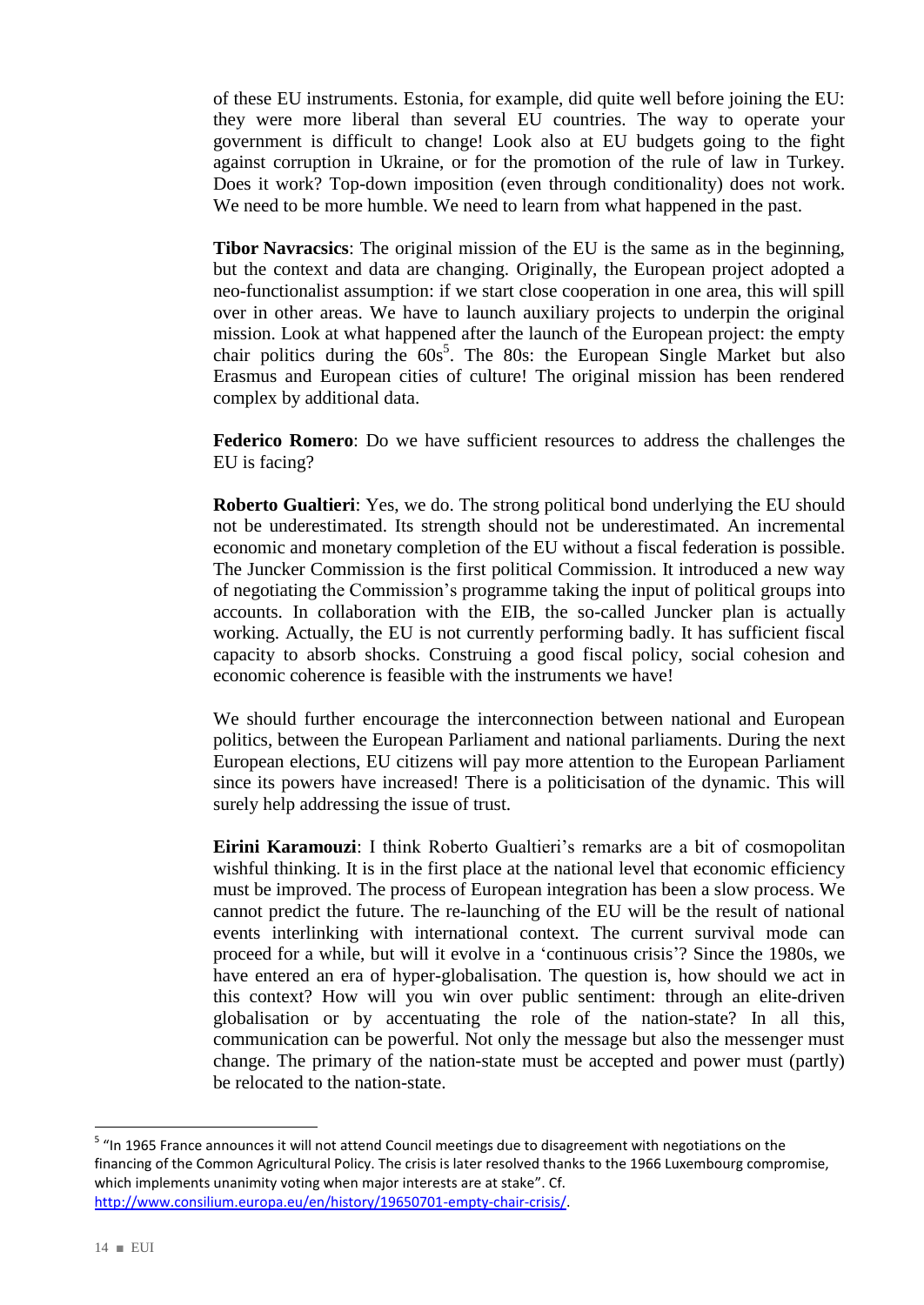**Alina Mungiu-Pippidi**: If the EU is currently 'entrapped' the question becomes: 'who should do something'? The European elite? They are not sufficient. And there are feelings against 'us'. **Those who promote Europe are those who benefit most from it. We cannot continue with a system where the winners are the promoters**. We need to forge an alliance. We need to think out of the box. We look at the solutions in restricted groups and do not even realise how confined we are. The question thus is: who comes together to discuss? We suffer from different bureaucracy mechanism. We are spending structural funds for convergence in Europe. But the money is spent only to reinforce local elites! N.B.: there has never been a negative evaluation of how EU money is spent in Sicily. The problem thus resided in the methodology …. We need to go to the people. Furthermore, we need to do PR for elites. The Eurobarometer show scepticism. We need to privilege Scandinavian 'elite' lifestyle with politicians riding their bike to work. We need to give the impression that we are here to serve Europe. Otherwise a populist elite will simply replace us.

**Tibor Navracsics**: We have sufficient resources to lead Europe. But we need to reempower local communities. EU integration is very much a top-down process. Local and regional communities must be empowered. The EU should become more of a community of communities. In this way, we give more chances to local inventions and traditions. We shouldn't forget that inventions made Europe big. A 'community of communities' will make the EU more flexible. **The components of European globalisation are European inventions, Europe's cities and universities, and its free thinking and spirit**. We should rediscover the importance of these elements.

#### Q&A with the Audience

**Q**: A question for Tibor Navracsics: you mentioned the importance of cultural integration and of universities. But how did you react to the potential closure of the Central European University (CEU)?

**Tibor Navracsics**: The Commission has launched an infringement procedure against Hungary. The CEU is a very important component element in the EU Higher Education Area but accreditation procedures remains a competence of member states!

**Roberto Gualtieri**: The European Parliament has taken a strong stance in favour of the CEU.

**Q**: Erasmus has changed people's lives, but what do you do besides educational programmes to bring citizens closer together ?

**Tibor Navracsics**: Erasmus is also about creating a European identity. Hence its importance. The multiannual financial framework is now being negotiated with member states. The aim is to make the programme more socially more inclusive. We have to invest in mobility and bringing people closer together.

**Alina Mungiu-Pippidi**: The so-called Whiter Paper of the Commission laid out five options for the EU's future. In that paper, 'worst case scenarios' are missing though. Hence my question: what would be the EU's survival scenario? The scenarios as currently laid out in the Whiter Paper will not solve root issues.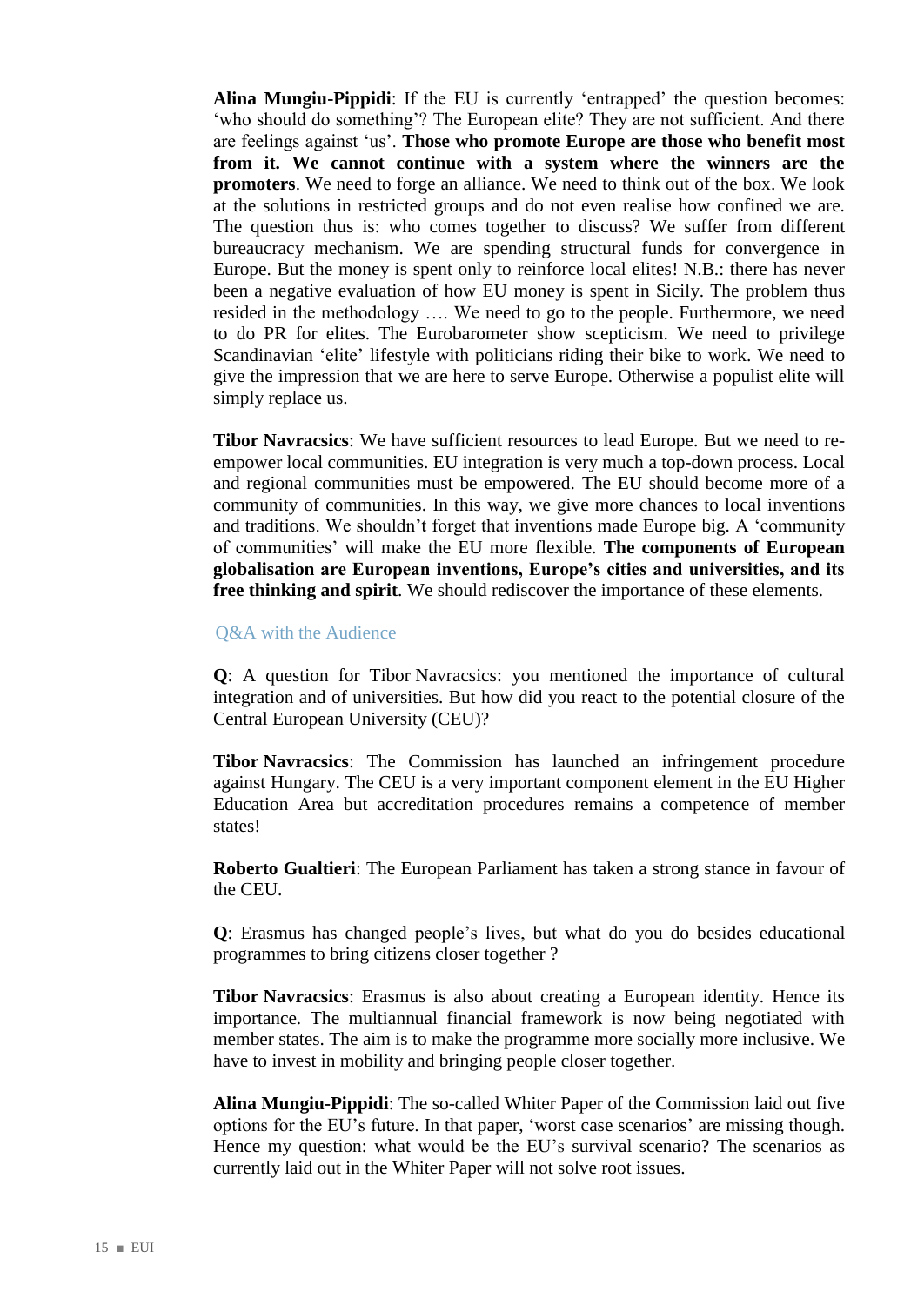**Eirini Karamouzi**: We have to think about all potential issues, including the dissolution of the EU. The key is to be creative and flexible.

**Roberto Gualtieri**: The EU is a union of member states. But also more than that, it is a union of citizens. Nation-states are predominant, but the EU goes beyond that. And the EU cannot be there only for cosmopolitan young students! We need to think of the EU's social model and the balance between national and EU components. We are not just in a survival mode. **We should go for a combination of the scenarios presented in Juncker's White Paper: a multi-tier Europe but within the EU framework**. Eventually, we will bring EU to a closer integration.

#### *12.15 – 12.45 Investing in Europe*

**Werner Hoyer**, President of the European Investment Bank Discussant: **Klaus-Dieter Frankenberger**, Foreign Editor, Frankfurter Allgemeine Zeitung

#### [VIDEO](https://www.youtube.com/watch?v=TA0n00Wu-y0&feature=youtu.be&t=14921)

**Abstract**: Hoyer focuses on the investment gap (700 billion) and the need to spend wisely. He states public debt should not be avoided as long as investments are strategic and commends the paradigm shift in spending of the Juncker plan.

**Report**: Florence is a place where the boundaries of philosophy and politics have been explored. It is the city of the intellectual pioneers of the Renaissance. They could have taken a negative view on their times, given the famine and war of the previous years. Instead, they took a leap of faith. They did not concede to the dark times.

Congratulations to the European University Institute for choosing the theme 'Building a People's Europe'. The European citizen must indeed be at the heart of the debate. This is also the goal of the European Investment Bank (EIB). Man is the measure of all things. The end-goal of the European construct is to create better lives for all European citizens.

This year we also celebrate the 60th anniversary of the Rome Treaties. It is also the anniversary of the signature of the founding document of the EIB [the EIB was established under the Rome Treaty]. Think of the EU's achievements: integration of Eastern Europe, a rapid response to the financial crisis, the creation of a banking union. 1.7 million commute from one country to another every day, whereas borders confined us in the past. Think of what we achieved!

Challenges go hand in hand with opportunities. We must advance relentlessly. Since the beginning of the financial crisis, uncertainties were looming. First, they were economic, then they were policy-based.

**Investment is one of the core solutions**. It requires and creates confidence at the same time. The EIB is the only bank owned by 28 member states to implement their policies. With 507 billion euros on the balance sheet it is by far the **biggest borrower and lender in the world**. As a a crowding-in bank, the EIB is crucial to mobilise private money for public purposes. Consider the considerable **investment gaps** in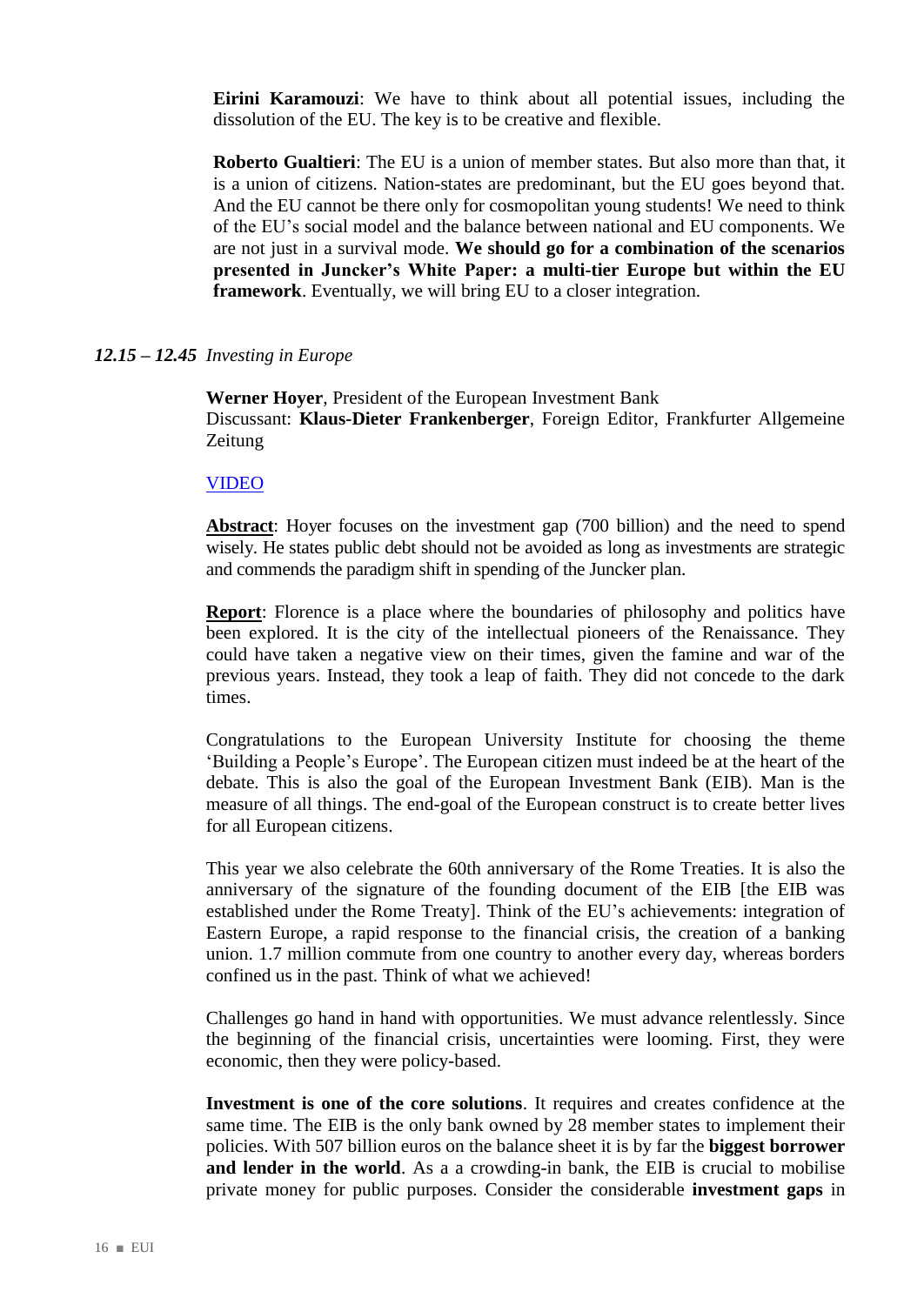Europe. We must raise the efficiency and effectiveness of available public resources. President Juncker knows the EIB from inside out. When he placed his bid for President of the Commission, he asked an analysis from the EIB. On this occasion, the EIB identified an enormous investment gap in the EU. How do you measure this? By taking the targets set by the European Council, and compare them to the figures provided in public and corporate budgets to reach these targets. Some examples:

- In the field of energy efficiency and security, there is a funding gap of 100 billion euros per year;
- In transport there is a funding gap of 80 billion per year;
- On the digital agenda, we should fill a funding gap of 65 billion per year if we want to reach our targets;
- In education facilities there there is a funding gap of a 3 digit billion number;
- In water security there is a funding gap of 90 billion per year.

In addition to what is planned in public and private budgets, there is an overall investment gap of **700 billion funding gap per year**!

If the millennium development goals (MDG) and the 2015 United Nations Climate Change Conference goals (COP21) are to be reached, the investment gap is even wider. It is not possible to close the investment gap, making the EU more competitive, with public money alone. **And this is not even necessary. Money is abundantly available** (especially in light of the zero or negative interest rate). Liquidity is available. **Insurers and money funds are actually swimming in money and are desperate to invest**. So why does the money not go there? Regulatory barriers and risk aversion block investors.

The basic tenet of the Juncker plan is to **shift the budgetary resources from grants and subsidies to guarantees and loans**. This is the trick of the Juncker plan. The European Commission, the European Council, and the European Parliament are ready to shift 60 billion euros from subsidies to guarantees. This represents nothing less than a paradigm change in the use of the budget. This is paired with better spending. 50% of the time, 58% of the targets have been achieved. Thus the Juncker plan works! This is not a miracle. It is simply about the reallocation of budgetary resources. We shift from subsidies to a better strategy. **We need the courage to do the same in agriculture, transport and external relations**. We will not be able to do it with grants and subsidies alone considering the objectives we set for ourselves.

What are the activities of the EIB? Innovation, research development, and education in the interest of the citizen. **30% of the EIB's annual budget goes to small and medium enterprises (SMEs). The EIB has also been active in the fight against youth unemployment**. Look at the situation in Greece: the EIB has provided trade financial facility for Greek SMEs at a time where no banks were available. Before the crisis in Greece, the EIB was the only available bank.

The Juncker plan has changed the DNA of the EIB. It has contributed to the increase of riskier lending by the bank (25 billion). Two thirds of the companies the EIB works with are new clients. **Most of the money made available through the Juncker plan has gone to countries of Eastern, South-Eastern and Southern countries**.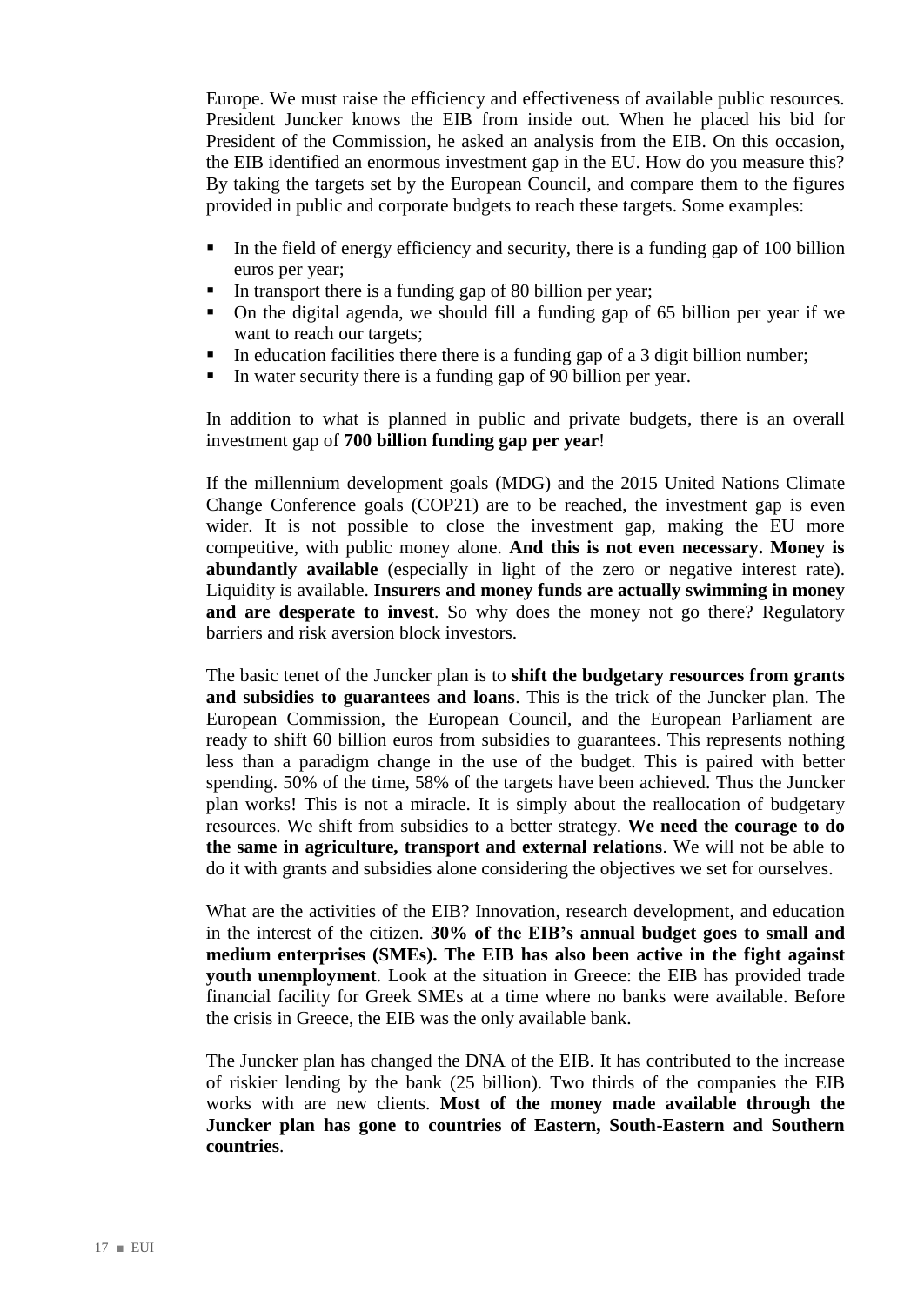Our political leaders found out that we do not serve the interests of the EU by being blind to problems abroad. The EIB lends 8 billion euros outside Europe. We must now focus and coordinate better. Here, a paradigm change of how to use the budget is also necessary. **A Juncker plan for activities outside of Europe is also needed**.

The bank is now in a dynamic situation, and will continue to work in a cooperative spirit and by adopting a multilateral approach.

#### Q&A with Klaus-Dieter Frankenberger

**Klaus-Dieter Frankenberger:** The Juncker plan will contribute to closing the 700 billion gap you mentioned. It is a success. A capital increase of the bank would have been the easiest solution. The Juncker plan is based on three pillars: guarantee facility, increase in advisory capacity and the removal of artificial boundaries to investment. There is a big appetite for the plan. The strategy also consists in supporting the SME sector. But SMEs have difficulties finding finance. This is also because venture financing in Europe is underdeveloped. We need to do more and in a different way. Here is my question to you: are the EIB's activities instrumental to enhancing the legitimacy of the EU?

**Werner Hoyer**: We need to better explain what we are doing. We need to tell the good stories about Europe. E.g. the fact that the EU contributes to better access for financing of SMEs. We should be more aggressive in addressing the public about success stories.

**Klaus-Dieter Frankenberger**: What do you think of Brexit?

**Werner Hoyer**: Brexit is a big mistake. The UK owns 60% of the capital but also of the liabilities of the bank. And particularly the UK relies on the EIB! The UK has helped us in reaching climate change objectives. I hope it will be possible to cooperate in the future, but the UK will also need to leave the EIB.

**Klaus-Dieter Frankenberger**: What if Le Pen wins in France? [Presidential elections of 7 May 2017]

**Werner Hoyer**: I will not directly address this question. I will only say this: after the terrible year of 2016, I am rather confident that the elections in Malta, the Czech Republic and Germany will go well. 2017 can become a good year.

#### Q&A with the Audience

**Q**: What are you doing to reduce the digital gap among SMEs in Europe? 75% of SMEs in Europe are not yet digitalised.

**Werner Hoyer**: Not all member states are ambitious enough about the digital agenda. When John Kerry was still US Secretary of State, he mentioned that access to fast internet is a human right<sup>6</sup>. Our digital obligations go far beyond what we are doing now. We **need to invest in the digital landscape**. Our biggest problem today is the lack of capacity to process data. E.g. autonomous driving will require this in the future. Furthermore, there are **twenty-seven separate defence budgets** but there

<sup>&</sup>lt;sup>6</sup> <https://www.voanews.com/a/text-of-john-kerrys-remarks-in-seoul-on-open-and-secure-internet/2776139.html>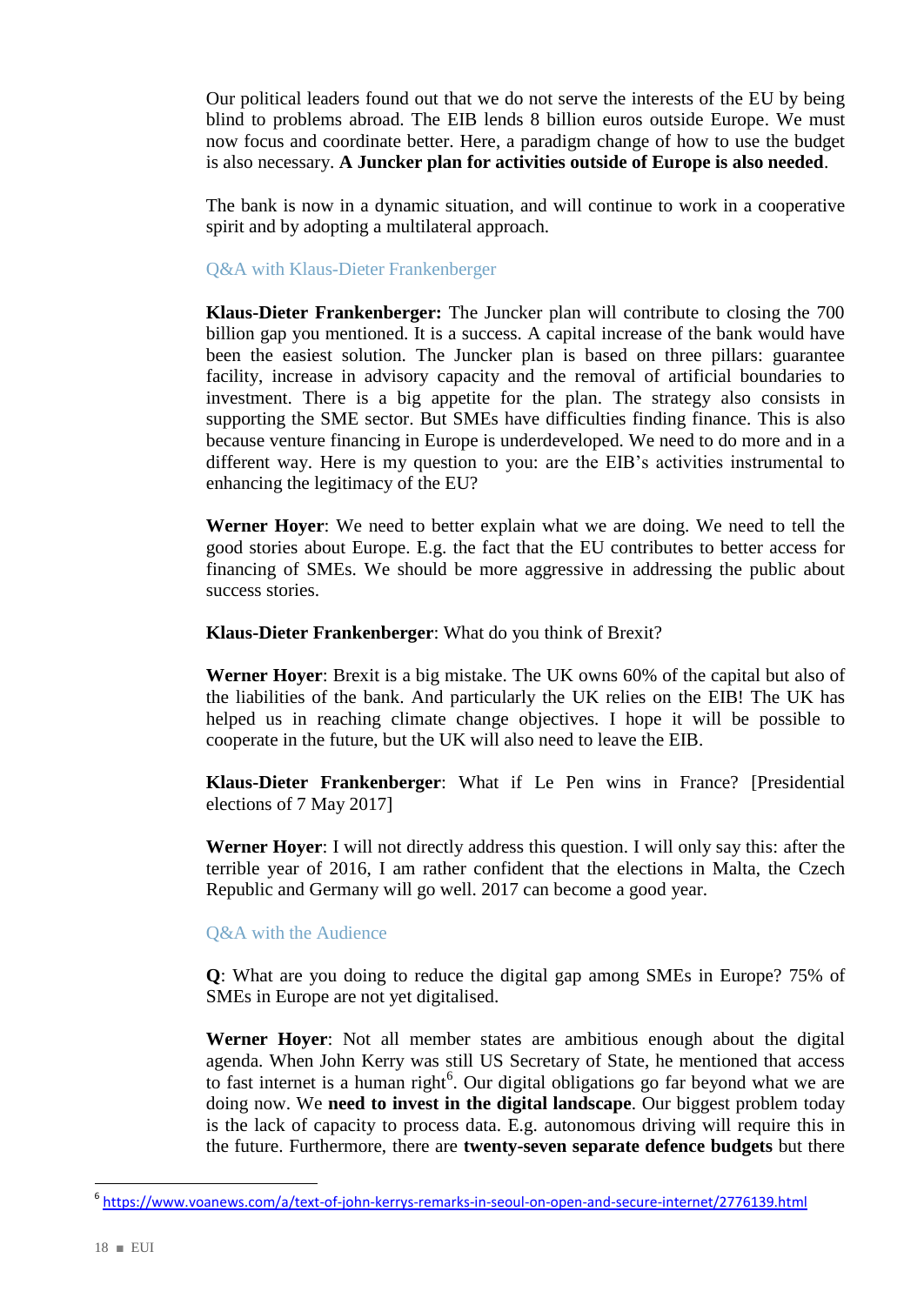is no coordination. We can **get more out of the buckle by harmonising**. Ten years ago, with the green bonds<sup>7</sup>, we made a big step. This is a huge financial market. Issuing bonds in the defence sector, e.g. in defence research, would be an intelligent step as well.

**Q**: How can we re-build confidence?

**Werner Hoyer**: We must believe in the sustainability of what we are doing. We need more aggressive investment activities and consolidated budgets. **It's about better, not more, spending!** Public debt should not be avoided as long as we invest in strategic areas. We have lost in growth and competitiveness since the financial crisis, and the water is rising. The return to growth rate is very slow. 'Where do we spend more' is the key question!

**Q**: Do you still believe in the idea of Ever Closer Union'?

**Werner Hoyer**: Yes, I do believe in that idea, as long as it is balanced. The balance between subsidiarity and solidarity is crucial. These are the two principles of the integration process! Only 50% of Europe's GDP is produced along the rules of the internal market. National interference sometimes goes too far. Continuous balancing is needed. We cannot be a victim of globalisation. We must be a shaper of globalisation.

# *14.45 – 15.00 The Florence Declaration on Citizens' Rights and the Brexit Negotiations EU Citizens' Rights: a Priority for the Negotiations with the UK* **Michel Barnier,** EU's chief Brexit negotiator

# [VIDEO](https://www.youtube.com/watch?v=057dR3uyWyw&feature=youtu.be&t=1312)

**Note**: The written text in original language (English) which served as the basis for the speech is available [online.](https://stateoftheunion.eui.eu/wp-content/uploads/sites/8/2017/05/Introduction-by-Michel-Barnier.pdf) An interpretation (in English) of the comments follows below.

Abstract: Barnier had identified three priorities for the Brexit negotiations: borders, 'settling the bill' and protecting EU citizens' rights. In his *Florence Declaration on Citizens' Rights and the Brexit Negotiations*, Michel Barnier focuses on the latter priority.

**Report:** I will speak in English as I wish to be understood by the British people.

The State of the Union has become a major forum for debate. A debate on the future of European citizenship is needed, now more than ever. I will speak today about the rights of EU citizens. Free movement of peoples lies at the heart of European citizenship. This was extensively discussed during the Brexit campaign. Now it seems this principle is under attack. In 2004, the UK immediately opened its borders to foreign labour. Studies show **the positive impact of open borders**: more efficiency, more choice, and the possibility to find the right talent. This contributes to growth. EU citizens contribute to taxes in UK – more than they benefit from it.

<sup>&</sup>lt;sup>7</sup> For some context : <u>http://europa.eu/rapid/press-release\_IP-16-4217\_en.htm</u>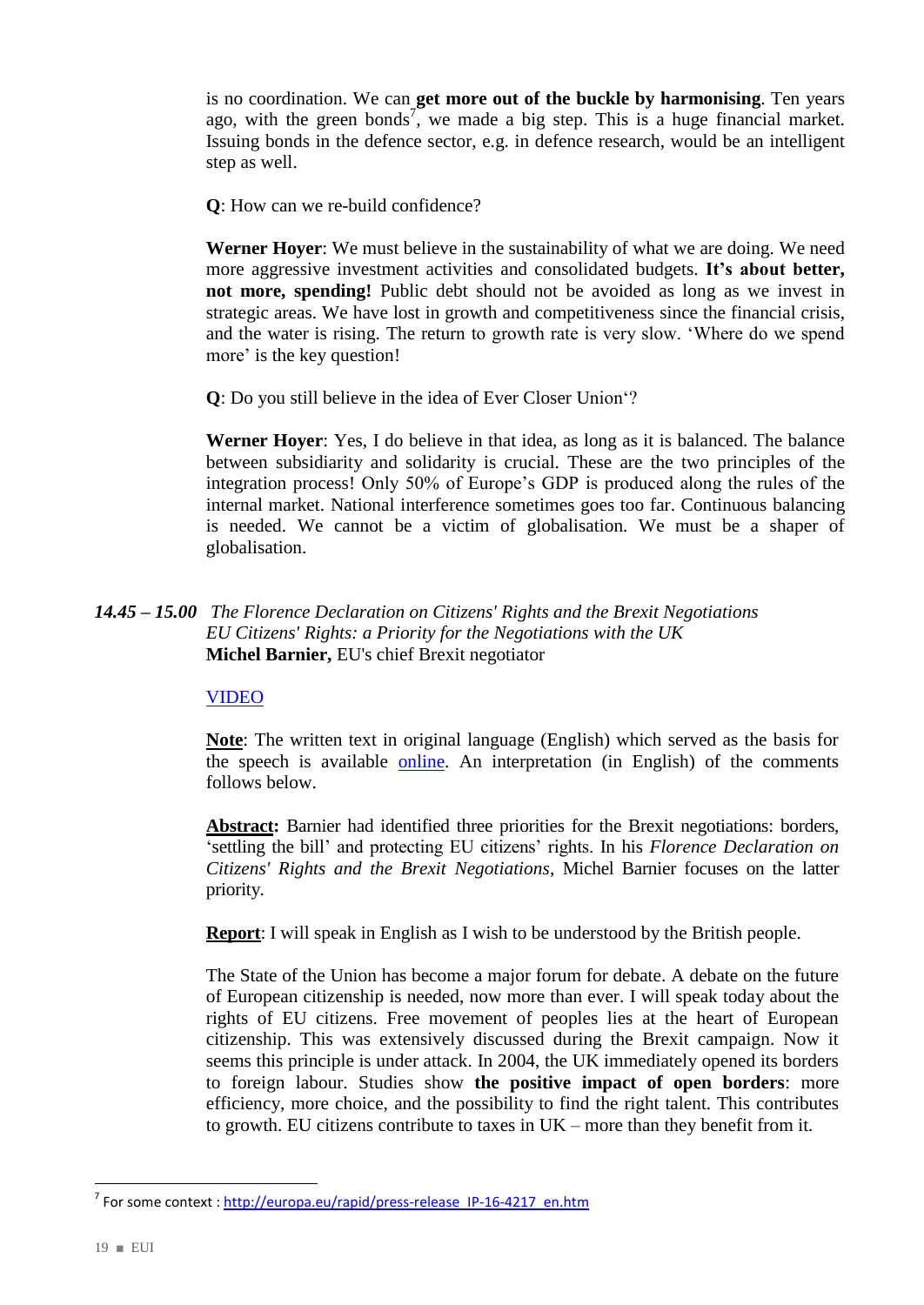**The four freedoms are indivisible. The integrity of the Single Market will not be compromised in the negotiations.** This fell on deaf ears during the Brexit campaign, which focused on welfare tourism.

We should not allow populists to take the political debate hostage. But we should not ignore deeply felt opinions and reactions. People across Europe fear the principle of free movement. The solution lies in a **fairer labour market**. The solution is not to restrict free movement. Stopping free movement will not benefit social welfare. In the UK, the labour market will not be filled with UK citizens only. Access to a labour pool is a necessity!

Let's talk about the Brexit negotiations. The EU is ready for this. **The EU Council negotiation guidelines form a firm basis for the negotiations.** It is clear what the EU intends to place on the table in June. **Preserving the rights of EU citizens and their families is the EU's priority.** The European Parliament has set exactly the same priority. Protecting these rights will be both easy and complex. It will be easy to agree on the general principles. It will not be as easy, though, to formulate these principles in detail, in a legally precise text.

Who should be protected and for how long? The cut-off date is simple and logical, i.e. when the UK leaves the EU. But protection should apply for the lifetime of all persons concerned: 3.2 billion EU citizens now work in the UK; 1.2 billion UK citizens work in the EU. We should also think of those who have lived in the UK in the past, and of non-UK family members living in the UK. Briefly, four points:

- The level of protection under EU law must not be watered down. Brexit should not affect daily lives.
- Equal treatment between UK citizens and EU citizens must be ensured.
- There should be clear guarantees that rights will be effectively enforced for UK citizens in the EU. The Court of Justice will see to that. In the UK, rights should be directly enforceable. The jurisdiction of the Court must be maintained.
- The right to stay: EU citizens in the UK must remain residents also without document to prove residency. No one should be confronted to red tape.

Some rights are at stake. Let me give examples:

- A skilled polish worker for BMW working in UK: will he still have right to pension, even if he goes back to Poland? Under EU law yes.
- A self-employed photographer from UK living in Malaga goes bankrupt. Will he have access to welfare in Spain? Are these rights taken into accounts in the UK?
- A Greek engineer in the UK must be allowed to move her business / pension back to Greece if she decides to retire.
- A German worker in the UK must have access to welfare under the same conditions as UK nationals
- A Spanish widow of a UK national living in the UK must continue to enjoy the same rights
- A Scottish designer must be able to aggregate his pensions after returning to the UK.
- The son of a Polish worker in the UK must be able to go to school, under the same conditions as a UK national.

The withdrawal agreement must provide clear and affirmative answers to these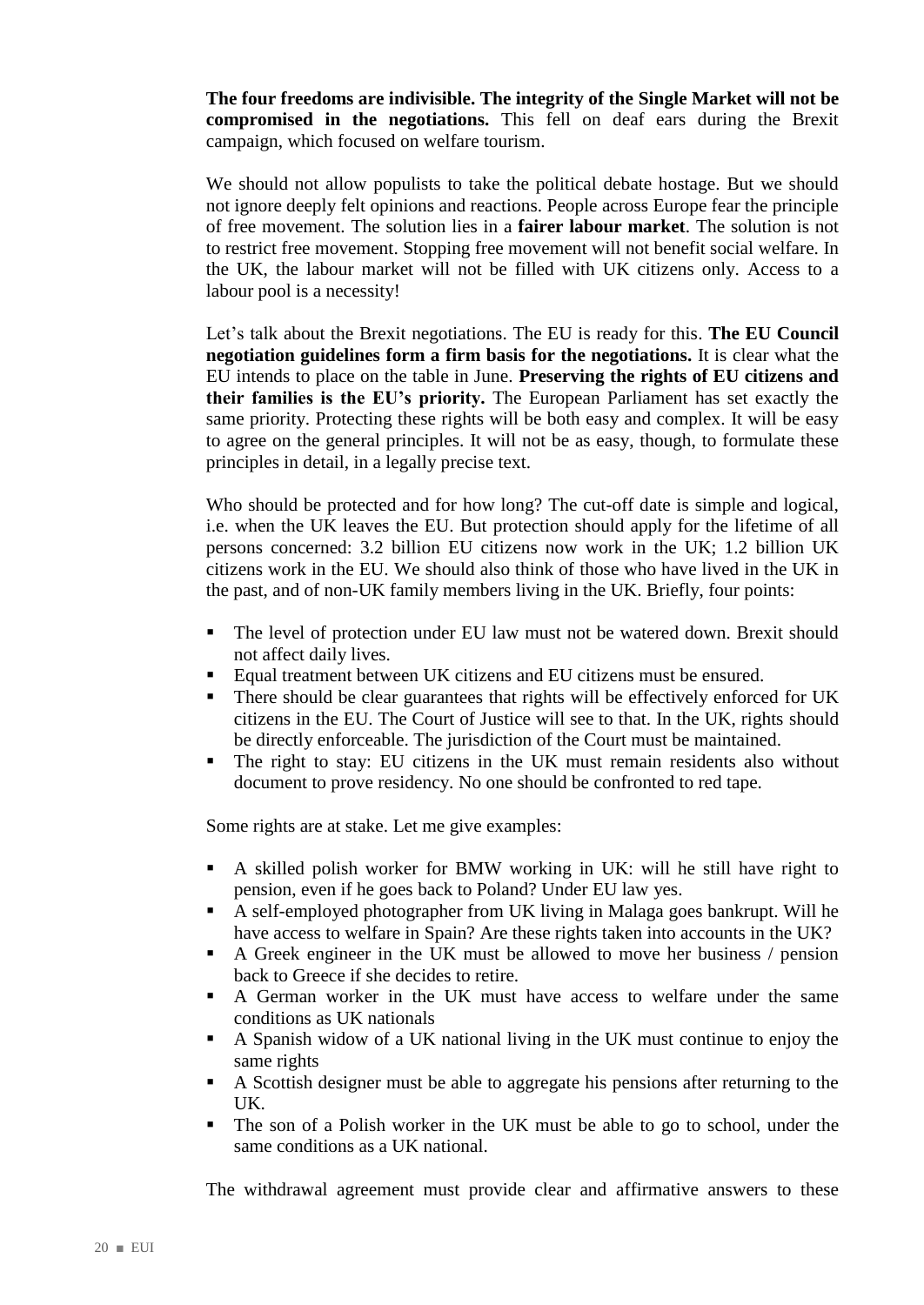questions. Legal certainty is indispensable. This is a question of respect.

Post-Brexit, the principle of a single applicable law must continue to apply. This is a moral duty and political necessity. 27 member states must be reassured that all citizens are treated properly and humanely. Until we have this guarantee, we will not discuss with the UK. Otherwise, there can't be no trust when it comes to constructing a new relationship. For a new partnership to be solid and sustainable, it should be built on the base of mutual trust.

It is premature to discuss the details of a future relationship. Nevertheless, Brexit will entail consequences. This is not a question of punishment. It simply follows from the choice of the British people.

Peter, a PhD student from Essex, wishes to spend four months at the university of Thüringen with a 2020 grant. 2020 is after Brexit. He must make sure to have the right to reside. He may have to look into private health insurance without European health insurance card. This should be looked into as the UK is leaving the EU research and policy area. Universities wish clarity as soon as possible, but planning takes time.

The UK has agreements with third countries like Israel, Switzerland and Norway. Doing the same with EU countries will require another legal framework. Negotiations will not clarify this immediately. **In any event, first we need guarantees on citizens' rights.** 

The only cause of uncertainty is Brexit. The only way to remove uncertainty is through an Article 50 agreement. I will approach our British friends constructively and amicably. But I will also be firm, backed by European Council guidelines and resolutions of the European Parliament. I will base myself on EU law and factual evidence. I will be as transparent as possible to create an informed debate. This will increase the chance of reaching an enduring agreement.

Let me conclude with a 'personal paradox'. I first voted when I was 21: I said yes to the accession of the UK to the EU. I even campaigned for the 'yes' – this was not easy for a member of the Gaullist party. I have never regretted that vote. I do regret the Brexit referendum. But now we must turn the page together.

#### *15.00 – 16.15 Afternoon Session I*

*The Future of European Citizenship*

#### *Chair*

**Deirdre Curtin**, Professor of European Union Law, Department of Law, EUI

#### *Speakers*

**Věra Jourová**, Commissioner for Justice, Consumers and Gender Equality, European Commission

**Miguel Maduro**, Founding Director, Global Governance Programme, EUI

**Jo Shaw**, Director of the Institute for Advanced Studies in the Humanities, University of Edinburgh

**Philippe Van Parijs**, Hoover Chair of Economic and Social Ethics, University of Louvain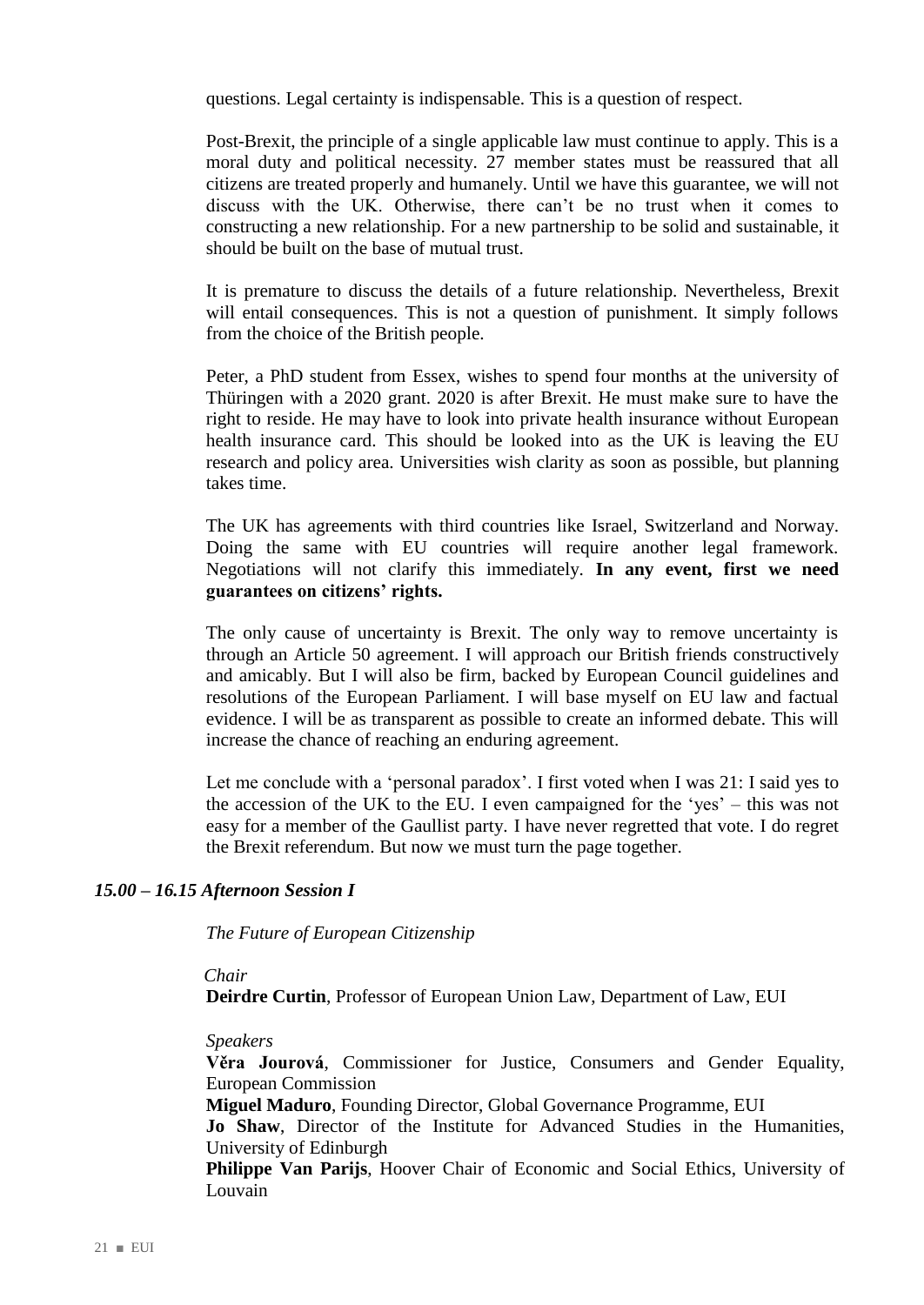## [VIDEO](https://www.youtube.com/watch?v=057dR3uyWyw&feature=youtu.be&t=2817)

**Abstract:** The panel looks at the question "is EU citizenship working?". The basic formula of European citizenship, as a supplement but not a replacement for national citizenship, is under pressure. Last year's Brexit campaign was driven by opposition to one of the most cherished rights EU citizenship provides: the free movement of people. This same free movement has created a new kind of undemocratic inequality, as mobile populations access more opportunities than those who stay at home, and draw primarily on their rights as national citizens. Moreover, as a bundle of rights without duties, EU citizenship has weakened citizens' engagement outside their own member states. As Europe considers its post**-**Brexit identity, is a 'patchwork Union' of differentiated integration the future for EU citizenship?

#### **Report**:

**Deirdre Curtin:** The debate on protecting citizens' rights goes beyond Brexit. This panel looks at the bigger picture. 'Building a People's Europe' is wider and deeper than Brexit or than what is written in the treaties. In 2016, President Juncker spoke of a 'better Europe' that protects the lives of European citizens. The EU is more than relations between member states. It amounts to a "special type of daily life" as it constitutes the social space to create patterns for social interaction and identification. It is an existential and institutional project. The EU protects irrespective of nationalities (look for example at data protection: this protects all data subjects in the EU, and not only EU citizens).

The Brexit negotiations are unique. They are different from any kind of international negotiations. President Juncker was explicit on the need for transparency with regard to the Brexit negotiations. There will be 'unique and unprecedented transparency'.

**Věra Jourová**: Today's topic is very serious. Michel Barnier presented the Commission's top priority: protecting the rights of EU citizens who will be affected by Brexit. People first! This is the right approach. This is a moral duty. One of our most important tasks is to renew stability and certainty for EU citizens living in the UK and for UK citizens living in Europe. **Take the Czech Republic as an example, and its divorce in 1993 from Slovakia**. This 'velvet divorce' constituted a good arrangement for the people. During the negotiations, we understood that we are 'twins'. This resulted in a strong partnership.

We will also manage to have a strong partnership with the UK. **To put it simply: we need each other and we will need each other.** This is one of the ironies of the Brexit referendum: it makes EU citizens more aware of the advantages of EU citizenship. It created discussion among the people. EU makes a difference in everyday lives. The focus is on the future of EU citizenship. The right to free movement is usually what is cherished most: consumers, pensioners, students, etc. We have stable data on travelling and working in Europe. Our children should also enjoy this. Free movement benefits the EU economy as a whole. GDP increased as a result of the free movement after the 2004 enlargement. In other words, free movement also benefits those who decide to stay home! It's beneficial to the overall economy.

Another aspect of EU citizenship is the right to take part in the EU's democratic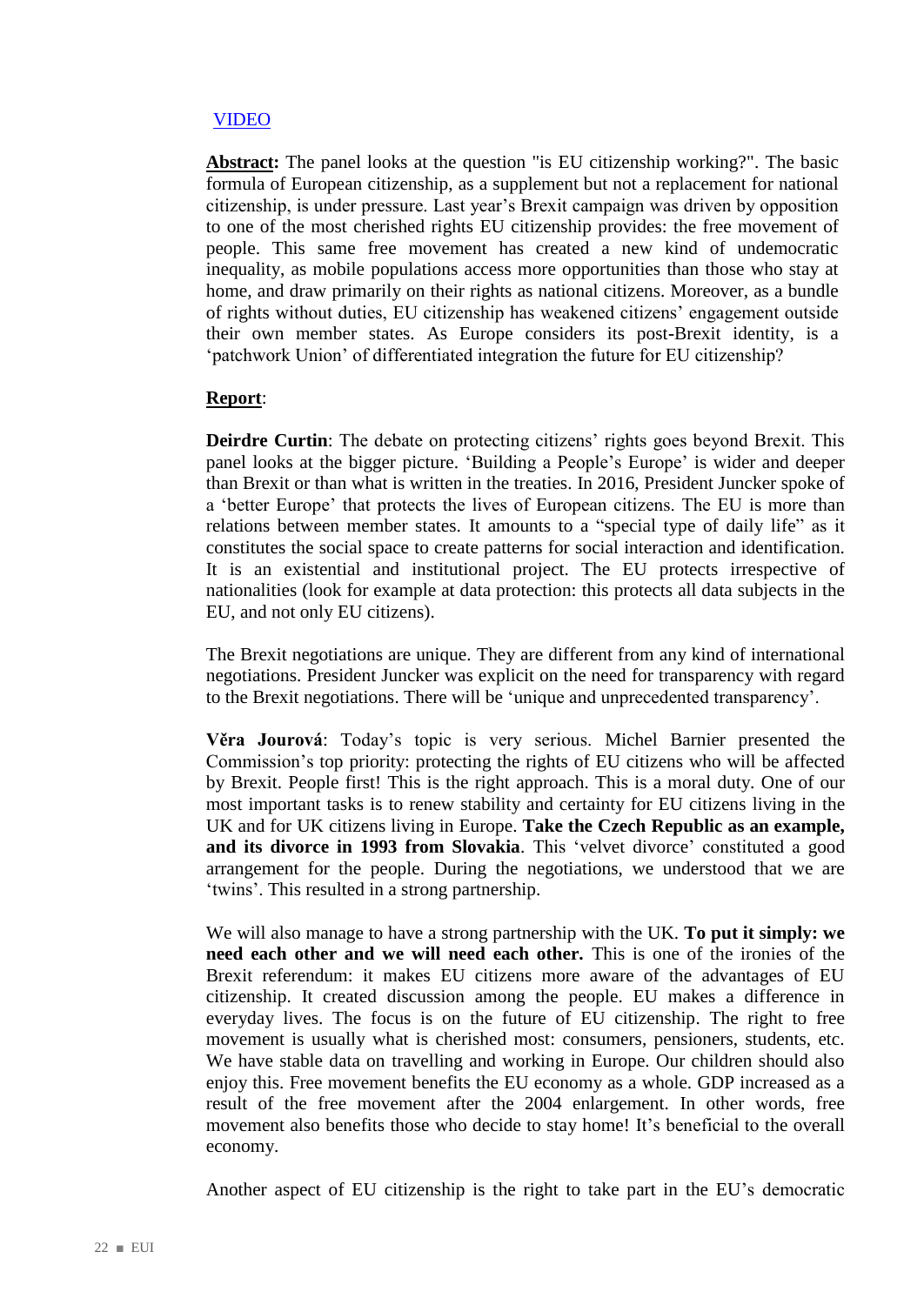decision-making and the possibility to stand as candidates in local and EU elections. Many citizens do not make use of this right. The European Commission will inform citizens better about this right. **There is a need for better and higher participation in the next elections of the European Parliament**. Why does a right exist if people do not know about it? People even don't care, which is worrying.

The elections in France and the Netherlands resulted in an increased voter turnout. Europe is back at the centre of the debate. But I should warn against any complacency. We must continue the effort to make the EU as close to the citizens as possible. We need to increase the participation of EU citizens. Europeans must be aware of what they would miss without their rights. The European Commission will contribute through more public debates, town hall debates, etc. There is no need to convince the convinced ones. **We owe to speak to people directly! Go to pubs!** This is a good wake-up call. We need to listen to what people think. As a former national politician, I can tell that discussions with EU commissioners have a different tone!

In 2019, elections for the European Parliament will take place. This must be preceded by an awareness campaign on EU citizens' rights. The White Paper on the future of Europe sets out five possible scenarios. The future of the EU will not be decided in Brussels, but by member states. But we should keep on building on a strong sense of belonging.

**Philippe Van Parijs**: Since both President Juncker and Michel Barnier made remarks about the choice of language, I will also do so. I will talk in that mixture of French and German, sloppily pronounced, beautifully sung, commonly called **English**. It is a continental language that was exported to the UK in two waves. In the fifth century, the German component came from the Angles. In the eleventh century, the French component came from the Normans. After Brexit, this language will become **a language even more suitable for us Europeans to speak with each other**, because it will become a more neutral language. But a language that must become democratized urgently so the people of Europe can speak it and use it as a medium, use it as a weapon to coordinate and mobilise among each other.

A People's Europe is based on 2 pillars. **The EU should be built for the people not just for the elite. It should be built with the European people and not just through national constituencies or national peoples**. Today I will concentrate on the EU **for** the people.

'For the people' is the rallying cry for populism. The triumph of populism is a calamity, **but the threat of populism is a crucial quality of good democracies**. The threat of populism warns the rulers: they should not only look after their own interests or the interests of the kind of public attending The State of the Union. Interests and concerns of stay-at-homes must also be considered. Stay-at-homes perceive the EU as a threat to their jobs and professional security. They see the EU as a construct dismantling their security and the nation-state. They see EU rulers as a 'clique'. It is not surprising that they ask a restoration of their sovereignty.

Is it true that you cannot unscramble a scrambled egg? After Brexit this saying is not correct anymore. I believe the following observation is correct though: the euro was a mistake, but its undoing would be an even greater mistake. So should we wait for popular revolt? If the EU is not to persist in a road leading to chaos and suicide, it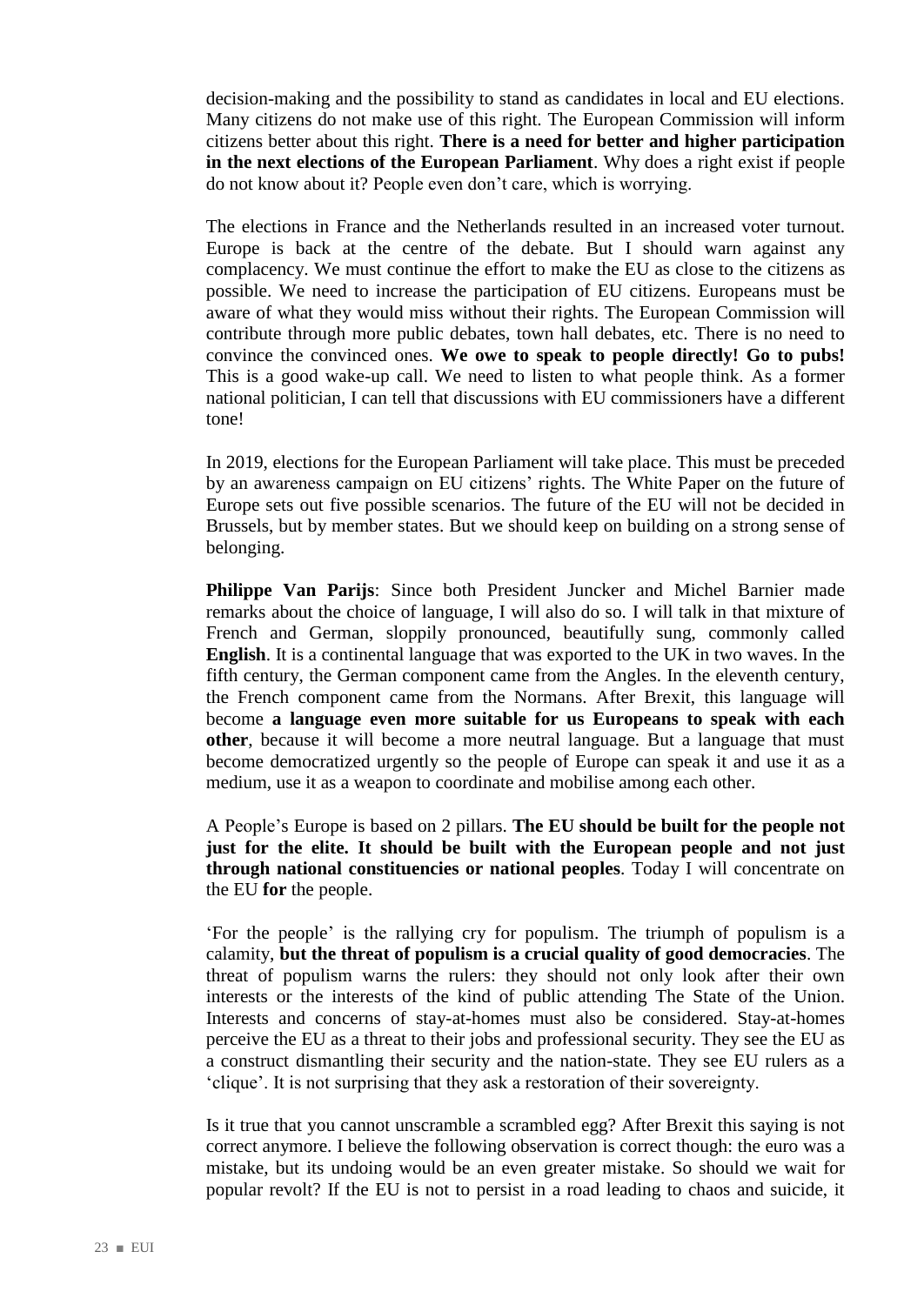must be perceived as a **caring Europe**. This will not be achieved by making more regulations with direct effect in national constituencies. Something else, unprecedented is needed: **a scheme of transnational and interpersonal redistribution**. We need it to stabilise the euro, EU demography and Schengen; to preserve the diversity and generosity of our national welfare states; to make it tangible to stay-at-homes that the EU is caring for them. Is a caring Europe radical? Not more radical than what Bismarck did at the end of the 19th century when he introduced, in order to unify Germany, the first social security in the world. There is no time, today, to discuss the form a transnational and interpersonal redistribution should take to make it politically sustainable. But at least the principle should be discussed.

What are the implications of this idea for the Brexit negotiations? One thing to sabotage the solutions to raising populism is to give a third state full access to the Single Market especially of this is combined with a competitive devaluation of the British Pound. **Do not allow the UK to free-ride on the advantages of the EU. Do not allow the UK to use tax competition on highly skilled workers, to suck the brain of the EU while leaving to it the task of receiving all migrants.**

**Miguel Maduro**: I will make one simple provocative point. **The way to make EU citizenship work is by making EU citizens pay for it**. When the concept of EU citizenship was created, we did two things: make pre-existing rights more visible by expanding on them, and creating new rights. This concept of EU citizenship never reached a particular group of citizens. One group sees itself as EU citizens and sees the benefits of EU. Other citizens are alien to that. The EU is not able to reach the second group of people. They see themselves negatively impacted by the EU. They don't understand the added value or benefits of this interdependence.

We should be able to explain how the EU is funded. We talk a lot about 'communication with citizens', but real communication with citizens is about **how policies reach citizens** and how the EU funds itself. This is how you make a political community. As Rainer Baubock said this morning [see the transcript above and the key note [online\]](https://stateoftheunion.eui.eu/wp-content/uploads/sites/8/2017/05/The-State-of-the-Union-Address-by-Rainer-Baub%C3%B6ck.pdf), you **need to create duties, not only rights**. By sharing the burden of a political community you explain the *raison d'être* of that community. So we need to add the dimension of duties, which is fundamental to the EU. It will make the added value of the EU clearer.

Currently, the way the EU is funded is the poisonous tree of the entire EU integration process. We need to reverse the zero-sum logic which currently underpins EU funding. With the digital economy, the capacity of the state to tax is weakened or evaded. We need to reform our own resources. This will render EU citizenship more effective. This is the leverage to reform everything else. It will help us reconstruct the concept of EU citizenship.

**Jo Shaw**: Let me start by evoking an imperfect analogy. Were there to be a disorderly Brexit, would it be the greatest loss of individual rights in Europe since the breakup of Yugoslavia? I refer here to the democratic decisions taken by the former republics of Yugoslavia with individual right consequences. This undoubtedly caused suffering: deprivation of access to public goods, mobility, etc.

And if we assume that an Article 50 agreement will be reached, this may cause a proliferation of legal regimes. This does not only concern the EU27 member state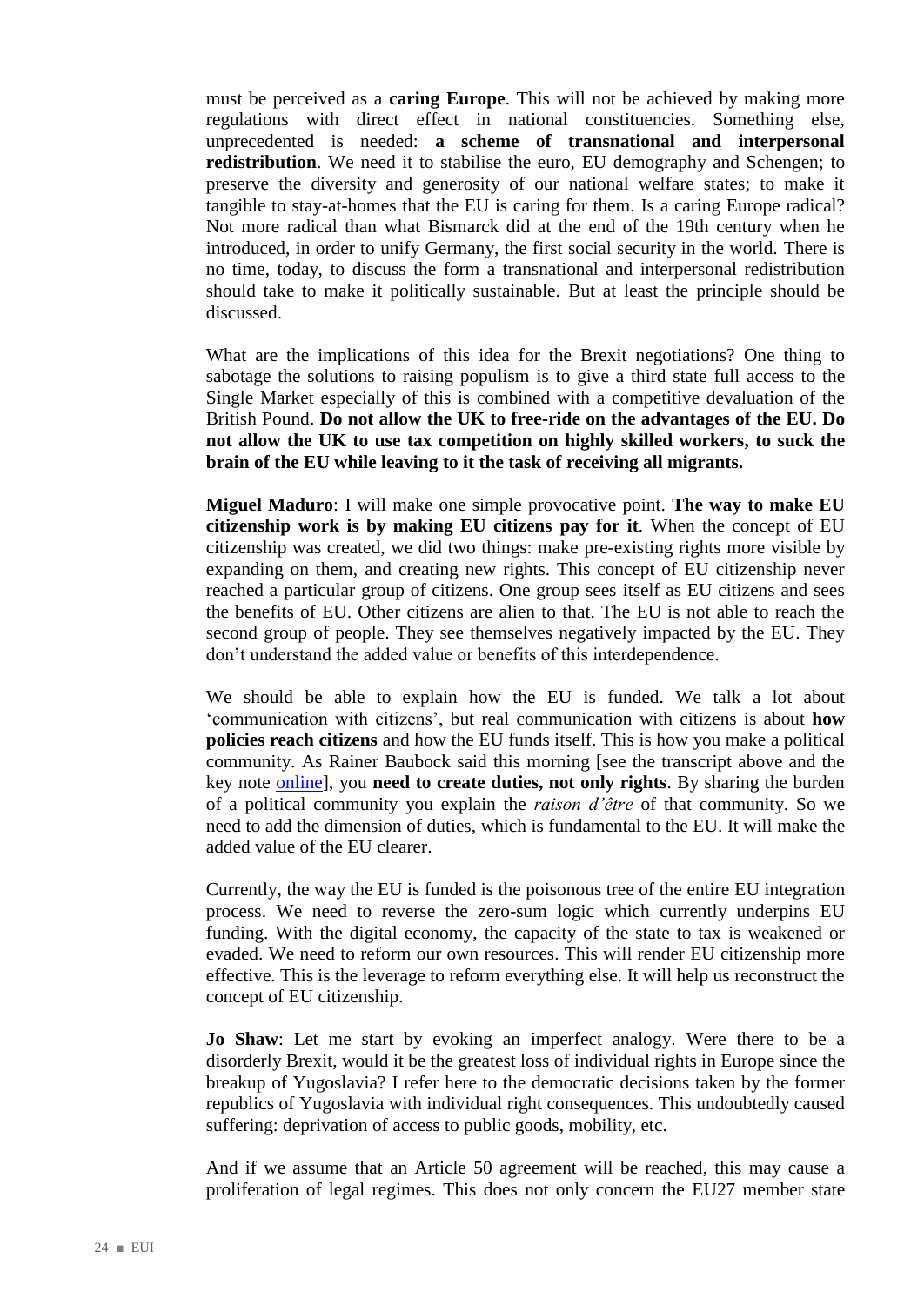citizens living in the UK. It also concerns the 1.2 million UK citizens living in the EU. In addition, this also impacts the 'EU immobiles' - more than 60 million UK citizens! And of course the more than 500 million EU citizens deprived of the possibility to work in the UK as EU citizens. **We need to be clear that there will be implications for all of these categories**.

Even with an Article 50 agreement, Brexit will result in a mix of legal orders: the EU legal order, different national laws, EU human rights law and EEA and EFTA law. Private international law will also resolve many of the private and family issues. We should not underestimate the c**omplexity of legal orders**.

These matters should not be left with national or UK law. Since 23 June 2016, more information is circulating about the actual and potential implications of Brexit. There is more publicity about certain types of decision-making, e.g. about permanent residence documentation. Any bad case is a nail in the coffin of trust disappearing between UK and other member state. Look for example at the curious decisions on settlement cases and the frictions between UK immigration and EU law. This type of situations needs to be regulated at the transnational level. It cannot be enshrined just in British law.

**Deirdre Curtin**: The evolution towards a multi-speed Europe is important not only for the EU's relations with the UK but also for the future of the EU itself. E.g. in the fields of security, defence, and democracy. We need to look at the bigger picture, i.e. beyond the implications of Brexit.

#### Q&A with the Audience

**Q**: The disillusionment about the EU has been invoked to justify Brexit. The EU's impact is not tangibly felt 'at the bottom', for example in issues such as housing. The EU needs to work at the bottom level because this will create loyalty. Housing will create jobs which, in turn, will generate taxes.

**Věra Jourová**: Housing has become the victim of an unfruitful discussion: is it a fundamental right or an economic commodity? We need to invest part of the EU funds in housing. This was seen as a 'negative priority' in Brussels, which means, in plain: 'Brussels doesn't pay'. 350 billion euro from 2014 to 2020 have been distributed to member states. After 2020, we need to re-evaluate how these funds can be effectively distributed to the people.

Another priority concerns the creation of better conditions for working parents to allow them to better combine family and work duties. More EIB money should go into senior housing, crèches, etc. This is the social infrastructure. EU funds should be spent closer to the people. We are currently discussing new financial periods. If people know what they pay for, they become more devoted [in the same sense, the intervention by M. Maduro, above]. Also, the budget must be restructured. After Brexit, the EU will need to work with less money. This will make us think about *better* spending.

**Miguel Maduro**: The EU already pays for housing through structural funds. These funds can indeed be used for housing. In the US, what the federal government decides is implemented through its own agencies. In the EU, structural funds are used by member states - decisions are implemented nationally (through national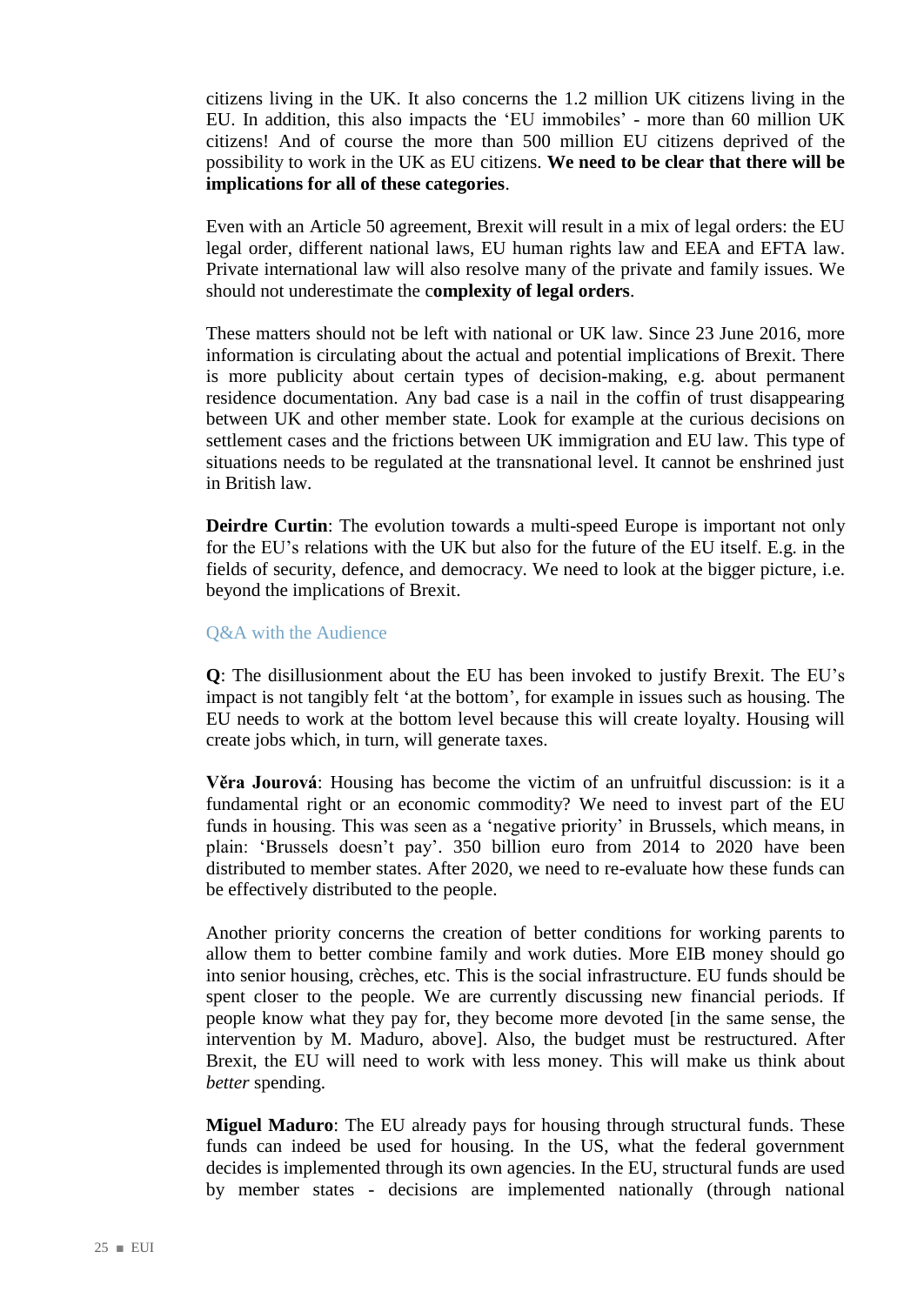implementation mechanisms). This helps the EU 'logistically' and creates also legitimation, but it creates a problem of accountability: **EU citizens do not know that funds come from the EU.** 

**Deirdre Curtin**: Indeed, there is a problem of disinformation.

**Jo Shaw**: But citizens must also inform themselves. Disinformation played a huge role in the pre-Brexit campaign. But **citizens also have the duty to inform themselves**. This is one aspect of the right-duty nexus of EU citizens.

**Philippe Van Parijs**: Housing must be dealt with at the most appropriate level under the principle of subsidiarity. What is the most appropriate level to deal with housing? The founding fathers wanted the EU to contribute to prosperity, including in the field of housing and social security. We need to create the conditions for structural support to national welfare systems, which haven't functioned that badly until recently.

**Věra Jourová**: Do not underestimate the role of mayors and local councils. They decide on how to spend the money. This is why it's so nice that people can vote in local elections abroad.

#### *16.15 – 16.45 Cooperation and Partnerships, the European Way*

*Conversation with* **Federica Mogherini**, High Representative of the European Union for Foreign Affairs and Security Policy and Vice-President, European Commission

*Moderator* **Roula Khalaf**, Deputy Editor, Financial Times

#### [VIDEO](https://www.youtube.com/watch?v=057dR3uyWyw&feature=youtu.be&t=6406)

#### **Report:**

**Roula Khalaf**: The US administration is questioning its traditional alliance with the EU. The UK is preparing Brexit. In addition, there is a crisis in the Mediterranean and the Middle-East, and unease in the Balkans.

**Federica Mogherini**: I have been to the US three times since the Trump administration took office. Is a transactional approach needed? I see challenges but also opportunities. I have seen a readiness and commitment in Washington DC to engage with the EU. During the first months of the new US administration, I have received an official visit by Mike Pence to the EU institutions in Brussels. This is unprecedented. I have good relations not only with Pence but also with the defence Secretary; National security Advisors; Congressmen and Congresswomen etc. We want to keep the US – EU relations strong. This is beyond question.

We have policy differences though: on the role of the UN (on the EU side, we still believe in peacekeeping and conflict prevention as an investment for our own security), climate change, free and fair trade as an opportunity and a protection for EU workers and consumers, and human rights (on the EU side, we see no conflict between our interest and values: investing in human rights will strengthen security).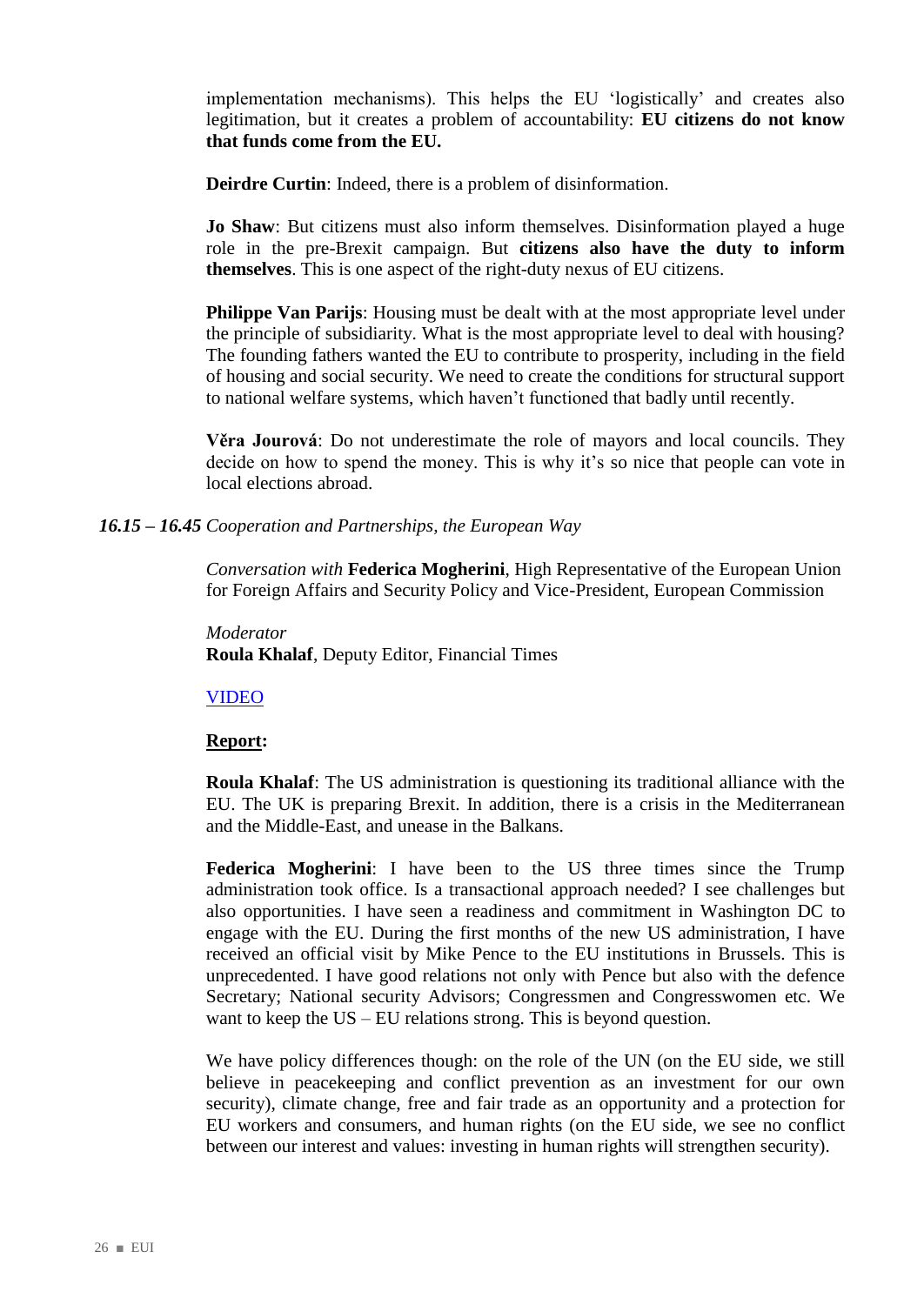At the same time, we have common interests, e.g. in Ukraine, North Korea and Syria. We should continue collaborating on security. There is common ground about what the EU can do to help member states to invest better on security. Europeans invest 50% of what the US invest in security but the output is 15% of the US' output because we lack economies of scale. So there is an interest on working together on security and defence while the EU must also attain some autonomy in this regard.

There is also an economic interest in working together. To all economic sectors across the Atlantic it is obvious that thousands jobs depends on the access of the US to the EU market. **So the EU is also indispensable for the US, not only the other way around**. On the basis of facts and figures, our US allies will easily understand that we risk a lot if we don't care about our reciprocal interests. We must be s**trong reliable partners on big global issues in the world**.

In recent times, I have also visited **China, India, and Russia**. They all say that they **are interested in a strong EU, and that they wish to cooperate closely with the EU** on economy and trade, security, humanitarian development, sustainable development goals, climate change, and foreign policy, with common approaches on Africa, Syria, etc. The same message can be heard in Brazil, Canada, etc. because they know what to expect from us. We are predictable, reliable and strong: this is the added value the EU has which allows us to occupy the space we can.

**Roula Khalaf**: US President Trump is unpredictable. This may have been advantageous in the dossier of North Korea, for example. But does it also contain risks?

**Federica Mogherini:** I'm not sure this is the right attitude, even in this dossier. Perhaps afterwards we will find out this was not the right attitude. A responsible, useful way to act is always to be preferred over actions that get the headlines but may be irresponsible. Our objective is indeed to solve problems. The mix of predictability and unpredictability can lead to overreactions by partners. The EU way is not to follow this approach. The EU way, historically defined after the second World War, is to choose cooperation rather than conflict. This is the root of the EU and of the EU's attitude in foreign relations. You don't play with provocations. **A quiet and rational win-win approach, by building partnerships, is perhaps less sensational but more secure.** We need to get out of the zero-sum approach: "you win, you lose".

**Roula Khalaf**: You have been pushed to think more about defence and security, also because of the US' new stance on NATO [requiring EU allies to invest more in NATO].

**Federica Mogherini**: The work started really last year with the 'global strategy' after the British referendum<sup>8</sup>. It is surely better to stay together on security and defence. **We have advanced more in the last months than in the last decade**, even with 28 [the UK included], surprisingly enough! Why? First, **security has become number one top priority for EU citizens**. Second, because we have the tools to do much more on security and defence. E.g. in the Lisbon Treaty. After the financial crisis, Europeans concentrated on how to get out the financial and economic crisis. Now we can get back to the provisions introduced after the Lisbon Treaty allowing us to do things together. We do not have the luxury not to use them! So I have proposed an

<sup>&</sup>lt;sup>8</sup> Cf. https://europa.eu/globalstrategy/en/global-strategy-foreign-and-security-policy-european-union.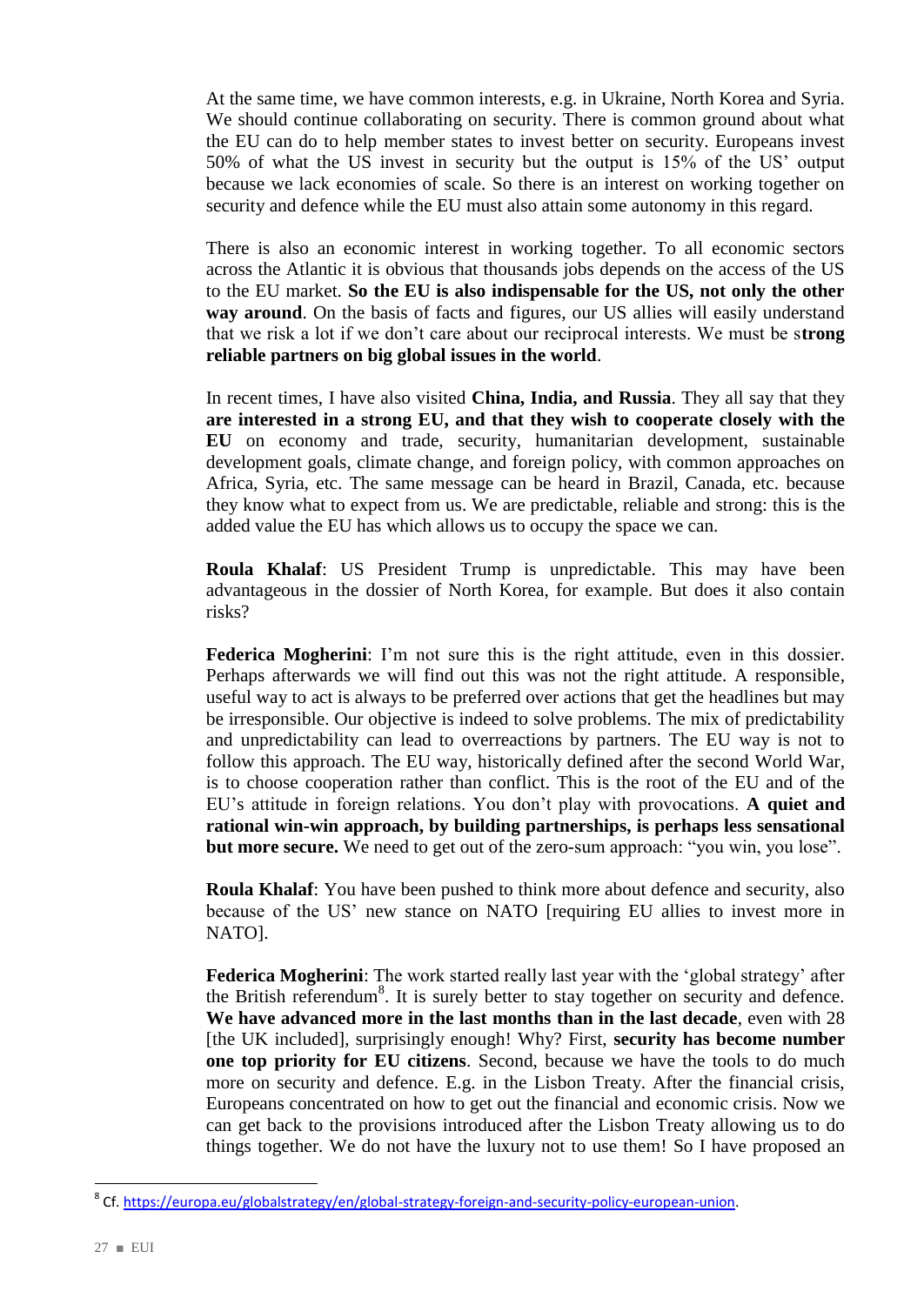**ambitious plan on security defence**. In nine to ten months we must reach a number of military goals. We have defined a new set of operational proposals (battle groups / headquarters), and have worked out 24 concrete projects with the NATO. The NATO Secretary General and I have worked together on various issues, ranging from cyber to maritime security. A stronger EU defence will also benefit the NATO. In the field of defence, budgets are now used nationally. This results in a fragmented landscape. E.g. European drones: assets are owned by member states but used together. Working through the EU is useful not only for the member states themselves but also for the NATO and tax payers. We should overcome the ghosts of the past and abandon the perception that the EU and the NATO are different worlds. We can surely cooperate in some fields. In the EU, we always take an **integrated approach: humanitarian, civilian, military. There is not one single security threat that can be faced only with military means**. Hard power is sometimes necessary but it is never the solution for the problems we are facing.

**Roula Khalaf**: A question about the Iran dossier and the Iran nuclear agreement. Are you reassured that the US will not abandon the agreement. Do you fear that, if the US leaves the agreement, Iran would follow?

**Federica Mogherini**: I have discussed the Iran deal in detail with our US counterparts. It is an international agreement negotiated with countries like Russia, China etc., and monitored by the International Atomic Energy Agency. For the time being, Iran fully complies with its commitments – and the EU also has its commitments which are being complied with. The agreement cannot be dismantled only from the US side. The agreement belongs to the international community. The deal is working and makes our part of the world more secure. **The new US administration surely understands that it is not in the interest of our region to risk a different course**. The Europeans are strongly committed in keeping the deal going.

#### Q&A with the Audience

**Q**: Can the EU do more to coordinate intelligence in the combat against terrorism?

**Federica Mogherini:** We have already started to do more. Intelligence is of course a national competence. We are facing an additional complication: the intelligence works differently in member states. In this field, member states tend to be rather jealous. **After the attacks in Brussels and Paris, member states are more determined to share and coordinate about intelligence. There is a EU intelligence.** This work will be intensified. It will depend on the will of member states to acquire and share more information. We organise counter-terrorism dialogues worldwide to fight radicalisation. But the internal sharing of information should be increased. Again, this is a decision member states will take. We need to exchange on information and best practices with partners in the entire world with whom we share security concerns. In each of the 140 delegations of the European External Action Service, there are security specialists. This is a fruitful network.

**Q**: What is the future work of the EU in the polarized Balkans?

**Federica Mogherini**: The entire region of the Western Balkans is a top priority. I will work during the remaining 2.5 years of my mandate to **make the [accession] process irreversible. This is about EU integration in the very heart of the**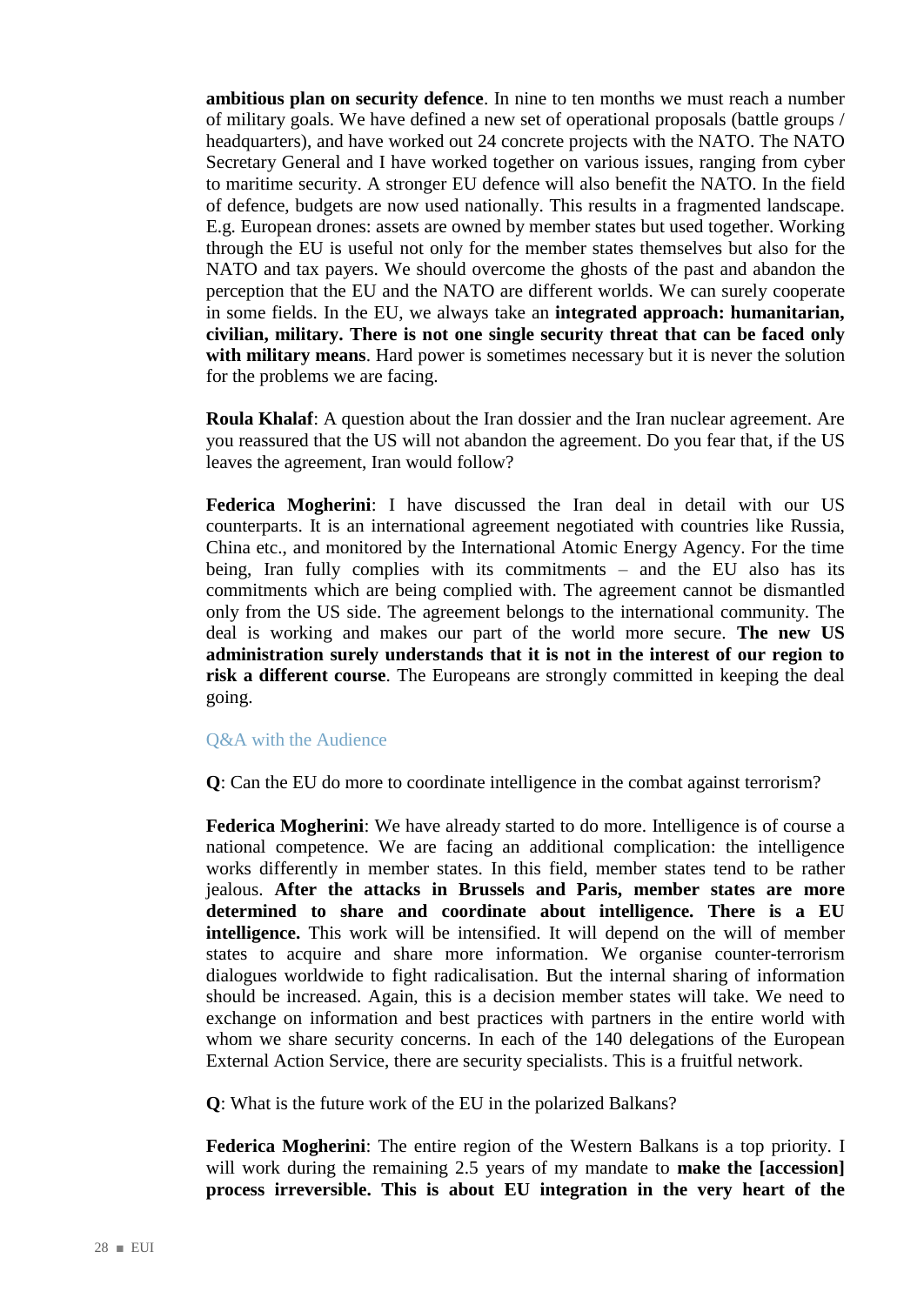**continent.** We have to manage things, e.g. the refugee crisis and anti-radicalisation, together. On democracy and the rule of law we need a serious EU perspective. Recently, the situation was quite tense in Skopje [in the end of April, violence erupted inside Macedonia's parliament]. It is impossible to justify violence in parliaments. If the EU condemns violence in the legislature, this is not about pushing for any political coalition. It's rather about the rule of law and the proper use of institutions. Macedonia has a constitution; its president has specific responsibilities. There is a pattern to follow for these institutions. If you add an interethnic dimension to party politics, you play with fire. I met with the newly elected speaker of parliament [Talat Xhaferi]: there is a way forward on the basis of clear institutional responsibilities. We need to restart EU accession negotiations. This is how the EU encourages Macedonia. Young people are full of desire to have a better future within the EU. The EU is ready for collaboration with Macedonia beyond any party lines.

**Q**: What is the role of universities in addressing crises?

**Federica Mogherini**: The EU has the unique capacity to use a programme like Erasmus+ to build intercultural understanding. It also has the capacity to provide humanitarian aid, to bring Palestinians and Jews together. Yesterday, I was in the *ad hoc* liaison committee for Palestine. In the Middle East, the EU is the convening power recognized by all (Quartet, Arab League, etc.). The political process must be started again. President Mahmoud Abbas went to the White House yesterday – but what will be the next step? We need to create the conditions for Jews and Arabs to live together. Peace cannot be delivered if it is not demanded! A bottom-up approach is therefore necessary. Many committed civil society actors help us doing this work on a daily basis.

#### *16.45 – 17.30 Afternoon Session II*

*The Global Refugee Emergency and Europe's Response* 

#### [VIDEO](https://www.youtube.com/watch?v=057dR3uyWyw&feature=youtu.be&t=8836)

#### *Chair*

**Anna Triandafyllidou**, Robert Schuman Chair, Global Governance Programme Research Area Director Cultural Pluralism, EUI

#### *Speakers*

**Ayhan Kaya**, Jean Monnet Fellow, EUI and Professor of Politics, Istanbul Bilgi University

**Maciej Popowski**, Deputy Director-General for Neighbourhood and Enlargement Negotiations

**Joseph Weiler**, Professor, NYU Law School

**Abstract**: The number of people seeking asylum in the EU has increased exponentially over the past few years. By 2015, there were a record 1.3 million asylum seekers in the EU. The emergency has led to controversial but also innovative political and policy decisions, such as: the imposition of relocation quotas, the creation of special border regimes for the processing of asylum claims, the prioritising of an EU foreign policy approach that aims to contain irregular migration and asylum seeking through various incentives and rewards to origin and transit countries. At the same time it has also been clear that the refugee flow was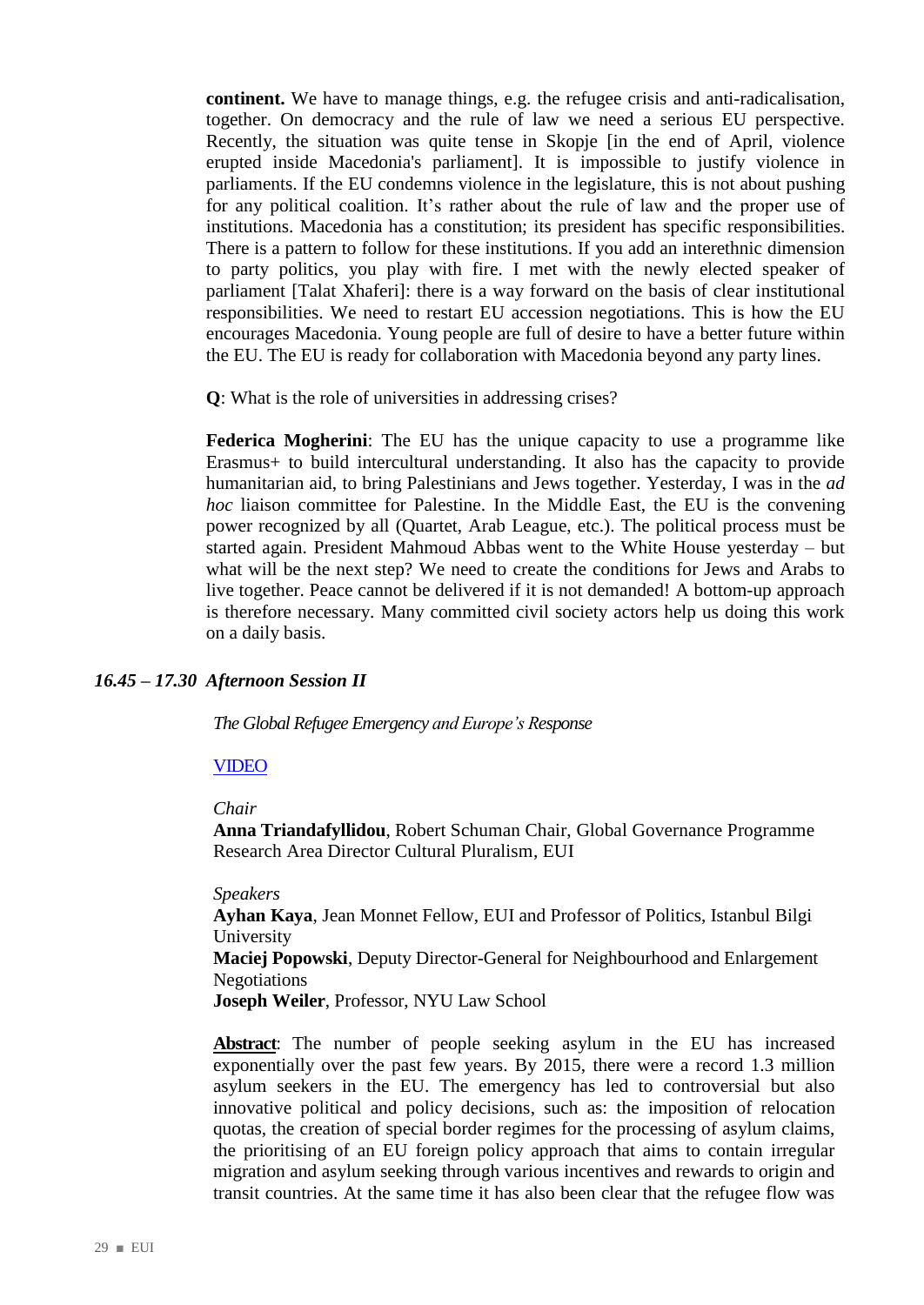so large as to endanger the very political stability of the EU. This panel takes a critical and comprehensive approach towards these developments, seeking to assess what has been achieved and what the crucial challenges are for the present and future, both at the European and global level.

# **Report:**

**Anna Triandafyllidou**: The refugee crisis is not a crisis. It's here to stay with us. So we need to bring in our interests and values in the debate. It's a structural issue with its positive and negative effects. On the positive side, one might mention the (relative) transnational solidarity among member states and non-member states in supporting refugees, and greeting and welcoming them. On the negative side, I should mention the raise of xenophobia both in countries accepting and refusing refugees.

What is the context of the refugee emergency?

- Look at the compulsory relocation quotas. During 2015, President Juncker and High Representative Mogherini have put their political weight behind the compulsory relocation quotas. But there is the issue of implementation.
- $\blacksquare$  The reform of the Dublin system<sup>9</sup> has also come to the table.
- The temporary suspension of Schengen in 2011 (against the background of tensions between Italy and France) broke a taboo after the 2011 revolts in North Africa.
- The creation of EU border and coastguards. This needed a final push to be created.
- Cooperation with origin and transit countries. This point has been reiterated in several EU documents. This has become a cornerstone for the EU managing the challenges of migration and asylum.

Against this background, citizens, but also experts and policy makers have questions. Is the EU-Turkey statement replicable, with Afghanistan or Libya for example? What are the human rights challenges and what challenges does the refugee emergency pose?

**Maciej Popowski:** Migration and its management are complex issues. It's not only about numbers (2.48 Syrians in neighbouring countries other than Turkey; 3 million Syrians in Turkey) but also about real people. We want to respect our obligations, and need to find the right balance between (various) objectives and the instruments to reach them. There is need for solidarity. Migratory pressure must be reduced at the origin. And the livelihood of those in transit must be improved. Voluntary returns should be promoted.

This is all easier said than done of course. The **need to increase partnerships with origin and transit countries** was reiterated at the Valetta Summit in November 2015. Our tools: security and defence missions (e.g. the one in Southern Mediterranean to break the smugglers' business model); rescuing people at sea (humanitarian efforts). **We have been forced to be more innovative about our choice of instruments**: EU trust funds; refugee facilities in Turkey. These instruments allow us to be quicker. E.g., under the facility for refugees in Turkey

 $9^9$  For more information, cf., for example, here :

[http://www.europarl.europa.eu/RegData/etudes/BRIE/2016/586639/EPRS\\_BRI\(2016\)586639\\_EN.pdf](http://www.europarl.europa.eu/RegData/etudes/BRIE/2016/586639/EPRS_BRI(2016)586639_EN.pdf)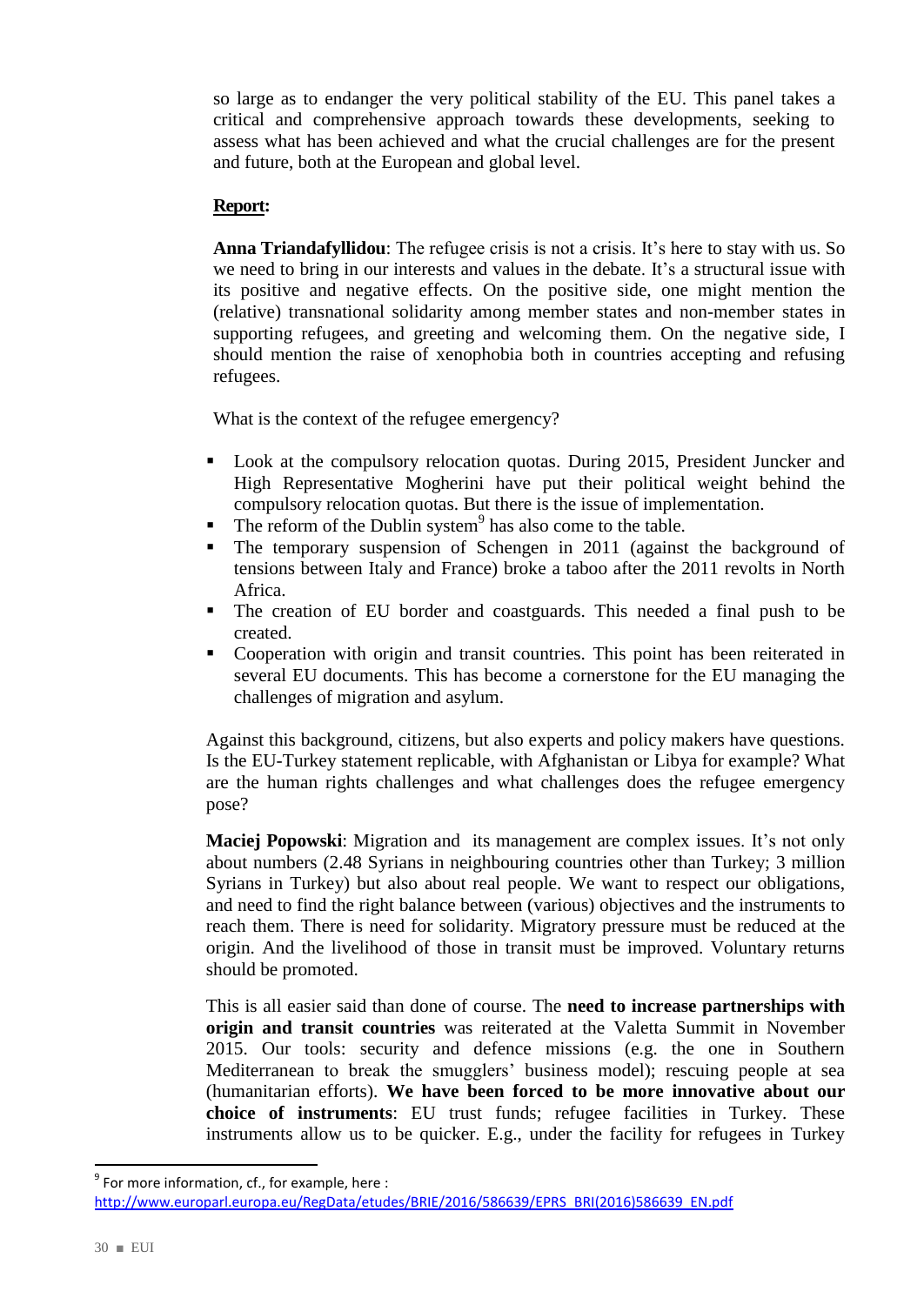(March 2016): we spent 800 million  $\epsilon$  in less than three years for people in need. Activating so high a budget in little time is very quick for EU standards. Only 10% of refugees in Turkey live in camps. 70 schools were installed for 50.000 people in Turkey. The hottest phase of the emergency is over: after the deal with Turkey, there has been a 90% drop of crossings over the Mediterranean.

Now we need to focus on North Africa again. There were 180 000 crossings last year. There was also a 10% increase from the first four months of this year compared to the same period last year. A deal with Libya similar to the one with Turkey is not possible [unstable government]. We must therefore **invest in naval operations and in improving the Libyan coast guards**. This will bring results at some point. In addition, detention centres should be rendered more humane. **Work at source, in the countries of origin, is of course key**. The essence of a sound development policy is to **implement the 'Juncker plan' outside the EU's borders**, for the 'external world'. We must bring in private investment in Sub-Saharan Africa and North Africa. Without this approach, we will not be able to reduce migratory flows. Classical development aid remains indispensable though.

Migration is here to stay. People are much more mobile. They want better lives. This is a top priority which cannot be solved by EU institutions or external instruments alone. This brings us to the question of solidarity and burden-sharing between states, and to the reform of the Dublin system, EU coastguards, and the UN Compact for refugees and migrants.

**Ayhan Kaya**: Turkey was not well prepared for the welcoming of refugees in April 2011. But the Foreign Minister still adopted an open door policy because the civil war in Syria was not expected to last long. They expected at most 100 000 people. Now Turkey hosts more refugees than any other country in the world. They host more than 3.5 million, out of which 3 million are of Syrian origin. This is the picture in Turkey.

The authorities created the disaster and emergency management authorities. In other words, they perceeived refugees as a 'disaster'. Backed by their experience in handling the 1999 earthquake (which killed 17 000 people in northwest Turkey), the authorities have been quite effective in handling the refugee emergency. The crisis was managed very well. Another institution was also created: the general directorate of migration management. Arguably, the way Turkish authorities responded to the refugee emergency is the most successful expression of the 'Europeanisation of Turkey'. The migration field is the domain in which Europeanisation has been most effective. The authorities listen to each individual refugee. Services in several languages are provided. A fully-fledged integration policy is however missing. Now we are trying to come up with a solid policy proposal about integration.

UNHCR has been active in creating and managing refugee camps. Camps are not a good resolution of the refugee crisis. Some camps in Africa are forty years old! This is a delicate matter for EU bureaucrats: do not invest in camps. In Turkey there are 22 camps. Only 9% of the refugees live there. The others live in big cities or in the region.

The EU-Turkey statement is an important one, with certain repercussions. The statement was criticised by the pro-European segment of Turkey society as an interest-driven deal for the EU. The value-based component of the EU suffered from this.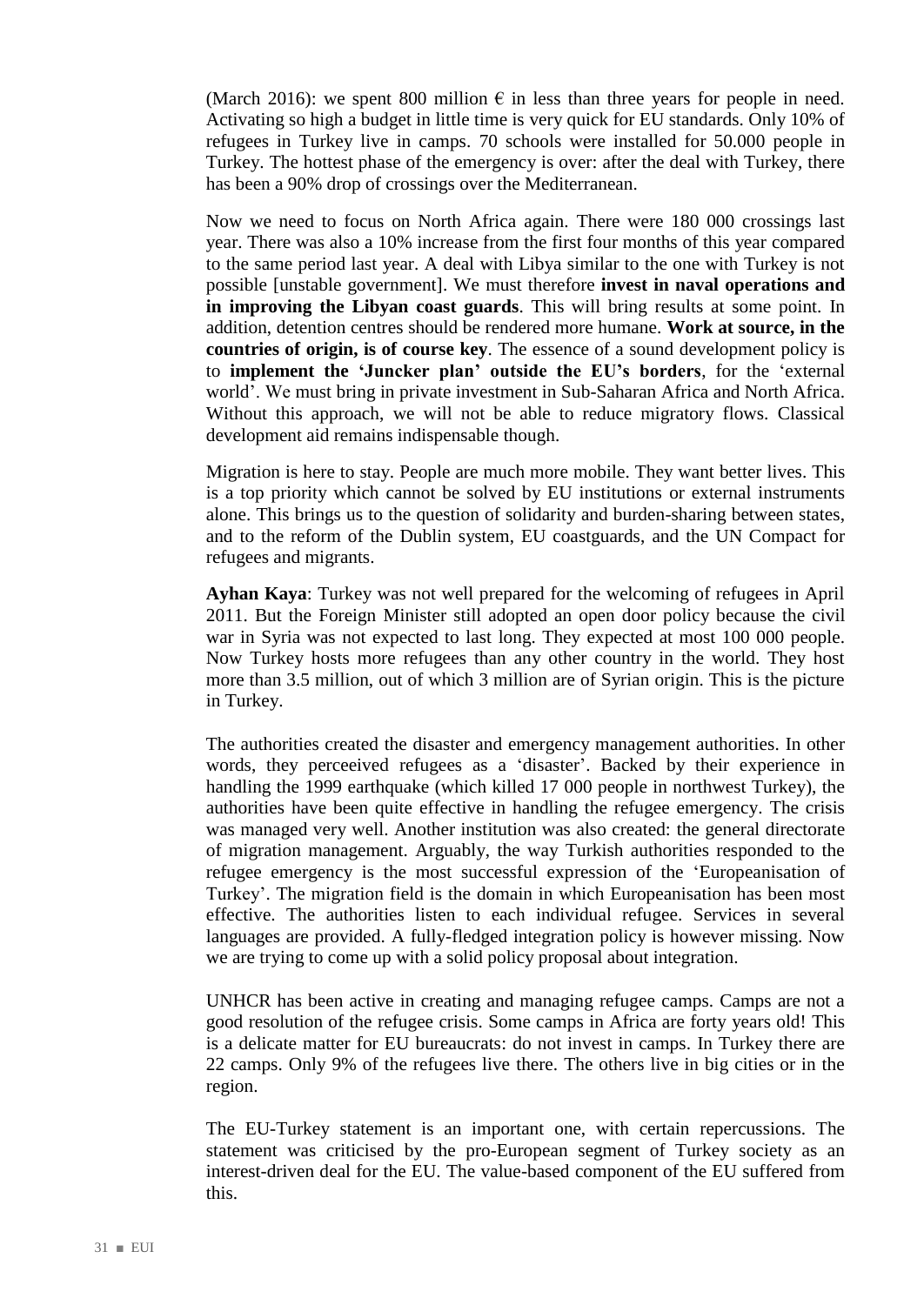A word about the 'emergency social safety net' (ESSN) ['On 8 September 2016, the European Union announced a ground-breaking humanitarian programme in Turkey. Up to one million of the most vulnerable refugees will be able to meet their basic needs by receiving monthly cash-transfers via an electronic card<sup>'10</sup>]. More than one million Syrian refugees now use this bank card, spending 30€ each per month. The management of refugees in Turkey is governed by the 1951 Geneva Convention, but the convention has geographical limitations ['Turkey retains a geographic limitation to its ratification of the 1951 U.N. Convention on the Status of Refugees ("Refugee Convention"), which means that only those fleeing as a consequence of "events occurring in Europe" can be given refugee status<sup> $11$ </sup>.

As a result, people from bordering countries are considered as guests. Syrians are received on the basis of Sunni Muslim affinity. You can criticise this, but this is probably the bottom-line of the Syrian refugee crisis. The term 'Ansar' (in Arabic) is often used. It means 'helper'. This is the term Turkish politicians (the President, the Prime Minister, etc.) use. 'Ansar' refers to the local inhabitants of Medina who welcomed the Prophet Mohamed in Medina when he was escaping atrocities by the Quraysh tribes in Mekka. There is a resemblance between this story and the story of the Syrians. This is not rights-based rhetoric at all. It is based on the benevolence of the Turkish state vis-à-vis Syrians. I am not sure this is a sustainable rhetoric especially since, recently, we see several incidents of emerging tensions between pan-Arabic nationalism and Turks, under the following discourse: 'what are these people doing here, they should have been fighting against the enemies of the nation?'. In the EU context, among supporters of populists parties, there is a similar discourse. The refugee crisis of Syria is sometimes compared to the one of the Second World War. During the Second World War, refugees were mostly women and elderly people. Today, we see youngsters as refugees.

We should convince the EU public that the Syrians living in Turkey are not willing to come to Europe. I have consulted studies showing this. In Istanbul, there are 550 000 refugees: only 1.6% of Syrians want to go to Europe. This is far less than what we all expect. Another study indicates that 90% of Syrians are willing to come back to Syria when the war is over but only 5% of them want to go to Europe. Those who are going to Europe from Turkey are not Syrians. 73% of non-Syrians who are mostly young males are willing to go to Europe.

Finally, the EU should continue to encourage Turkey's road to democracy, freedom of speech, accountability, and good governance. The continuation of the integration process will help lifting the geographical limitation to the 1951 Geneva Convention<sup>12</sup>. Lastly, visa-free travel from Turkey into Europe will re-install faith of Turks in Europe.

**Joseph Weiler**: Let me turn to history, especially since amnesia is a European specialty. In 1941, a ship left the coast of Romania with 800 Jews escaping Nazi Europe. The ship 'Struma' arrived in Istanbul. The Turkish government said it would allow the ship to anchor on the condition that another state, anywhere on the planet, would confirm that it would accept these 800 Jews. Not one single country in the

<sup>&</sup>lt;sup>10</sup> http://europa.eu/rapid/press-release\_MEMO-16-2989\_en.htm.

<sup>11</sup> <https://www.hrw.org/reports/2000/turkey2/Turk009-10.htm>

 $12$  Note that, in June 2017, the EP has passed a resolution asking for the suspension of the accession negotiations in light of a potential change of the Turkish constitution[: http://www.standaard.be/cnt/dmf20170620\\_02932795](http://www.standaard.be/cnt/dmf20170620_02932795)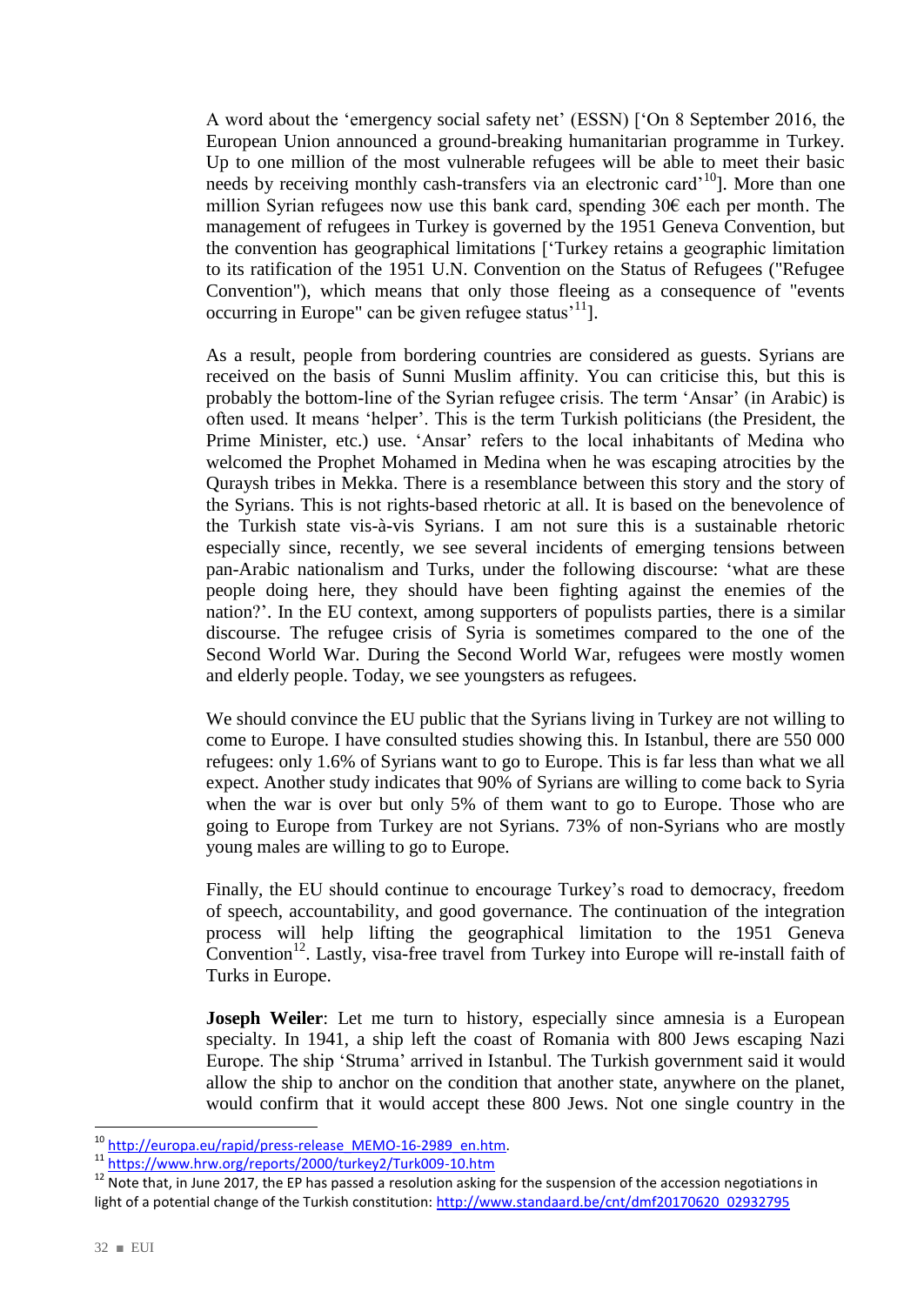world was willing to accept them. So the ship was pulled back in the Black Sea and drowned, sunk. All but one of the passengers on board died, except for one, who passed away in 2014. Why did no country want to accept them? The usual arguments: 'they are not like us, they believe in another religion, etc.'. There are moments in our personal and collective lives that we know what is the right thing to do. The only question is whether we will do it or not.

I will disaggregate and not speak about Europe. Outside of Europe, there is a partial role of honour for Jordan, which accepted 1.4 million Syrian refugees. Despite not having the resources, they did not close their gates. Turkey accepted 3.5 million refugees. President Erdogan simply said: these are our brothers, we will not close our gates. In Europe there is criticism on the refugee camps in Turkey. But the fact is: they did not close their gates. The same is true of Italy. They did not close their gates. Germany and Sweden are also on the role of honour. These countries did not close their gates. I will not mention the role of dishonour. But you are familiar with it.

The logic of the EU was impeccable. If refugees from war, say two million, were distributed proportionately, it would not represent 20% of the population as in Jordan, or 1.5% as in Turkey. It would be less than one procent of Europe's entire population. **It would be less than half one percent of Europe's entire population! Is anyone seriously telling me that Europe could not absorb half one percent of its entire population, in doing what everyone knows should be done?**

Let me give another historic example on the so-called economic refugees, the people who simply want a better life elsewhere. Between 1900 and 1920, 100 years ago, between 18 and 20 million Europeans sailed to the US. They were economic refugees, they wanted a better life. Five million Germans, Eight million Italians, Irish, etc. Were they welcome? Sort of. They didn't speak English, they were Catholic … *quelle horreur!* [ironic tone]. There was no social security but no one in the US gets social security. But the fact is: the gates were open! They were accepted. These are our grand-parents or great grand-parents.

These two historical tales give us the context to reflect on how we are behaving and how we should behave in this matter. One last point. One of the finest moments at the EUI was when a group of administrators and researchers came to me and said: we, too, should do something. We housed a dozens of refugees, trained them, accommodated them. It's a drop in a bucket. I'm not even pretending that if every hospital, high school or university did the same, this would solve the problem. But what are we going to tell our children when they will ask us: how did you face this moment of truth in the history of Europe?

**Anna Triandafyllidou**: We are trying to build a Europe of peace and prosperity. The difficulty however is: the more prosperity you have, the more difficult it is to share.

#### Q&A with the Audience

- Q: What is the solution for non-accompanied minors fleeing countries plagued with war?
- Q: I am concerned with the anti-immigration amendments in Hungary. It's more than a problem of rhetoric: Prime Minister Orban refers to NGO's as smugglers!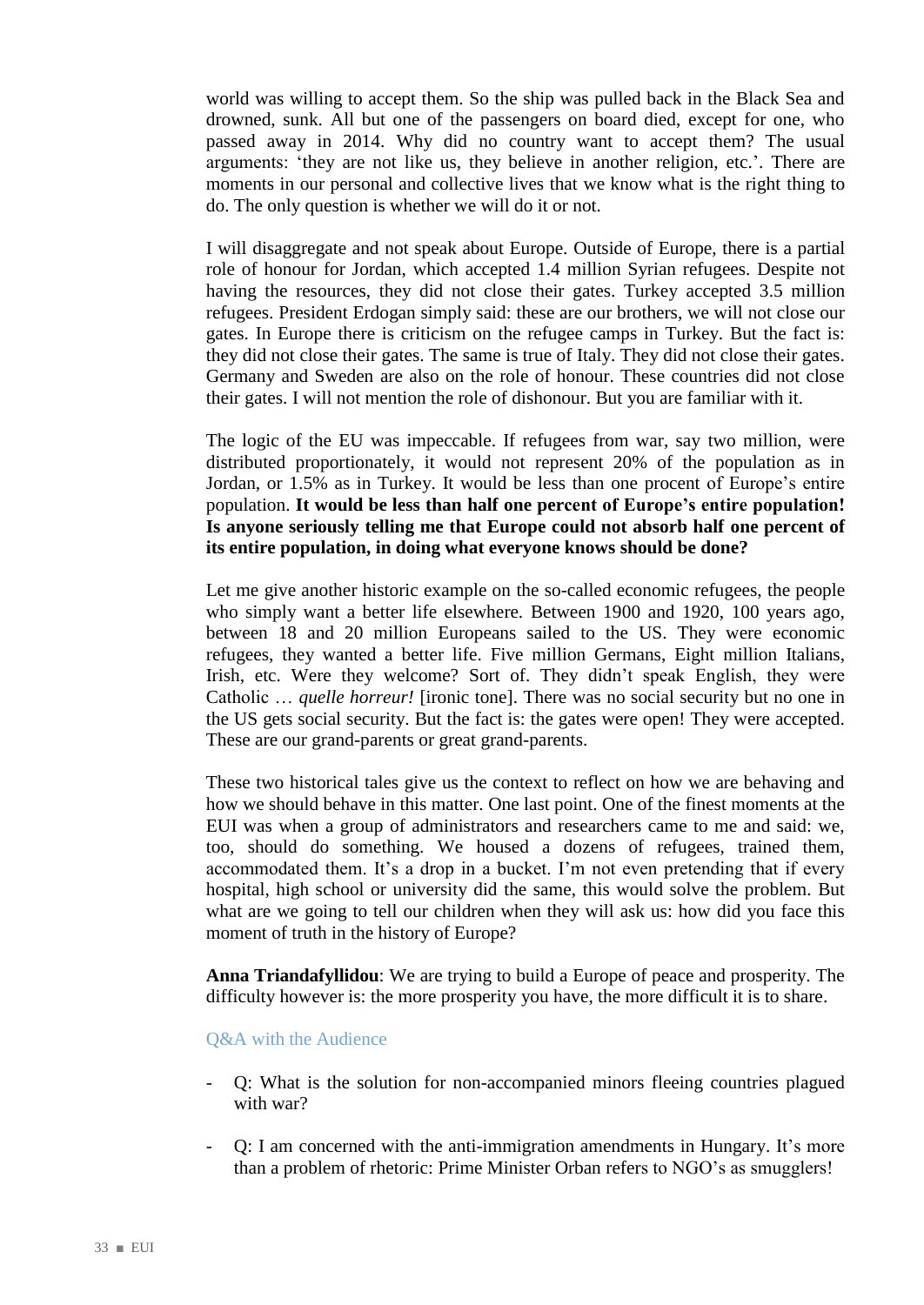- Q: Do you think secular structures in Europe should be reformed to make them more accommodating for religions? The lack of accommodation is tacitly based on the religion Syrians follow, deemed culturally incompatible with European values. At the same time, parading around with a cross is deemed compatible with Europe culture while not being in sync with secularism.

**Maciej Popowski**: Last year, the number of unaccompanied minors travelling from North Africa, Egypt and Libya increased. UNICEF and the IOM, close partners on this issue, do not ignore this problem. But the international community doesn't have access to transit countries, in particular in Libya. Few organisations can have a role on the ground. NGOs are our partners of choice. The EU remains open-minded even vis-à-vis NGOs who criticise the EU, for example on the EU-Turkey deal.

**Ayhan Kaya**: I will also react on the issue of unaccompanied minors. One of the biggest challenges in Turkey today concerns child labour in international textile companies. These companies employ Syrian children. In addition, there is sexual abuse of young minor children. This is another overlooked problem. The majority of these people live under the hunger threshold  $(400 \epsilon$  per month). Children have to contribute to household incomes. Our priority is to give everyone [adults] access to labour market (urgent); access to citizenship; access to education.

**Joseph Weiler**: I haven't seen a more positive attitude towards Christians migrants from Africa (than towards other religions). And when someone is drowning in the sea, you don't push him in the water because s/he belongs to another religion. I lived in the US, in a suburb of Detroit called Dearbon. It is the largest Muslim community outside of a Muslim country, and it is fully integrated in the US society. So I don't buy it that because of your religion you couldn't integrate.

*17.30 – 18.00 Perspectives on European Integration after the Rome Declaration and the European Commission White Paper*

> *Conversation with* **Sandro Gozi**, Italian Secretary of State for European Affairs *and* **Ann Linde**, Swedish Minister for EU Affairs and Trade

*Moderator* **Stefano Polli**, Vice-Director, Agenzia Nazionale Stampa Associata (ANSA)

[VIDEO](https://www.youtube.com/watch?v=057dR3uyWyw&feature=youtu.be&t=11505) (EN)

[VIDEO \(original languages: EN and](https://youtu.be/RAvmFCbXBak) IT)

**Note**: Before the conversation takes place, a video about the Single Market is being shown.

**Abstract**: In their conversation, Gozi and Linde emphasise the importance of a social Europe and of (EU-internal) respect for the rule of law. Gozi reiterates the ideas of a common European subsidy against unemployment and transnational lists in the European Parliament while Linde refers to the forthcoming social summit in Sweden on 17 November 2017.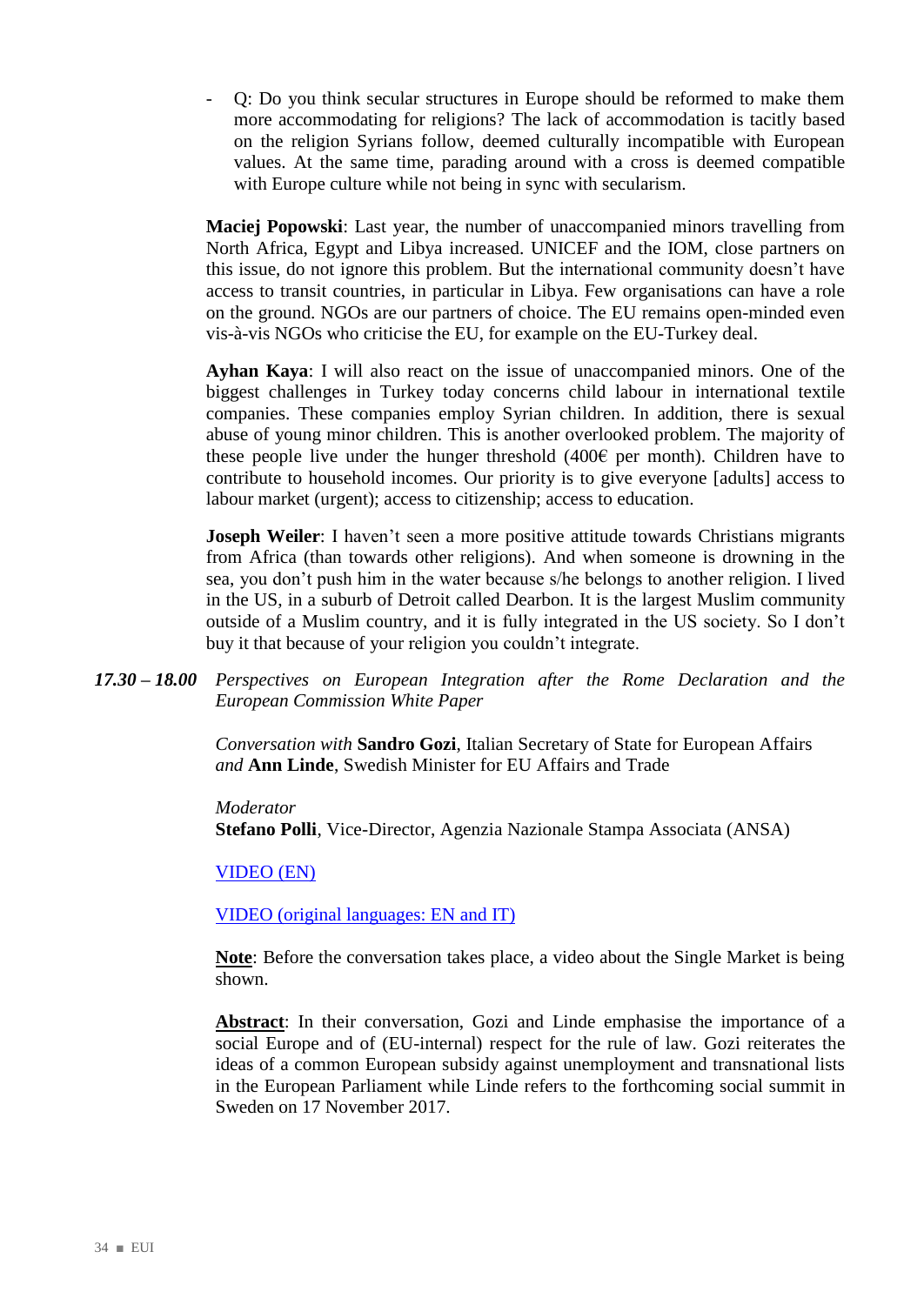#### **Report**:

**Stefano Polli**: The EU is not only about problems or failures. It also represents successes: the Single Market is an example of a great success for Europe. It's about the free movement of goods, services, people and also ideas – and about a Europe without internal borders! Of course, the job is not finished. The European leaders should do more for the European people. We are trying to find a **social dimension** of the Single Market by building new social policies for Europe. What do you think of a social Europe? How can we develop Europe's social dimension?

**Ann Linde**: **A social Europe is one of the most important things for the EU** to deal with. Since the financial crisis which started in 2008, people have only heard about the need to 'save the banks' and 'strengthen the banks'. No one says, 'let's take social responsibility, let's think of a more social Europe'. We can see the gap is widening between regions, classes, and people even in the same towns. The EU could do much more when it comes to this. This also has to do with the labour market. Decent work is an issue to be included in a 'social Europe'.

President Juncker mentioned a **social summit in Sweden on 17 November** [together with President Juncker, Sweden's Prime Minister Stefan Löfven will host a Social Summit in Gothenburg on 17 November 2017, focusing on promoting fair jobs and growth<sup>13</sup>. Heads of government and social partners will be part of it. We will not have a social Union without engaging labour organisations, employers, etc.

**Stefano Polli**: Sweden is in a position to contribute to a social Europe – Italy is as well.

**Sandro Gozi**: Europe's worst enemy is fear. **We need a Europe that can offer protection and safety.** Social protection is key to reconnect with European citizens. This is why Italy works with the Swedish government in light of the social summit in November. This is also why a social Europe was mentioned in the Rome declaration. We cannot close the gap between the EU and its citizens if we only talk about the currency – and of course we want to hold on to the European currency. But we need to fill a social Europe with contents. The goal is (also) to reach a social union. We proposed a **common European subsidy against unemployment**, which should go hand in hand with national subsidies. This is also a way to fight social exclusion in suburbs.

President Juncker mentioned this morning that the so-called [Juncker plan](https://ec.europa.eu/commission/priorities/jobs-growth-and-investment/investment-plan_en) [i.e. the European Fund for Strategic Investments] is working. Italy is the main beneficiary of this plan. This should also benefit social policies in cities' suburbs. Social and cultural integration is a necessity and an instrument to fight insecurity. This is something else we wish to work on. We should use the Europe we have at its best. The Erasmus programme is a huge success story. We have to invest ten times more in the Erasmus programme, also by including youths traditionally excluded with the intention to combat youth unemployment. **A social union can multiply job opportunities**! This is why Italy supports the social pillar of the EU. We want to make a difference. The social summit of 17 November should result in the formulation of specific goals.

<sup>&</sup>lt;sup>13</sup> <http://www.government.se/government-policy/social-summit-for-fair-jobs-and-growth/>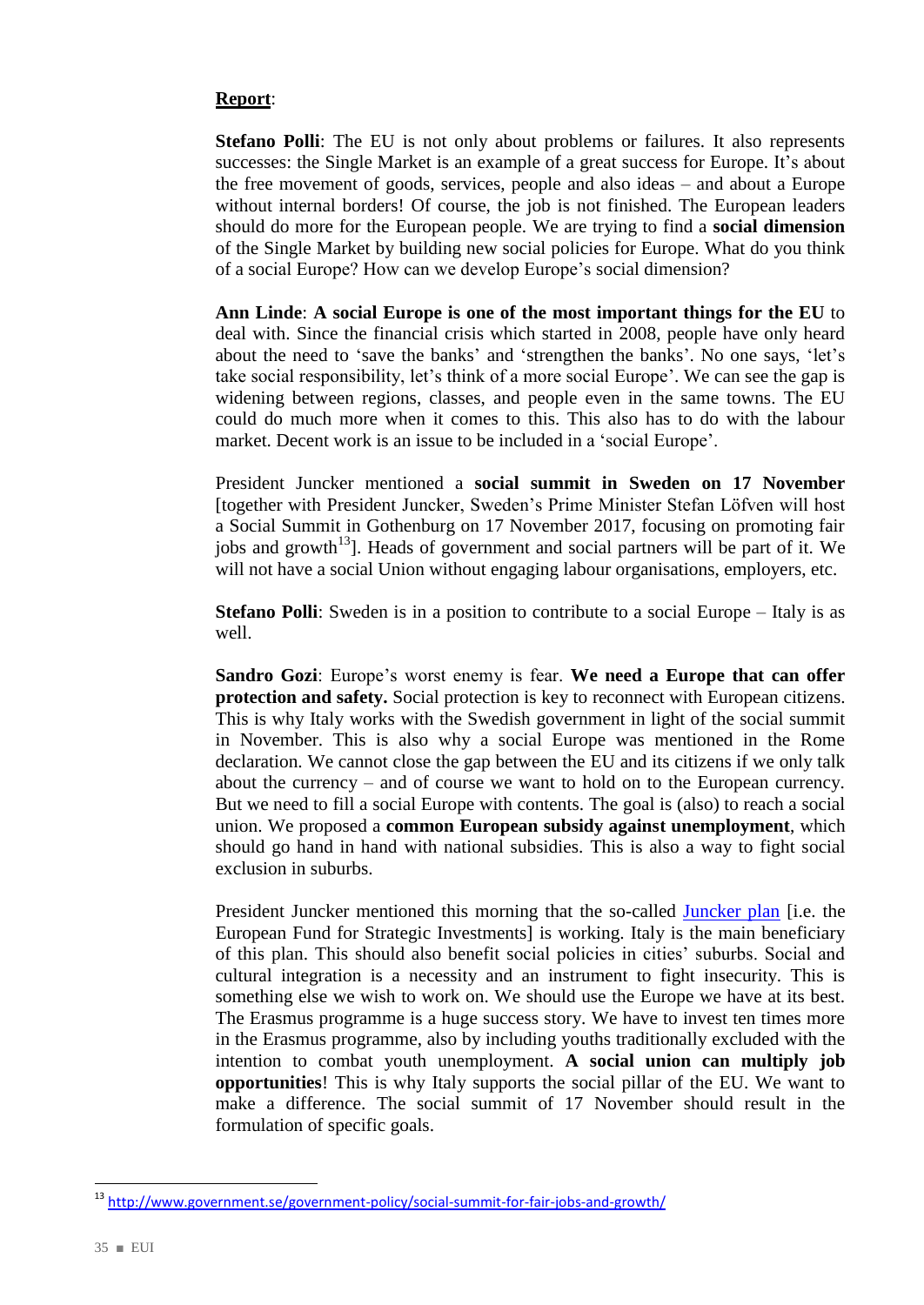**Sandro Gozi**: The EU has a lot of issues and challenges to face in the next few years: the migration emergency, the deep financial and economic crisis which is still not finished, etc. Against this background, the question of the European values and principles is as relevant as ever. Is there (sufficient) respect for the rule of law in all member states?

**Ann Linde**: There is a new impetus in the cooperation between the North and the South of Europe. Sweden pushed colleagues to take in social issues in the Rome declaration. It worked together with Italy on this.

As far as the **respect for the rule of law** is concerned: in the past this was only an issue when a state wished to enter the EU. I refer here to the Copenhagen criteria [the accession criteria<sup>14</sup>], including respect for the rule of law, democracy, and human rights. Negotiations with countries evolve in 23 or 24 chapters. And these issues [the Copenhagen criteria] came always last. A few years ago, we noticed that some member states are not following these criteria! This was quite a wake-up call. But the European Commission and the European Parliament have new instruments at our disposal. In November 2016, the Council had its first discussion on this. I think we should take a tough stance on these matters. **If member states do not follow fundamental European values [democracy; rule of law], this should have clear consequences.** 

The European Commission initiated an **infringement procedure** against Poland, but Poland refuses to implement guidelines from the European Commission and the Venice Commission. Sweden has asked the Maltese presidency [which lasts until 30 June 2017] to open a larger discussion on this topic. Last week, an infringement procedure was initiated against Hungary. Reducing academic freedom notably by threatening with the closure of the CEU should not be tolerated. Values constitute the soul of Europe. We have to protect it.

**Stefano Polli**: The difference in Europe is not between north and south or right and left, but between those who want to build Europe and those who want to close it. Minister Linde mentioned the Copenhagen criteria and the situation in Poland and Hungary. She also referred to the freedom of expression. What is your take on this?

**Sandro Gozi**: Since 2014, Italy and Sweden have been working together on these issues. Europe is the only continent with contents, based on fundamental values and the rule of law. **Compliance with fundamental rights is integral to the Single Market.**

You cannot be part of EU in order to receive funds for regional development but then refuse to be part of it when it comes to asylum rights. **Solidarity on asylum rights and migration is a central theme we need to deal with now**. You cannot have a very demanding Europe on issues like debt and deficit (correction of budget), and a distracted Europe when it comes to key problems and fundamental values.

The issue of Poland [democratic backsliding by Poland's Law and Justice] must be discussed in the Council. There is a risk of violation of fundamental rights. The EU must protect all citizens when governments violate their human rights, as is

<sup>&</sup>lt;sup>14</sup> For more information, consult : [https://ec.europa.eu/neighbourhood-enlargement/policy/glossary/terms/accession](https://ec.europa.eu/neighbourhood-enlargement/policy/glossary/terms/accession-criteria_en)[criteria\\_en](https://ec.europa.eu/neighbourhood-enlargement/policy/glossary/terms/accession-criteria_en)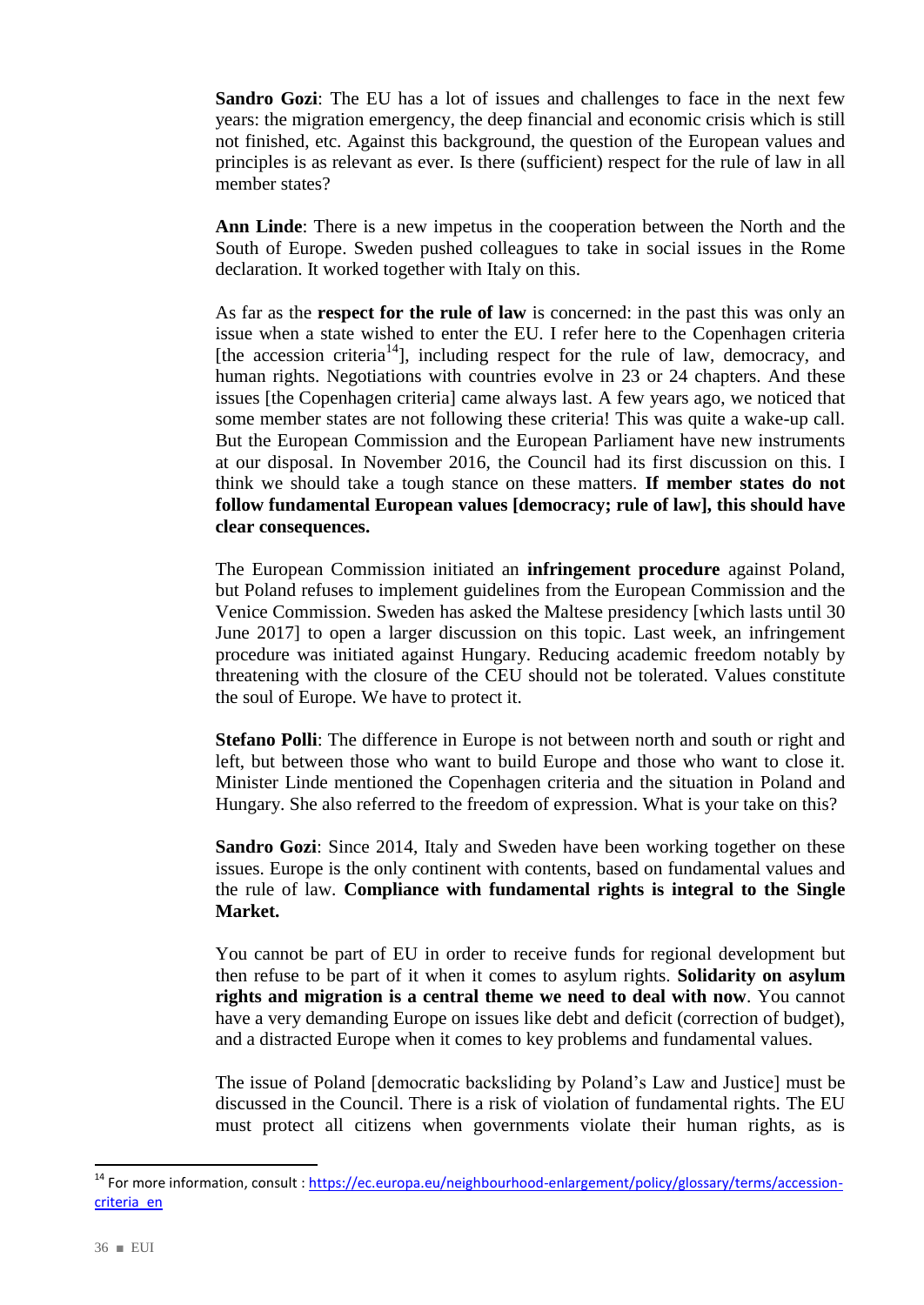happening in Poland and Hungary. The independence of Constitutional Courts; the freedom of press: these are **fundamental values which are integral to the internal market**, and the credibility of the EU depends on it. Illiberal democracies are the opposite of what has happened since World War II. Of course, I hope things will turn out well in Hungary and Poland. But as a member of the governing council I have to talk about this. I have worked with the Maltese Presidency on this issue.

About solidarity, Italy has formulated proposals and Sweden follows a similar approach. There is need for consistency. **Solidarity in Europe has to be a two-way street.** It's not only about regional development funds which become part of your economic success but also about solidarity on migration issues; issues of rule of law. After the 2020 budget, new conditions will be introduced. Those who do not comply with fundamental rights have to have their European development funds suspended. European development should be suspended in case of violations of fundamental rights. The EU must be based on the rule of law.

**Stefano Polli**: It's important to discuss principles and values, and compliance with law. It's important to remember who we are to better build the future. Minister Linde, let's get back to the Single Market and its relation with Brexit. Are you optimistic about the negotiations which will start after the elections in the UK? Do you think that the UK could be part of the Single Market after Brexit and, if so, under which conditions?

**Anne Linde**: I would lie if I said I'm very optimistic. But we must try to be as constructive as possible. We have come back to harsh attitudes on both sides. This will not be helpful for the negotiations, at the end of which we should have a wellfunctioning Free Trade Agreement with the UK. There are very strong economic reasons for many countries to work towards that result, but **you cannot be part of the free market if you do not honour the four freedoms**. You cannot refuse the free movement of people and ask access to the Single Market at the same time. This is simply impossible. It is also not possible to take part only in things that are valuable for the UK, and disregard things that do not serve the UK. It's like living in an apartment on the first floor and saying: I won't pay for the elevator. You can't do that. **The UK will need to pay their bills, and citizens' rights must be legally clear.** It's easy to say that all the Britons can stay in the EU, and that EU citizens can stay in the UK. But there are several details, mentioned earlier today by Michel Barnier, which must be clarified. I am not optimistic but we must be as constructive as possible. There is no doubt that the negotiations will be tough.

**Stefano Polli**: I agree with you. The four freedoms of the Single Market must be respected. Same question for you, Sandro Gozi: are you optimistic about the Brexit negotiations?

**Sandro Gozi**: On European questions, as Jean Monnet said, we should be **neither optimistic nor pessimistic: we should be determined.** I am determined to limit damages. Let's try the best we can. I am sure that the UK will not remain in the Single Market because it has chosen not toinvoking that they do not want the free circulation of people. I always say: regret, respect, replace! **Regret: I am sorry for their choice. Respect: I have to respect their decision. Replace: I have to replace it with a type of partnership which should aim at a better relationship**, also in the field of trade.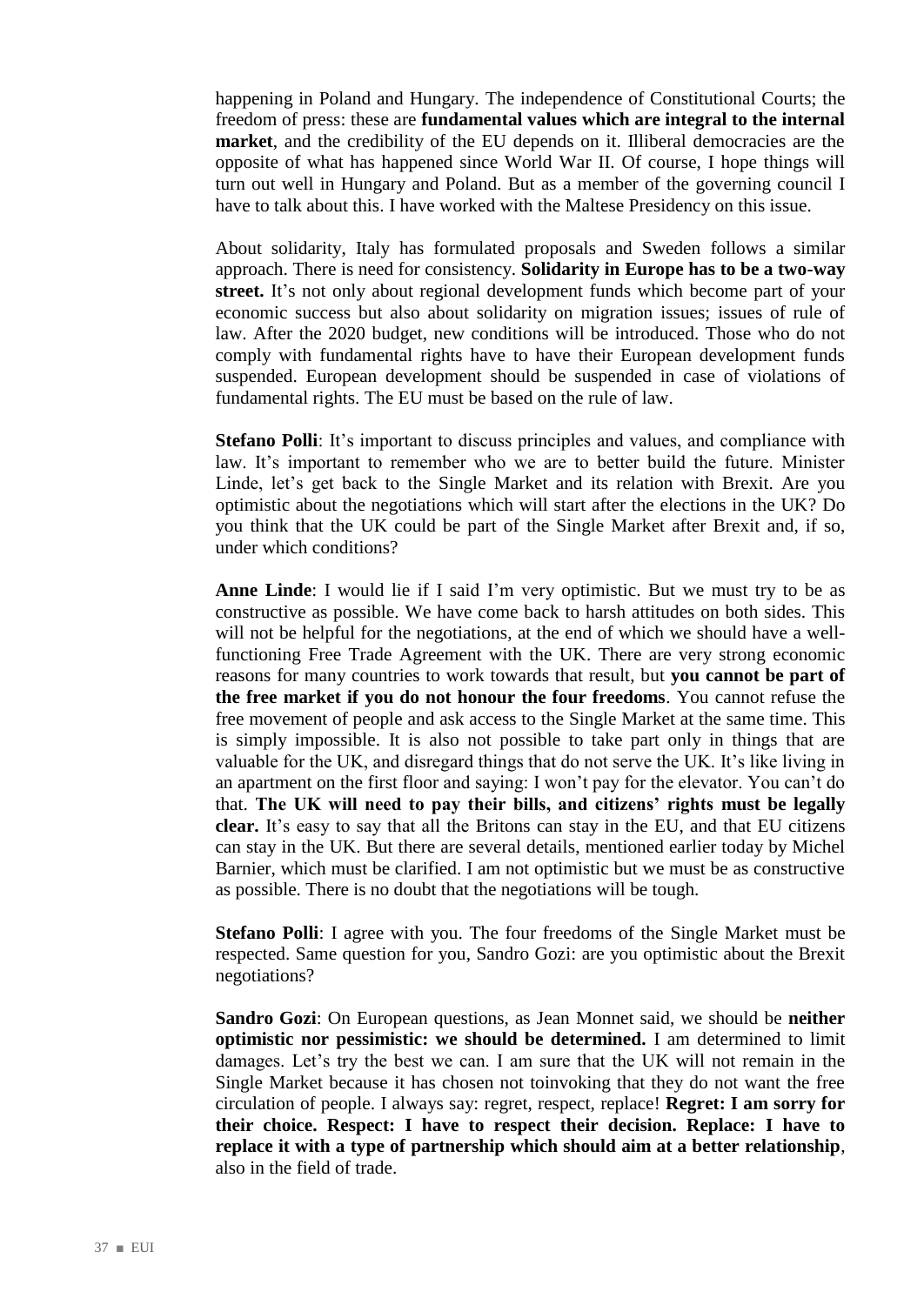73 places in Parliament will now be left by UK MEPs. We must use them. We must use this occasion to create real European politicians on the basis of **transnational**  lists<sup>15</sup>. In this way, we will create a transnational dimension which has always been missing. Thanks to the British, in a way, we now have the possibility to do this. I hope the European Commission and European Council will be positive towards this idea.

**Stefano Polli**: Which is your hope on the elections in France this Sunday?

**Anne Linde**: It must be Emmanuel Macron. Any other election result would be a disaster. It must be him.

**Sandro Gozi**: Yes, I agree. This is the best choice France can make. Le Pen wants France to exit the EU and history altogether. Macron wants to promote France and reform Europe; he has faith in Europe.

*18.00 – 18.30 The Future of Europe and the Estonian Presidency of the Council of the EU*

*Introduction* **Vincenzo Grassi,** Secretary-General of the EUI

*Address by* **Kersti Kaljulaid**, President of Estonia

#### [VIDEO](https://www.youtube.com/watch?v=057dR3uyWyw&feature=youtu.be&t=13497)

**Abstract**: Kaljulaid emphasises the need for a digital Europe, which will be one but not the exclusive priority of the Estonian Presidency.

**Note**: Estonia observes the Presidency of the Council of the EU from July to December 2017. The report below is a verbatim transcript of Kaljulaid's intervention.

#### **Report:**

**Vincenzo Grassi:** Pluralism is central to intellectual freedom and academic excellence. Other speakers underline the success of the enlargement process. New member states bring a fresh approach.

**Kersti Kaljulaid:** Let me begin by thanking the European University Institute for inviting me to speak here today. I am honoured to speak to you about the upcoming Estonian Council Presidency and to share with you some thoughts on how the future of our Union looks from the North East corner of Europe.

First, a little case study that proves that **responsible national policies can result in the recognition of the EU`s values by the wider public**. It is important to give the EU its due recognition for the possibilities it offers to us national policy makers. It is just as important not to blame Brussels for things that go wrong. People in Estonia do look at our European Union with trust. This is because all Estonian

<sup>&</sup>lt;sup>15</sup> For more information, cf[. http://www.foederalist.eu/2015/02/transnational-lists-and-two-compromises.html](http://www.foederalist.eu/2015/02/transnational-lists-and-two-compromises.html) and ...[and what? This was left unfinished]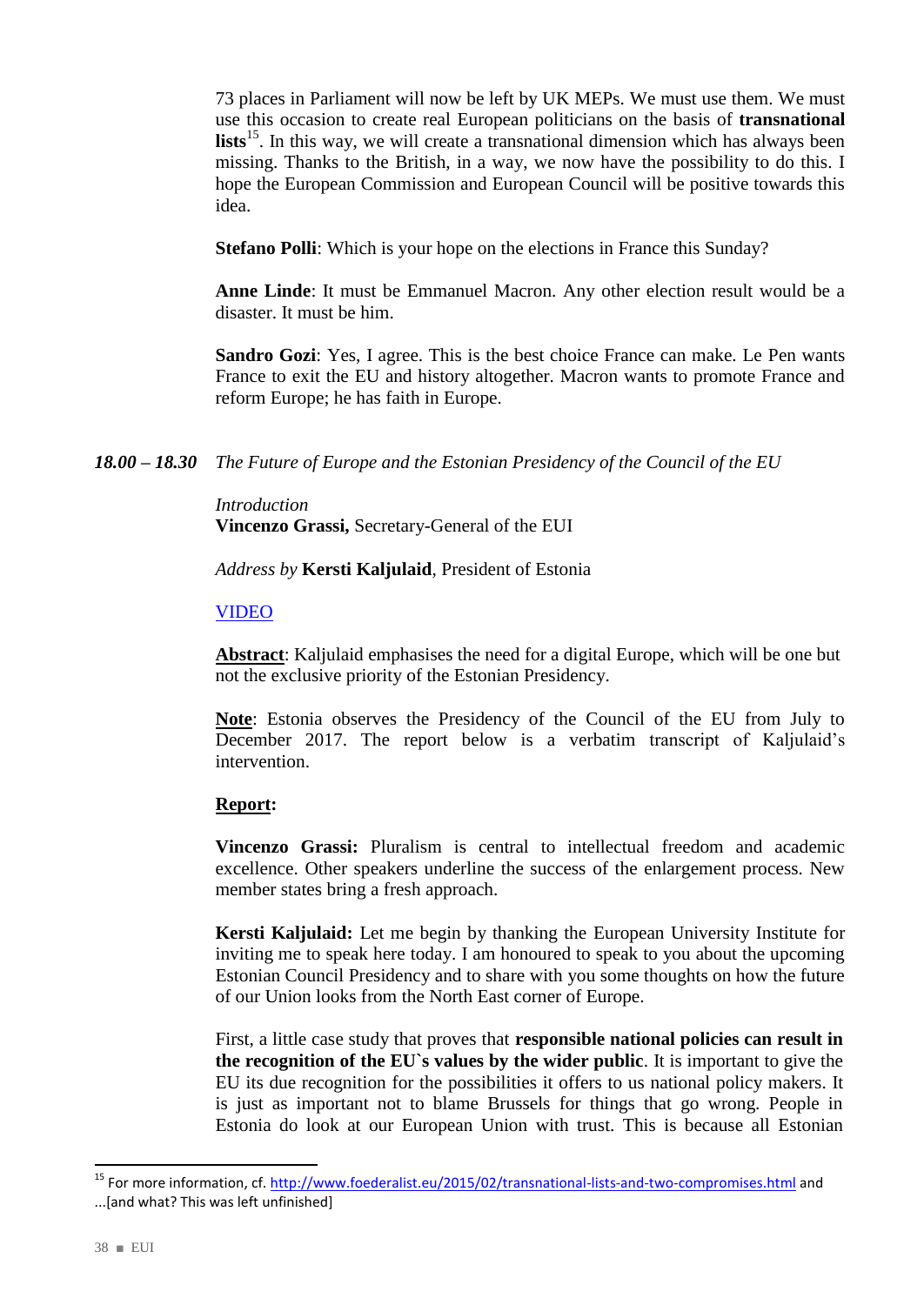governments have said that they can. This messaging is even more important than EU support schemes. For, as we know, countries that receive equal and high levels of EU support, can highly differ in their public analysis of the Union. Therefore, money is not defining the attitudes of people, ideals are.

The EU has had considerable overall success in driving economic convergence. If we look at where we were in 2004 and where we are today, then the numbers speak for themselves – Estonians are 2.4 times richer than at joining.

But as I already said, it is not all about money. The GDP of all ten member states who acceded to the EU in 2004 has increased on average 1.9 times. No one has been left out. Everyone has progressed. All of the countries that joined in 2004 are better off. And almost of all the states that were in the EU before 2004 are too. This is mainly due the opportunities offered by new markets and better cost structuring for enterprises.

And yet, despite the obvious economic gains, the EU`s popularity is wavering in many countries. This is happening because of the political messaging about it. Harmful words are not free, as countries have started to find out. Indeed, it is very difficult to criticise the EU and at the same time claim that it is a very useful Union. The message is incoherent and therefore not believable. **The problem is not that people get the EU wrong, but rather that they get confusing signals about it.** 

**In Estonia, we make a point of not blaming Brussels for potentially unpopular decisions. We tell our people that solidarity works both ways.** For example, even though Estonia had no previous experience with accepting refugees and we were therefore off to a rocky start once the joint decision on burden-sharing was adopted, we accepted our fair share. We put in place a system offering people a new home in Estonia. We made a point of explaining to refugees what the economic conditions of our country are and the amount of support we can offer. We built the system from scratch, in a year, and we are doing well in fulfilling our quota.

Estonia has also always supported a **stronger role for the EU globally**. The EU does a lot of good in the world, but too little of this is known. We should be proud. I am hopeful that the new EU global strategy will prove useful in not only strengthening the EU's common foreign and security policy but also at helping to boost the EU's image abroad and at home.

In less than two months, Estonia will assume the Presidency of the Council of the European Union for the first time in its history. We planned for a presidency at the beginning of 2018, six months later. But when the UK voted to leave the EU, we needed to step up and took over the UK's slot.

We take on our presidency with a strong sense of responsibility, but also with enthusiasm. And we have set ourselves some ambitious goals.

We aim at a **European Union that is competitive, prosperous and secure**. We are determined to **keep Europe safe but also open to the outside world**, including its immediate neighbourhood. And, of course, being Estonia, there is the horizontal digital aspect of practically every policy goal of EU that we want to highlight.

Digital seemed to surface all by itself in preparation for our Presidency. Which shows, by the way, that without most EU citizens recognising it, the EU is turning into a digital society, much like Estonia. There are already horizontal digital aspects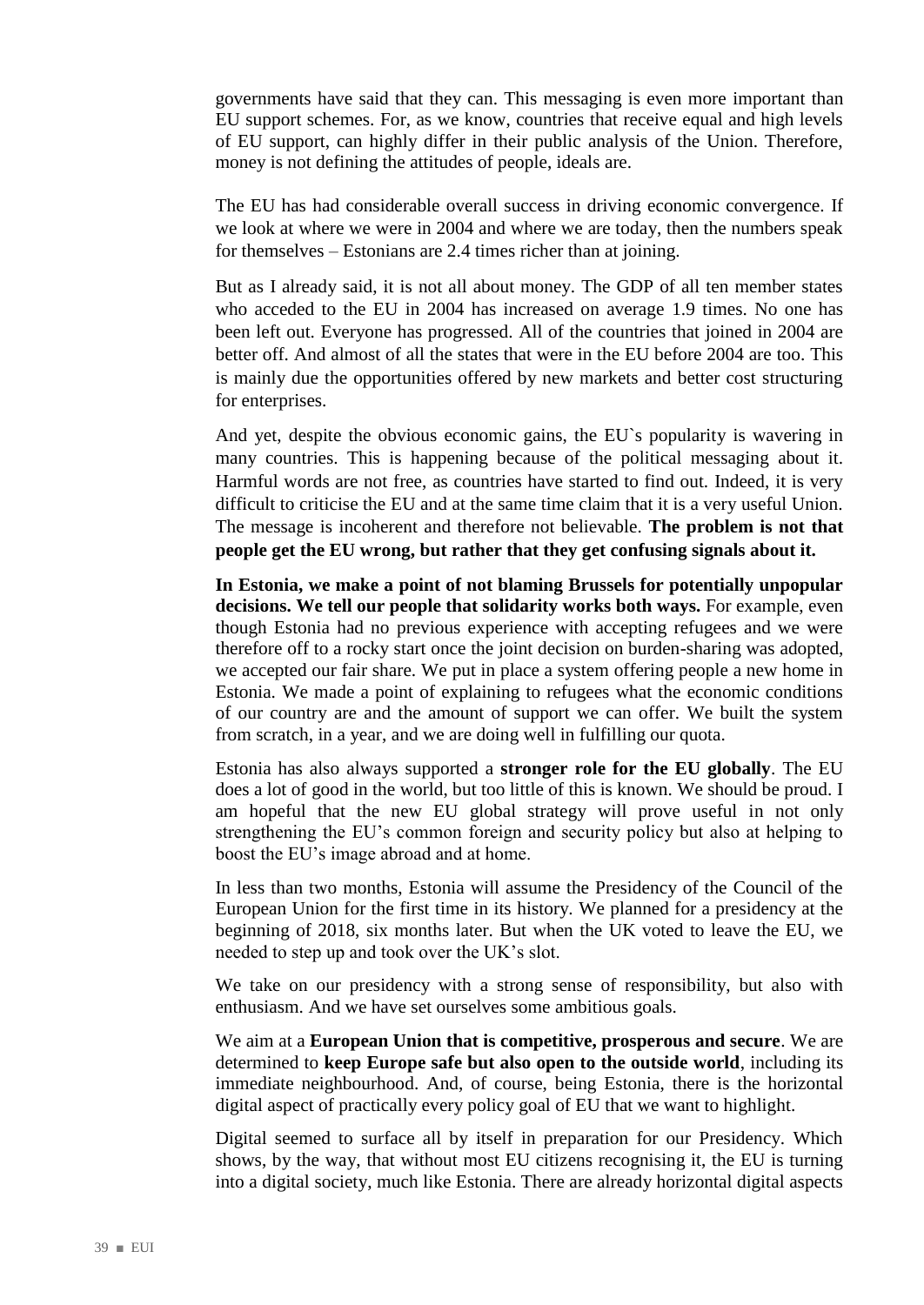to many EU policies including: security, EU-Lisa [European Agency for the operational management of Large-Scale IT Systems in the area of freedom, security and justice] and exchange of data, free trade and sustainable development. In both the Eastern Partnership and the Neighbourhood Policy more widely, there is a strong digital aspect related to fighting corruption and strengthening the rule of law, since you cannot bribe a computer.

But just as others are determined to make our Presidency about all things digital because they believe we can do it, we ourselves are determined that our Presidency not take merely a technocratic approach. Our goal is to take an empathetic, constructive view of the future of Europe. I do realise that talking positively about the EU is not that common these days. Indeed, it is much more fashionable - both in and outside of the European Union - to worry about the EU's disintegration and demise. Admittedly there are forces – both internal and external – which do threaten to pull the EU apart. But since the EU normally develops through various crises and **there is no better means of sorting this continent than assembling in Justus Lipsus** [the location in Brussels where the Council of the EU / European Council gathers] for some active verbal combat, the EU is much more resilient than we give it credit for. The EU always has a way of muddling through even if the solutions reached are often neither ideal nor elegant. But they are sufficient. They have always been sufficient. It is simple common sense, even if common sense is not in the Treaty. But neither is muddling through. They should be in my humble opinion.

During our Presidency, our aim, of course, is to do more than just muddle through. We worked hard to get into the European Union. The last thing that we want is to see it weaker. We are sad to see it weakened by undeserved criticism. We want it to prosper by constructive analysis of its values and indeed, fault lines as well. And so we have decided to place unity at the heart of our presidency because now, more than ever, we see that Europe needs to come together, to consolidate and to act. Of course, this is easier said than done. But by no means it should impossible to achieve. After all, the EU's core policies – the Single Market, the common trade policy, Schengen – remain strong and intact.

The euro area's technical structures developed quicker during the euro crisis than they could by mere political deliberation of calm economic waters. The same is now happening to Schengen and securing its borders. Indeed, if we look at the past years, then we can see that **the EU has managed to remain united on the issues that really matter**. For example, at the Council we agreed very quickly on the mandate for starting the negotiations on the basis of Article 50. Also, when the Russian aggression against Ukraine erupted in 2014, the EU managed to mobilise and take a united stand on Russia's actions. These example show that the European Union can and does pull together and demonstrate unity when fundamental interests and values are at stake.

Meanwhile, and also on the positive side, other policy areas like **the EU's common foreign policy and defence cooperation are being strengthened**. During our presidency, we will work to take these discussions further forward. We will also do our best to implement **EU-NATO strategic partnership**, which given the uncertainty surrounding us, is more necessary than ever. And we will, of course, work tirelessly on strengthening the all-important transatlantic relationship.

As Presidency, we will also pay more attention to the creation of a prosperous and competitive Europe, which can only be built on a strong economy. This means being both open and innovative.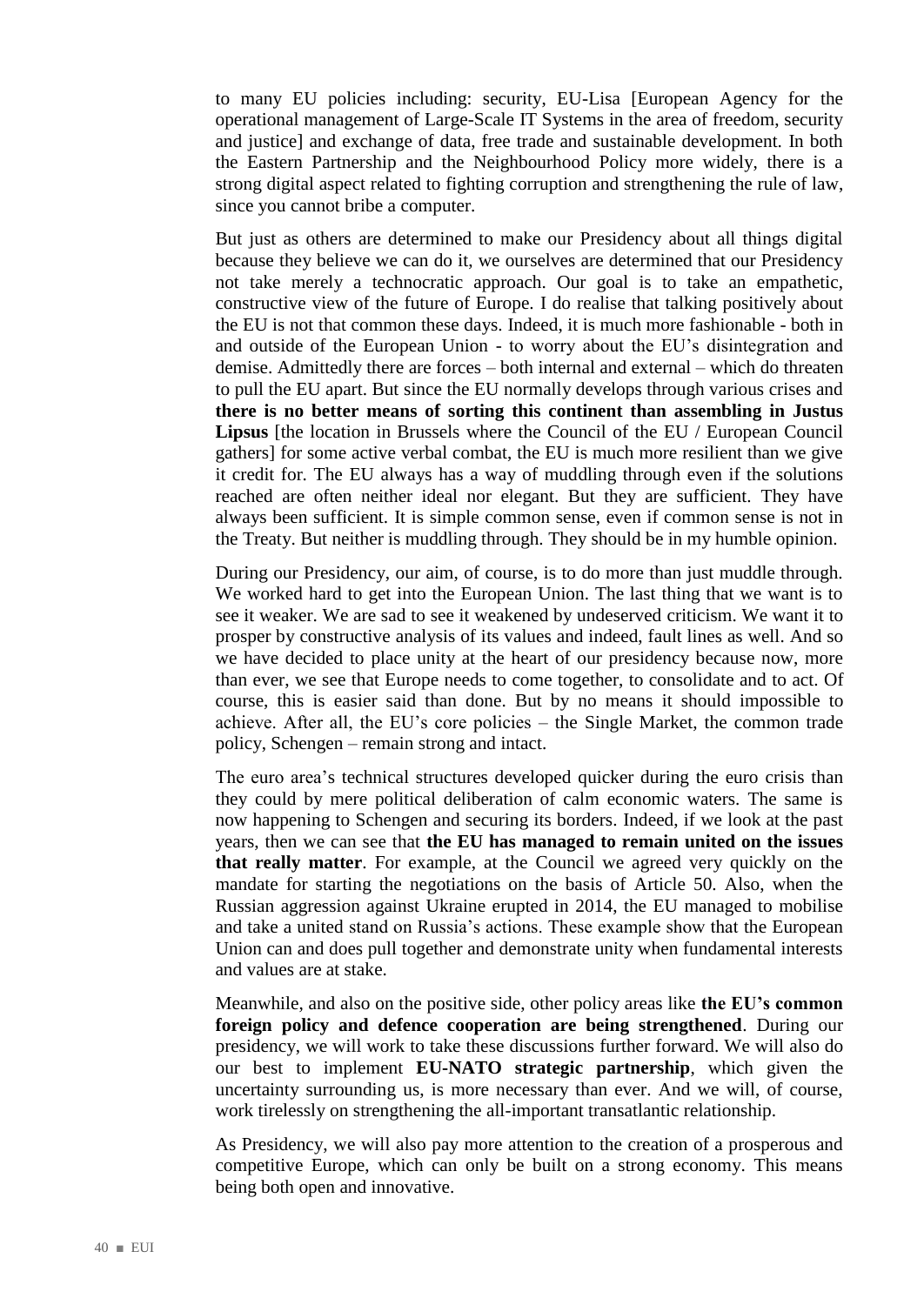As I already said, we have had strong peer pressure to make one of our four presidency priorities **the creation of a digital Europe**. We don't want to focus too much on the technological aspects, but rather on the steps that are needed to change societies. We need to reach a stage where people throughout Europe start to complain when they have to communicate with their public sector in an analogue format. This would be a real sign of societal transformation. It would be a sign that people have started to trust digital services, value the savings in time and money, and trust digital solutions.

To reach this stage, people need digital services that work every time. They need good cyber hygiene. And they must learn how to protect themselves in cyber space. We all drive cars on highways, even though there are risks involved. The key is to take adequate safety measures. The same rule applies to the digital and cyber space. Cyber-crime is here to stay, but we cannot let criminals put our governments and people off from using technology any more than we accept criminals gaining the advantage on the streets.

**Security and safety are at the forefront on people's minds today, not only in the cyber world, unfortunately.** It is therefore a non-negotiable priority for our presidency. It takes real time info exchange systems to achieve this. There must be no limiting administrative measures born out of distrust of technologies to keep us from achieving our aim.

And finally, our fourth priority is an **inclusive and sustainable Europe**. We believe that the four freedoms of the European Union can function well only in a truly complete single market, which must go hand in hand with a sustainable social dimension. But the four freedoms function better in an environment less focused on rules and more on principles, which must be commonly agreed.

I would not like to finish without chiming in on the main topic of this conference: the future of our Union – citizens, our people, their freedoms. I would like to put forward some thoughts on our next biggest challenge in Europe, which we seem to be quite late in recognising. These are changes in society which are related to technological development. They are only starting and they are much bigger than simply refusing to communicate on paper with governments. Today, they may only affect some 5% of our workforce. But it will be much more soon. We should pay especially close attention to the global trends in modern information society that continue to change our jobs and lifestyle. Here, Europe should **seize the opportunity to use technological changes to our advantage**.

We have a competitive edge because we share so many freedoms as Michel Barnier demonstrated. He was also talking about the freedoms we enjoy. We have the competitive advantage to confront this age. But we must use the opportunity.

When talking about societal changes that affect the social dimension as well as the EU's competitiveness, the issues that were relevant when the Commission launched the public consultation on the **Pillar of Social Rights**, still hold true. Technological developments, aging society, changes in family and work patterns, new forms of work, skills mismatches, to name only a few. People are not only working longer but also doing more diverse kinds of work.

I see that we are also on the brink of a big and rather challenging societal change, which we have no time to contemplate, as it is gradual and not acute. But if ignored,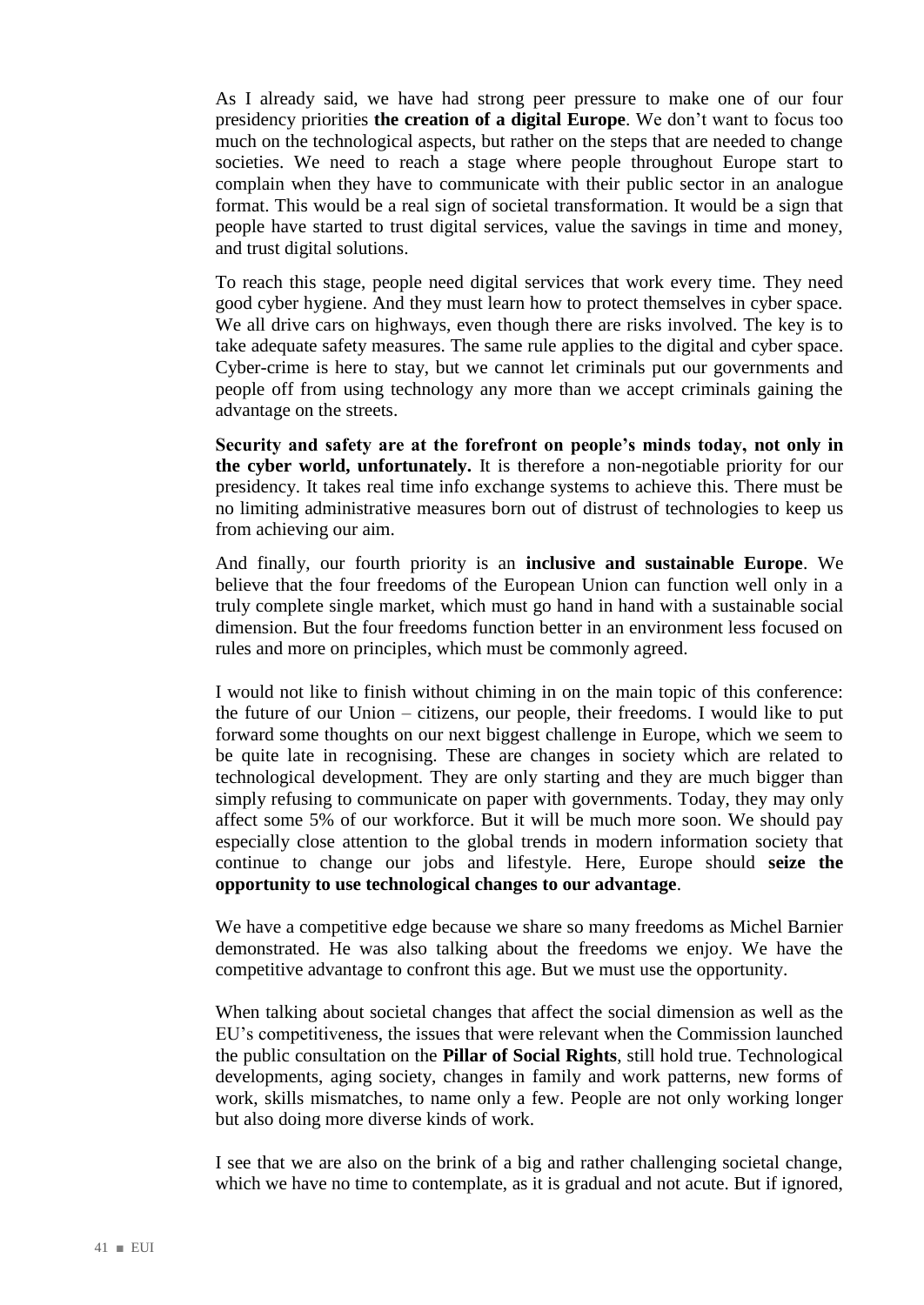it will lead to an overall decrease of European competitiveness. Industrial jobs are vanishing as once did agricultural ones. Yet our social models are built on an industrial way of thinking, which no longer fits with the intermittent, global and fragmented nature of new jobs, the individualism of the new economy where everyone is an employer, employee, works for different companies at the same time and offers their services in different countries, even globally.

All of this will warrant a strong rethink of **how we gather taxes in the future**. As I like to say, the Cheshire cat will be gone, the grin will not linger much longer. We are used to getting wide aggregated streams of tax money from big companies, both payroll and income, and we bicker among ourselves and globally about who should get the tax revenue. In the future, we will face a world where independent people sell their time and skills globally, maybe never establishing a stable working relationship for long periods, working only part of the year or taking gap years at a pace which will make them lose social security network. If governments do not adapt to this changes of lifestyle and work methods, people will simply react by opting out of payments. We must figure out how to capture them with our offer of a social model, but also respecting and accepting their work and lifestyle choices.

Europe is best placed to be the sandbox of this new, emerging social model. This cannot be done by restrictive measures and administrative limitations, but only by support and encouragement of the new lifestyles. **We need to be prepared, so that the transformation from industrial, collective work to fragmented, technologically enhanced jobs will not be as brutal to lower earners as the transfer from agricultural to industrial mass employment was in the industrial revolution.** We do not know yet how we will do it, but I am convinced that we must and will succeed in adapting.

184 days to solve all of the challenges that Europe faces is not a long time. But just like every other presidency, we will do our best to move forward an agenda that we believe will make the EU stronger, safer and more prosperous. The EU has many advantages and tools. Let's put them to better use, concentrating on issues which by their nature cannot be better resolved by member states individually. And, please, let's all keep an eye on those issues that are about the future of our citizens, especially our children and grandchildren, not only the next multi-annual financial perspective.

Thank you.

#### Q&A with Tony Barber

**Tony Barber**, Europe Editor, Financial Times: You mentioned that you wanted the Estonian presidency to be forward-looking. What an extraordinary transformation in Estonia since a couple of decades. EU membership has clearly been a strong component in that change, especially during the last thirteen years or so. Do you feel comfortable that the former divide between Western and Central/Eastern Europe has now gone.

**Kersti Kaljulaid**: It is true that the EU transformed Estonia, just like what happened for all states that joined in 2004. Most countries are better off since the 2004 enlargement! We have all gained from it.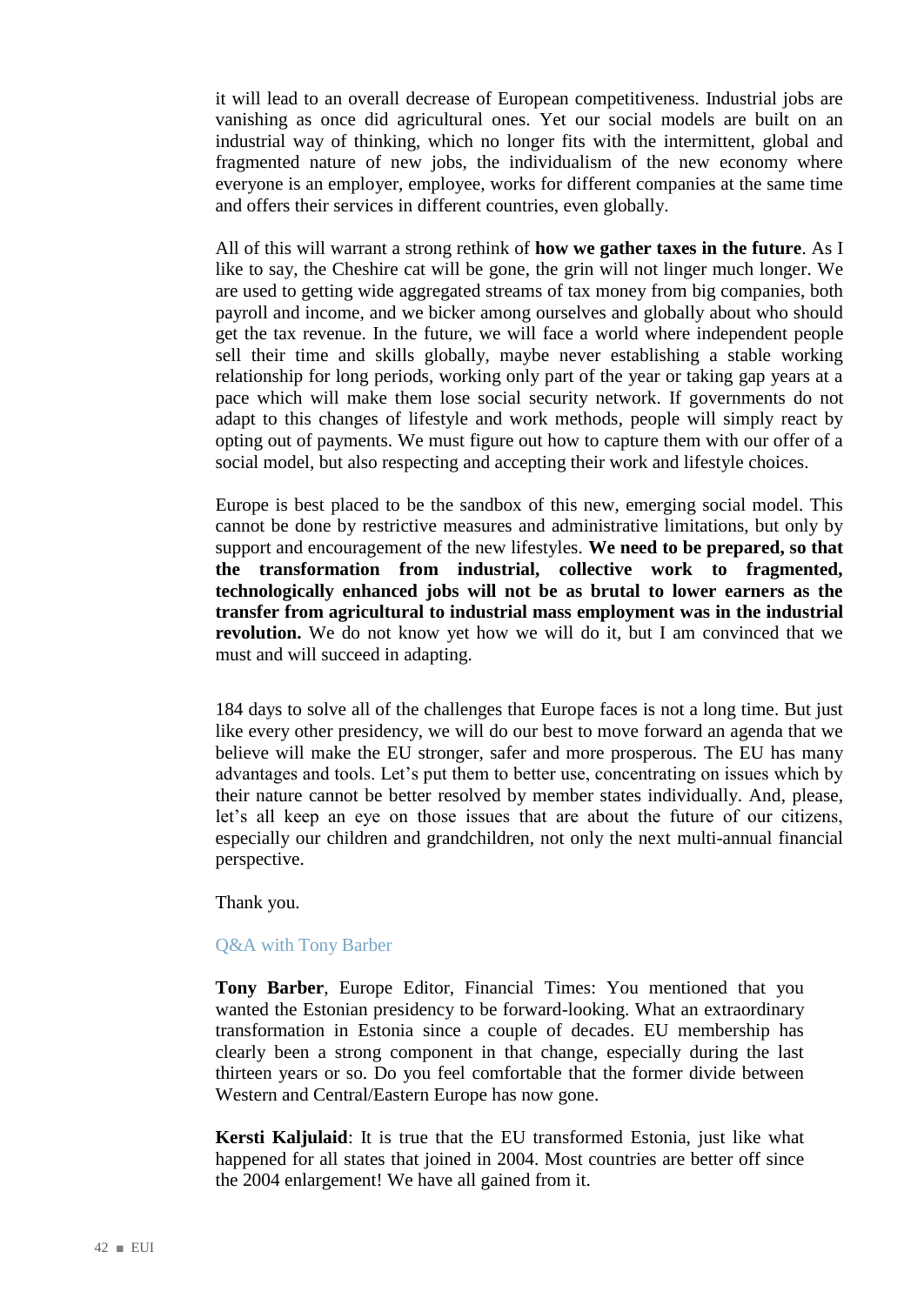What is the divide between East and West? Estonians and Fins almost speak the same language and joined the EU at a different time, though neither of them is a founding member of the EU. How can there have been a divide before 2004? There are different dividing lines.

In Europe, we are good at placing the issues we agree on to one side, while identifying the issues we differ on. Then we move on with the issues we agree on. The EU creates a platform for governments to come together and negotiate. In Brussels, government representatives come together and discuss, and then go back to their countries to create better conditions. **The EU is an enabling body. It is not a body which reduces the responsibility of national governments.** 

**Tony Barber**: One Estonian government after the other has taken care in presenting the EU and its benefits to the public. Is there a lot of public awareness created by your forthcoming presidency? Will events be organised around the country?

**Kersti Kaljulaid**: Yes, definitely. We were very proud, as a nation, when no one in the EU doubted of our capacity to organise the Presidency. After a short notice [6 months earlier than foreseen given the UK is not holding the Presidency in light of Brexit]. This means we are now at the heart of Europe: we can quickly adapt. There will be more than 200 events and seminars.

**Tony Barber**: Estonia is famous for its rapid move to a digitalised society. There are worst things to be famous for. One thing to further digitalise the EU is to build on and extend the Single Market. How will Estonia try to attract attention to extending the Single Market?

**Kersti Kaljulaid**: We try to emphasise the digital freedom. We need to add that as a fifth freedom to the existing freedoms. Our citizens deal online with private companies. In this sense, there is no territory. We need to adapt and encourage a societal change. Cyber can be risky. We need to protect ourselves and still use it. Otherwise we will risk losing our people. Citizens are online; we should be online, too.

**Tony Barber**: The Eastern partnership and stabilisation of borders represents a serious challenge. What are your thoughts on the enlargement process notably in the Western Balkans? If the EU succeeds in stabilising borders, it would be largely successful ….

**Kersti Kaljulaid**: Estonia remains a **supporter of further enlargement**. The Eastern partnership: we are organising a summit on this topic in Brussels [The 5th Eastern Partnership (EaP) Summit takes place in Brussels on 24 November  $2017<sup>16</sup>$ . This concerns the whole EU. We hope to gain concrete and firm (even if small) results from this summit. We should insist that Balkan countries are able to come closer to the EU. At the same time, we should insist that t**he rule of law must persist and that corruption must end**. Here, we must take a strong stance. We know from our own experience that the only

<sup>&</sup>lt;sup>16</sup> For more information, consult : <u>http://www.consilium.europa.eu/en/meetings/international-summit/2017/11/24/</u>.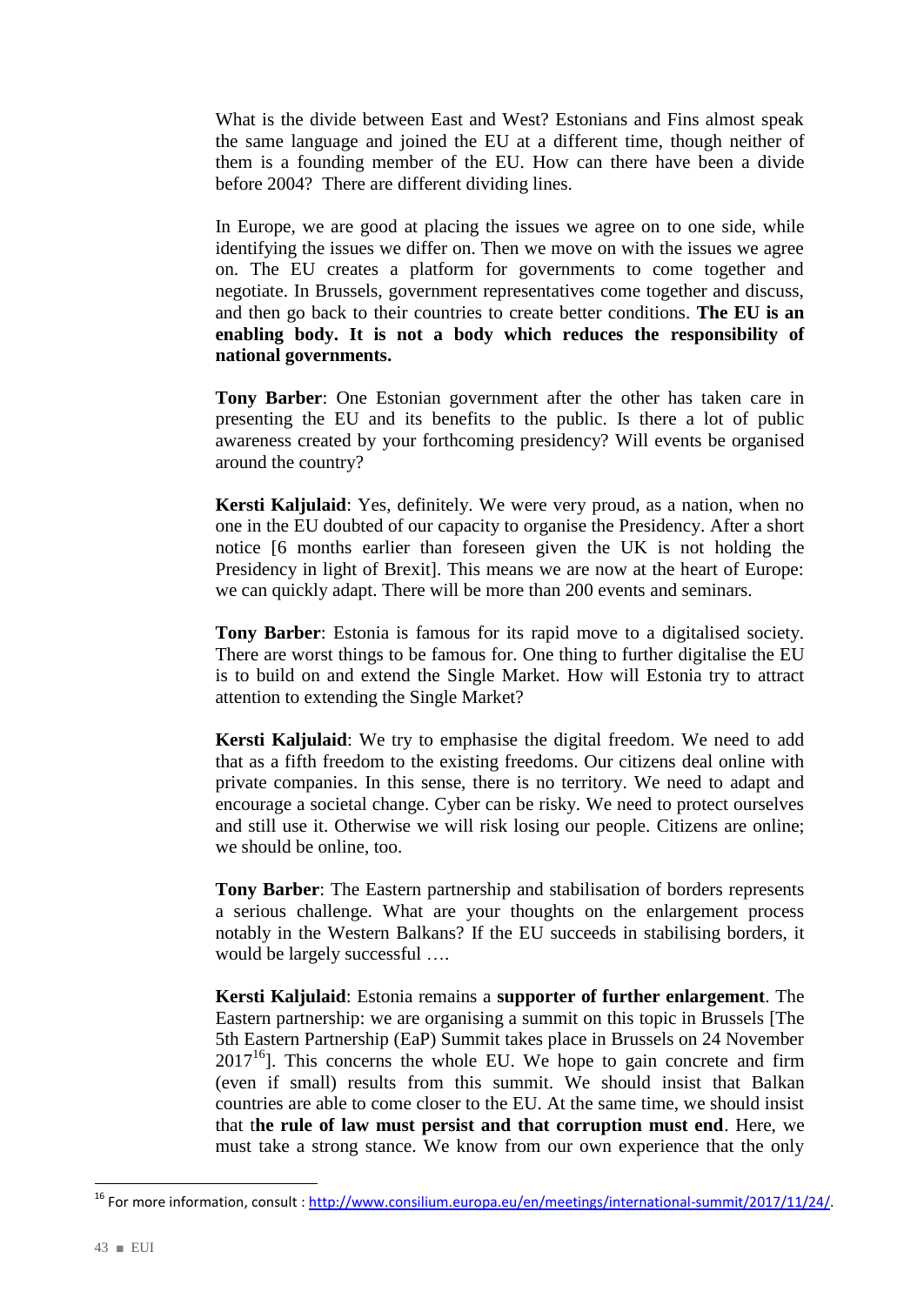way to quickly transform is not only through the free market but also through free media, freedom of speech, and a normal liberal democracy. This has contributed to our prosperity. I have read a report from the European Court of Auditors saying that Europe has gained progress in building institutions in Balkan countries but less so in the fight against corruption and for the rule of law. For their own prosperity, the Balkan countries must be more 'like us' in their respect of liberal values. The EU is a value-base Union; this is the foundation of our prosperity.

**Tony Barber**: At two months from the Estonian presidency: what will you look back on, on 31 December 2017? What will enable you to say that it has been a successful presidency?

**Kersti Kaljulaid**: That we will not say anymore that the EU is in crisis and disarray. When exactly has the world been developing without crises? The EU is in a great shape, and we must say so very loudly and clearly! We must be more future-oriented.

#### *18.30 – 19.00 Closing Address by* **Paolo Gentiloni**, Prime Minister of Italy

#### [VIDEO](https://www.youtube.com/watch?v=057dR3uyWyw&feature=youtu.be&t=15572) (EN)

#### [VIDEO](https://youtu.be/chhGted2xzY) (IT)

I would like to express Italy's best wishes to the Estonian Presidency during the second half of this year, and wish the best for the engagements Estonia will be facing. The words of the President have encouraged us. I also commend the common decision that Estonia be given the presidency following the UK's decision to leave the Union.

Thank you to the EUI for organizing the traditional gathering of theirs. Over the years, this event has become increasingly important. It allows us to discuss The State of the Union. In formal venues, like the European Parliament, The State of the Union is also discussed. But **this setting allows for a freer conversation**. It is also an opportunity to revitalise some projects the EUI is involved in. An example is certainly the project for a School of Transnational Governance, which we support and which, today, has been supported by the European institutions as well.

The year behind us has been one of the most difficult years for the Union. One during which the perception of a crisis was strongest. I do not want to underestimate the persistence of some opinions which continue to blame the EU as if it were the root for all evil. For some, leaving the EU is the best way to face and solve these problems. These opinions continue to exist but they have repeatedly proven to be minority views in recent months. I am confident this will also be the case with the upcoming elections in France.

European issues have increasingly become crucial in public debates in our countries. **Being in favour or against the EU has become one of the divides in public debates and political views**. As the European issue became central, **opinions in favour of the EU are the majority** in our countries. This is a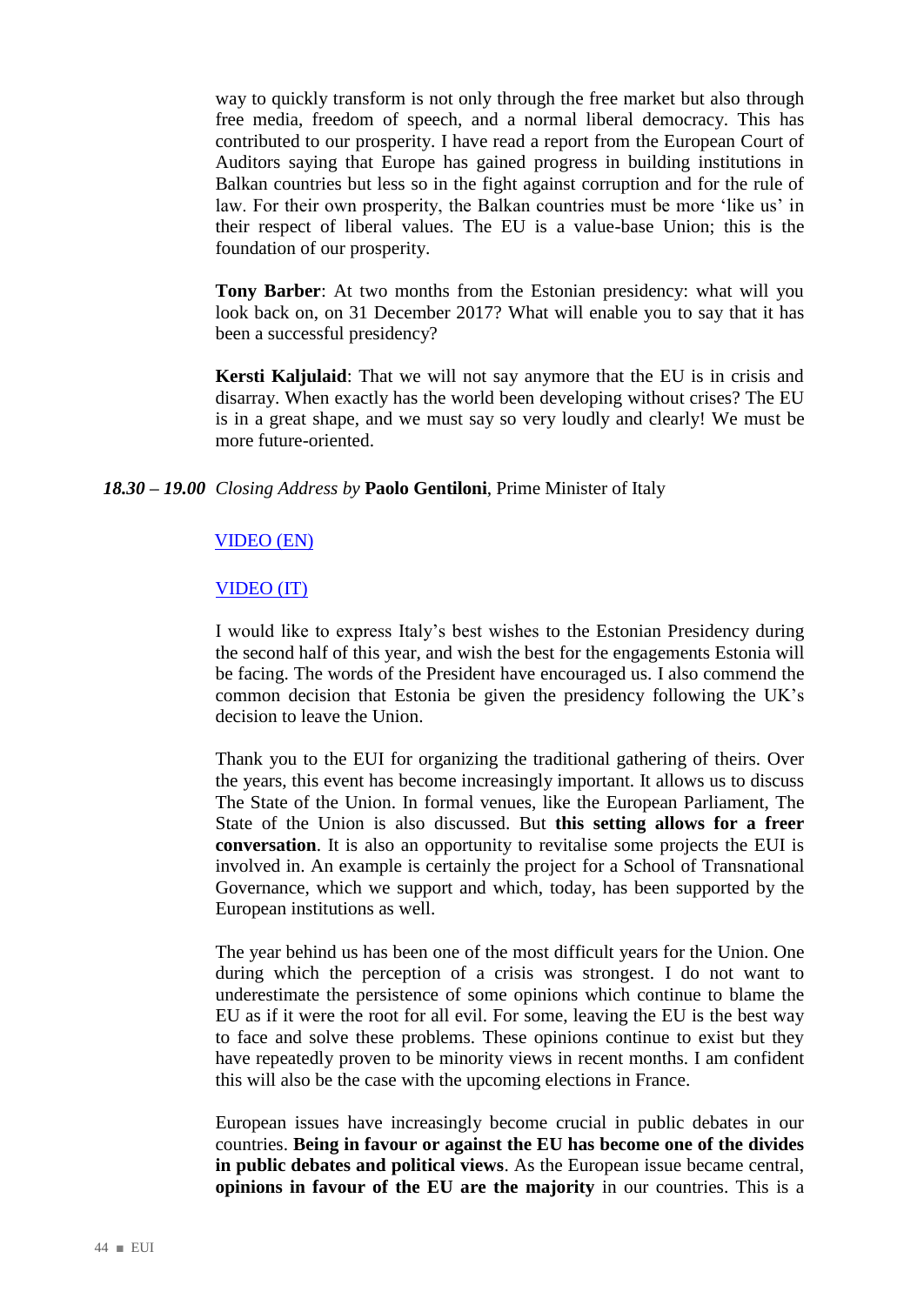statement which brings responsibilities with it. After one of the most difficult years with regard to the EU's perspectives, I think we can now look towards the upcoming months and years with greater optimism. I look back to the day after Brexit. The day after the referendum in late June. On March  $25<sup>th</sup>$  we celebrated the  $60<sup>th</sup>$  anniversary of the EU. The hope that this would become a moment for action for the EU, in a moment of crisis, proved to be true.

The EU proved to be able to react. This confirms the strength of the project. With the same clarity we have to underline the fact that this surge in pro-European thought won't be able to revitalise, in itself, the EU if we do not change one of the fundamental issues pertaining to the way in which we work together in the EU. **The [positive/strong] EU reaction will not, in itself, solve the problems and difficulties we face.** The road ahead of us is one in which we have to recognise and reiterate what our founding values are. These are values much of the world recognises and envies, which much of our neighbours, like in the Balkans, wish to emulate. These values, which have been recognized universally, are not always at the heart of our idea of the EU.

A great European, Václav Havel, in an essay on the European identity, once wrote that we are so intrinsically European that we are not even aware of being European. We take for granted some of the underlying values we have. Sometimes we are too flexible vis-à-vis these values, also within the EU. It is not enough for those of us within the EU to (rightfully) ask, in our neighbourhood policy and accession policies, that third states comply with these values. **We have to be the champions of these values within the EU itself, among the member states!** The value of freedom, first of all. In a world in which we tend to overlook the **correlation between economic success and freedom.** We need to tell the success stories from an economic standpoint. This is what Europe is. The strength of the value of freedom is at the heart of the idea of a single market. The value of an open society which is attacked in so many parts of the world, an attack partly spreading also within the EU. The value we give to common policies e.g. with regard to migration.

I listened to President Juncker's intervention this morning: merci, Jean-Claude! He said that Italy defended the EU's honour. I also want to tell all of you that with Juncker's leadership, we will defend this honour together. I cannot imagine that a single EU country can defend the EU's honour. If it is indeed honour, we should defend it together. With President Juncker's leadership, we will be able to accomplish this. A Europe based on values; a Europe of citizens; a Europe as described by the title of this conference: *a People's Europe*.

We have to take into account the **social dimension the EU** faces in a context we have to the  $m\epsilon$  are  $m\epsilon$  in Fig. 20th century, as the President of Estonia said which is no longer the one of the  $20<sup>th</sup>$  century, as the President of Estonia said earlier. Of course, we defend rights and protections. But we don't face this issue with a sense of longing for the welfare state of the previous century. We want to offer the same level of protection but at the same time we need to evolve taking into account the extraordinary evolution brought about by globalisation, access to the market also by the middle class, including millions in Asia. The meeting in Gothenburg next September [Social Summit in Gothenburg on 17 November 2017] will be very important in this regard.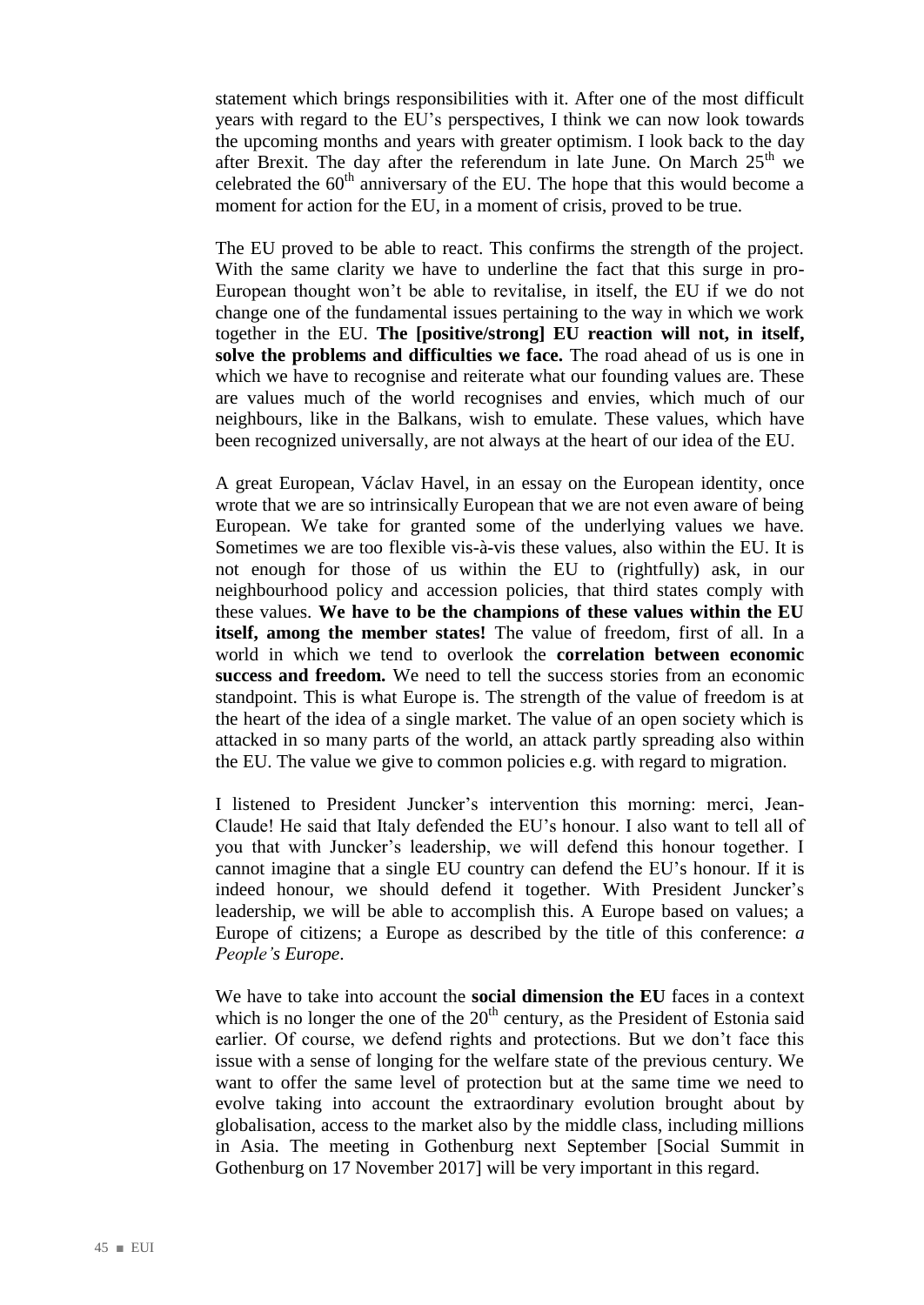We cannot resist this **push of technological innovation**. We cannot stop this evolution and must also see the positive side of it. We must equip ourselves because those who will be damaged by this change, those who risk to be left behind, those who suffer from technological innovation, have to receive a response from government and the EU. By underestimating this we will only be favouring the populist and those who are against the EU. That's why we have to face this issue. It must be at the core or our policy on growth, inclusion and investment within the EU. Of course, a Europe of citizens is also a way of responding to the request for democracy and participation which the EU should not shy away from. If we feel that we have to **push towards convergence** within the EU, perhaps with different speeds (as we have declared a number of times also in the declaration on the occasion of the  $60<sup>th</sup>$ anniversary of the Rome Treaties), this must be accompanied by a **push towards greater democracy**.

These two processes cannot continue separately. This is why a **greater role for the European Parliament and a more direct participation of EU citizens** is needed. We have decided for a long to time to focus on the integration of markets and economic markets. Now this integration process must go hand in hand with a process through which we can foster democratic participation, as difficult as it may seem.

We will do everything we can to respond to anti-European sentiment. But we cannot respond through arrogance or a lack of participation. **Besides a Europe based on values and of citizens, Europe has to be aware of its role on the global scenario and of its responsibilities within the international political context. This is the role for a peaceful superpower.** What is our role to be in the coming years besides our strength as far as trade is concerned, besides our soft power and economic strength?

Europe is an enormous antidote against the dangerous reappearance of some of ghosts of the  $20<sup>th</sup>$  century. A great Italian, Luigi Nardi warned us against the risks of the myths linked to the 'absolute sovereignty' of states. Not because he wanted to give up Italian sovereignty but because he wanted to invest in Europe.

We all know that we are experiencing times of great contradiction in a world which is a post-sovereign world, characterized by the presence of economic forces and communication dynamics going well beyond national borders, and which aren't governed by national states. At the same time we live in a 'hypersovereign' world. **It is a post-sovereign and hyper-sovereign world at the same time.** 

Hyper-sovereignty has a risk. We Europeans are aware of that risk because we experienced it ourselves in Europe, forcing much of the world to experience it as well in the 20<sup>th</sup> century. **The response to the risk of the re-emergence of nationalism cannot be the response of a landless elite.** Were we to imagine the cosmopolitan landless elite as an adequate response to nationalism, I think we would be delusional. What we have to do is to exhibit, with pride, our roots. We have to show our Italian and European patriotism of the past 50, 60 years.